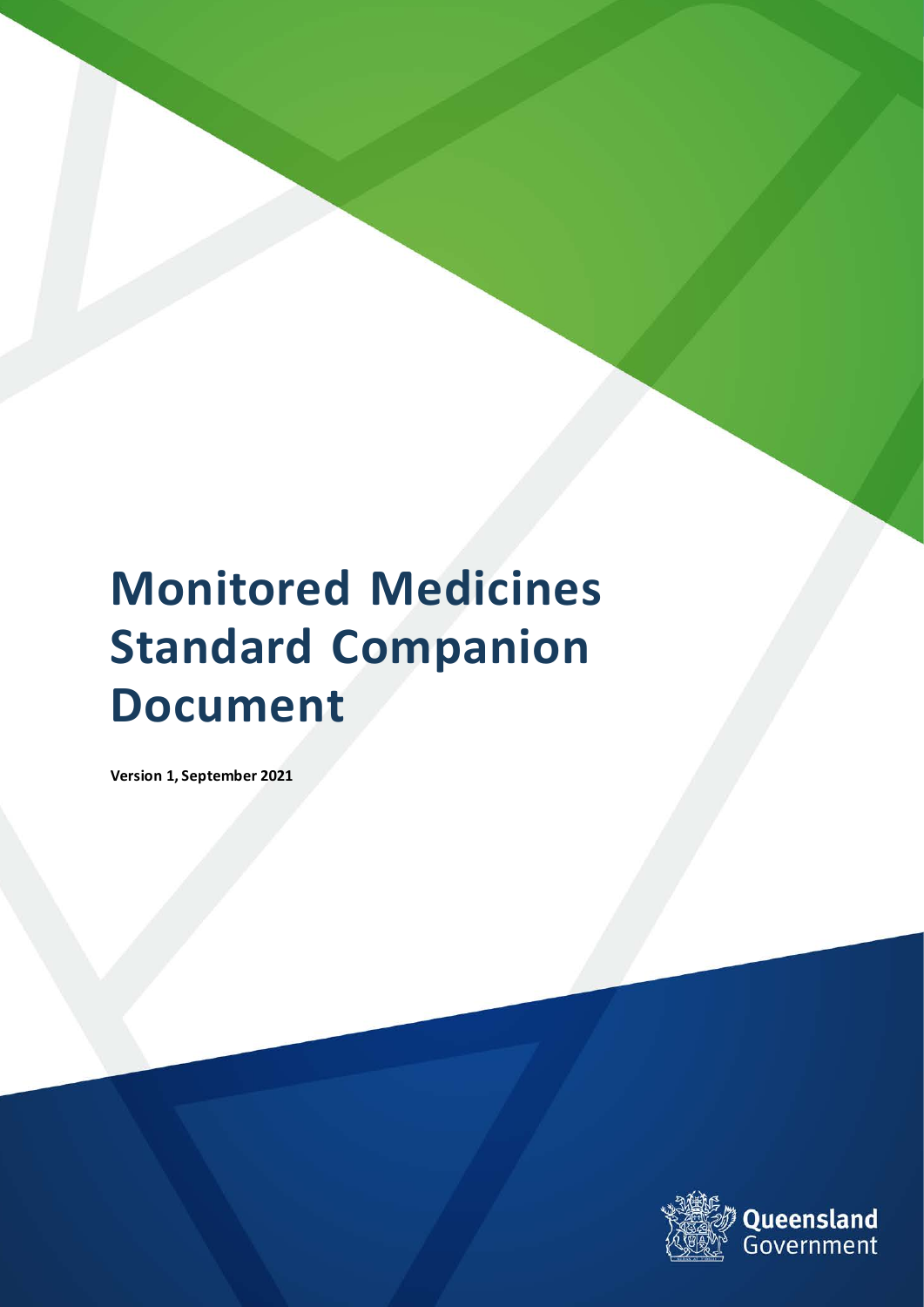# **Contents**

| Preface                                                                                                                                         | 4        |
|-------------------------------------------------------------------------------------------------------------------------------------------------|----------|
| Using this document                                                                                                                             | 4        |
| Background                                                                                                                                      | 5        |
| What are monitored medicines?                                                                                                                   | 5        |
| What is the Monitored Medicines Standard?                                                                                                       | 5        |
| Who must comply with the Standard?                                                                                                              | 5        |
| When does the Standard apply?                                                                                                                   | 6        |
| Application of Part 1 of the Standard: Prescribing monitored medicines<br>Application of Part 2 of the Standard: Dispensing monitored medicines | 6<br>7   |
| Guidance: general                                                                                                                               | 8        |
| Prioritising patient safety                                                                                                                     | 8        |
| Avoiding patient harm                                                                                                                           | 8        |
| Delivering patient-centred care                                                                                                                 | 8        |
| Providing collaborative care                                                                                                                    | 9        |
| <b>Using QScript</b>                                                                                                                            | 9        |
| Record-keeping                                                                                                                                  | 9        |
| 'High-risk clinical scenarios'                                                                                                                  | 10       |
| Guidance: minimum requirements                                                                                                                  | 11       |
| Part 1: Prescribing monitored medicines                                                                                                         | 11       |
| Outcome Measure P1                                                                                                                              | 11       |
| Outcome Measure P2                                                                                                                              | 14       |
| Outcome Measure P3                                                                                                                              | 20       |
| Outcome Measure P4                                                                                                                              | 24       |
| Outcome Measure P5<br>Outcome Measure P6                                                                                                        | 28<br>30 |
|                                                                                                                                                 | 32       |
| Part 2: Dispensing monitored medicines                                                                                                          |          |
| Outcome Measure D1<br>Outcome Measure D2                                                                                                        | 32<br>40 |
| Outcome Measure D3                                                                                                                              | 42       |
| Glossary                                                                                                                                        | 44       |
| References                                                                                                                                      | 50       |
| Appendix A                                                                                                                                      | 53       |
|                                                                                                                                                 |          |
| Scenario A: Patient currently registered on the Queensland Opioid Treatment Program                                                             | 53       |
| Definition<br>General guidance                                                                                                                  | 53<br>53 |
| Scenario B: Patient previously registered on the Queensland Opioid Treatment Program                                                            | 54       |
| Definition                                                                                                                                      | 54       |
| General guidance                                                                                                                                | 54       |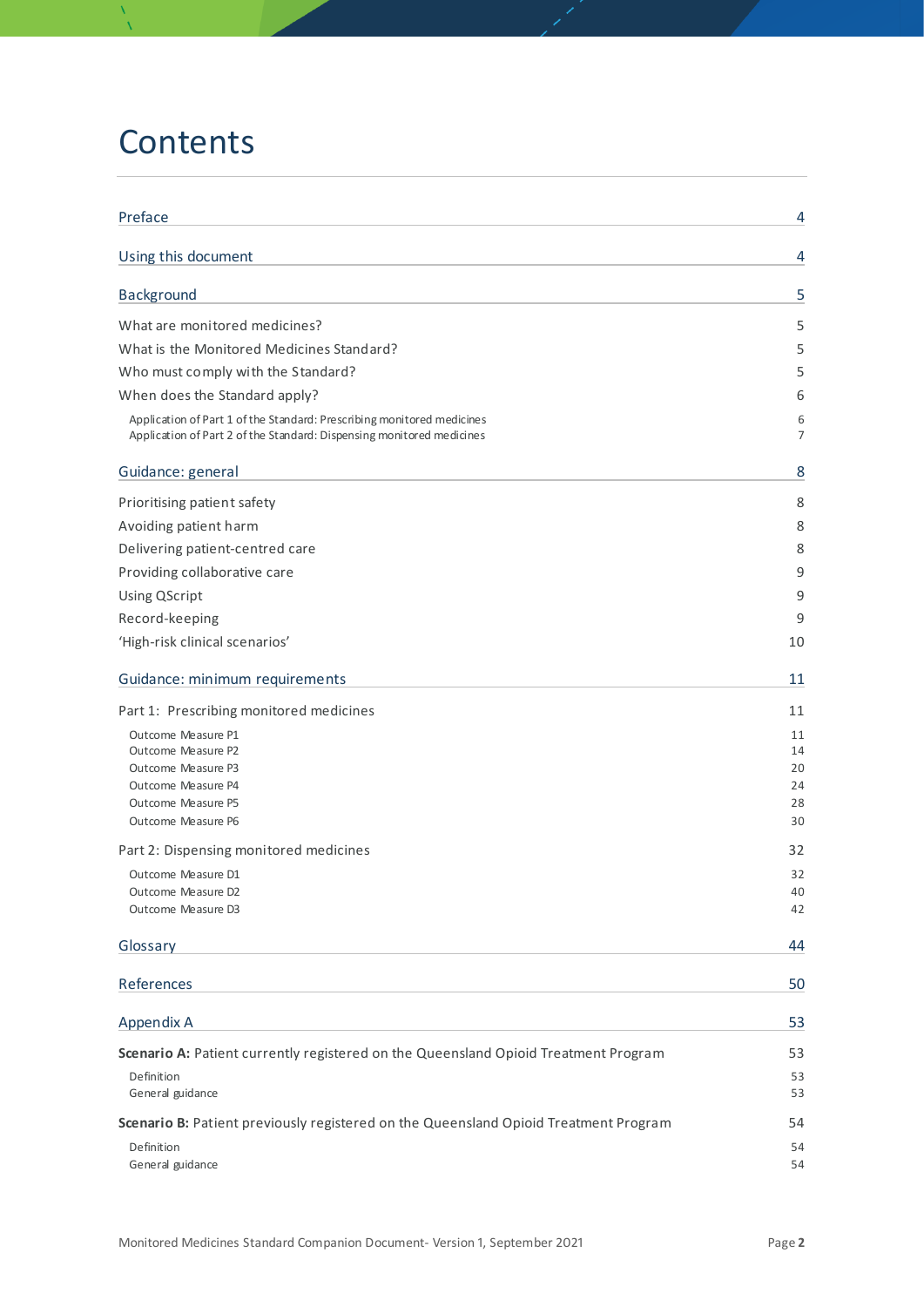| <b>Scenario C:</b> Patient receiving monitored medicines from multiple prescribers                               | 55       |
|------------------------------------------------------------------------------------------------------------------|----------|
| Definition<br>General guidance                                                                                   | 55<br>55 |
| <b>Scenario D:</b> Increased patient overdose risk—average total daily opioids of 100mg oral morphine equivalent |          |
| (OME) or greater                                                                                                 | 57       |
| Definition<br>General guidance                                                                                   | 57<br>57 |
| <b>Scenario E:</b> Increased patient overdose risk—opioid and benzodiazepine/z-drug combination                  | 59       |
| Definition                                                                                                       | 59       |
| General guidance                                                                                                 | 59       |
| <b>Scenario F:</b> Patient receiving an opioid or benzodiazepine/z-drug for the first time in 90 days            | 60       |
| Definition                                                                                                       | 60       |
| General guidance                                                                                                 | 60       |
| Appendix B                                                                                                       | 61       |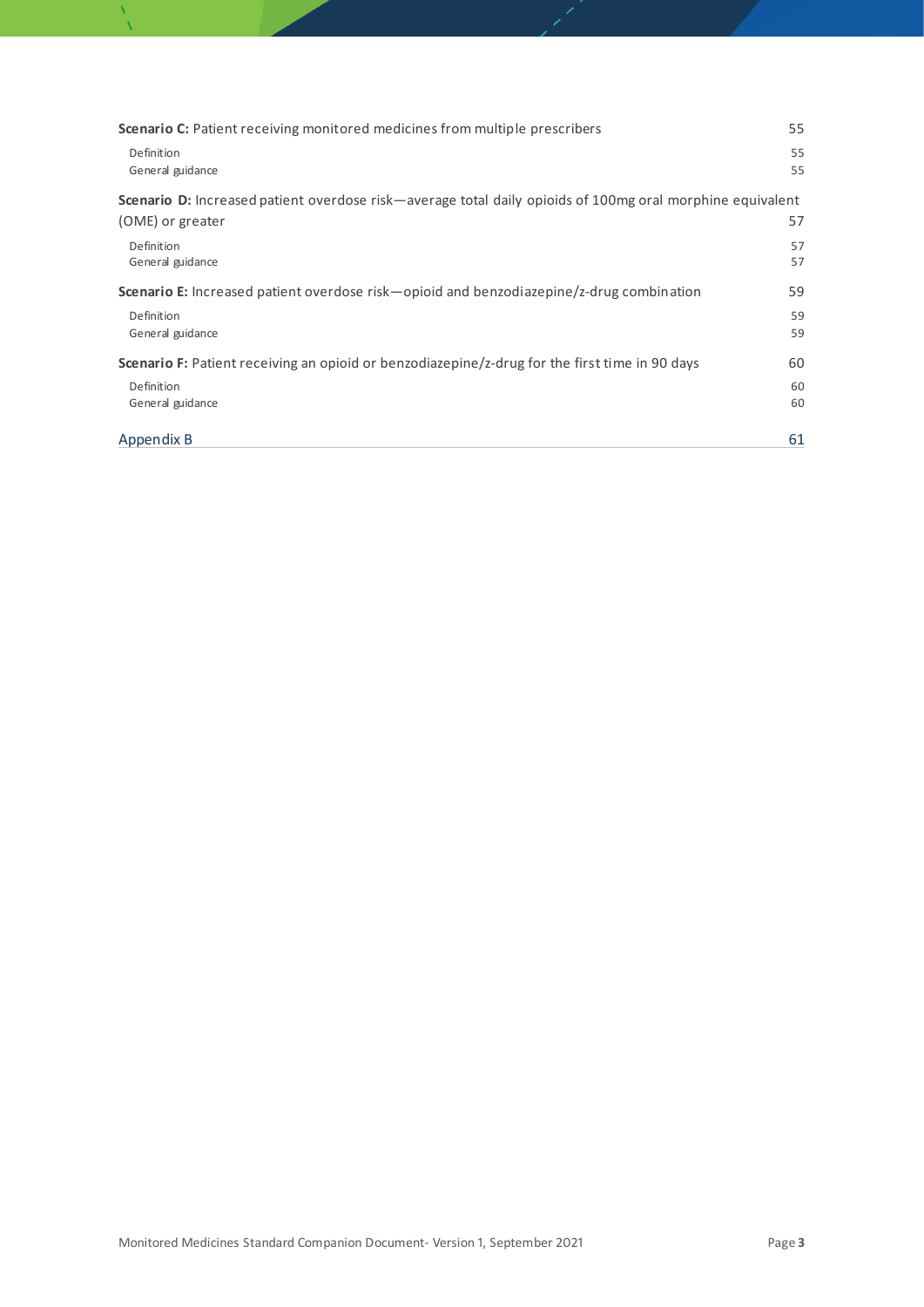# <span id="page-3-0"></span>Preface

The *Medicines and Poisons Act 2019* and subordinate Medicines and Poisons (Medicines) Regulation 2021 require health practitioners in Queensland to comply with Departmental Standard: Monitored Medicines (the Standard) if prescribing a monitored medicine for dispensing or giving a treatment dose for a patient, or if dispensing a monitored medicine for a patient.

The object of this document—the Monitored Medicines Standard Companion Document—is to assist health practitioners in complying with the Standard by:

- providing general information and guidance aligning directly with each minimum requirement articulated in the Standard
- providing examples of how compliance with each minimum requirement could potentially be demonstrated.

This document (Monitored Medicines Standard Companion Document), version 1, 16 September 2021 has been approved by Acting Deputy Director-General and Chief Medical Officer, Prevention Division, Queensland Health.

# <span id="page-3-1"></span>Using this document

This document should be read in conjunction with Departmental Standard: Monitored Medicines (the Standard).

References to 'compliance' in this document relate only to compliance with the Standard. Health practitioners must also comply with any relevant requirements in the *Medicines and Poisons Act 2019* and its subordinate regulations and associated instruments, and any other relevant legislation.

The general guidance in this document aligns with contemporary best practice approaches, however guidance is not exhaustive and may not be suitable for all patients.

- Health practitioners must apply their professional judgement to determine the most appropriate strategies to use for each patient.
- This document contains general guidance. Health practitioners should consider current professional practice standards and evidence in interpreting and applying guidance in this document.

The following terminology is used in this document:

- Must / must not These terms indicate mandatory requirements.
- Should / should not These terms indicate recommendations.
- May / may not These terms indicate optional actions.

Different terms can be used to describe persons who receive and access healthcare, including 'patient', 'consumer' and 'client'. In this document, the term 'patient' is used.

The term 'dispenser' (rather than 'pharmacist') is generally used in this document. This is because any person authorised to dispense monitored medicines must comply with the Standard when dispensing monitored medicines, and this may include persons other than pharmacists e.g. medical practitioners.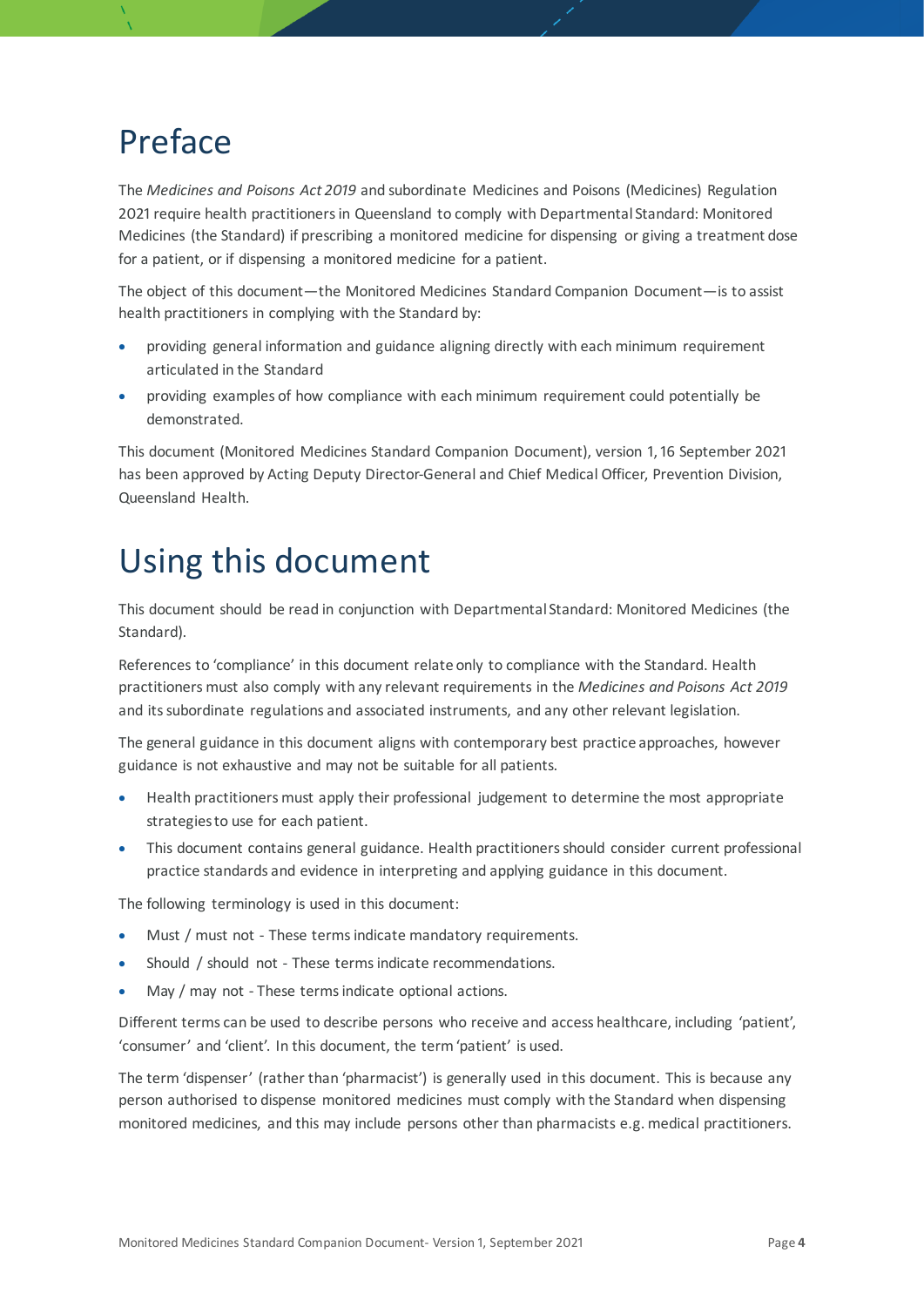# <span id="page-4-0"></span>Background

# <span id="page-4-1"></span>What are monitored medicines?

'Monitored medicines' are medicines identified by Queensland Health as potentially presenting a high risk of harm to patients as a result of misuse, abuse, diversion, substance use disorder and/or overdose. The list of monitored medicines is specified in Schedule 2, Part 4 of the Medicines and Poisons (Medicines) Regulation 2021 (the MPMR).

# <span id="page-4-2"></span>What is the Monitored Medicines Standard?

The Monitored Medicines Standard (the Standard) is a departmental standard made by the chief executive of Queensland Health, under the *Medicines and Poisons Act 2019*. It sets out mandatory minimum requirements Queensland prescribers and dispensers must comply with if prescribing a monitored medicine for dispensing or giving a treatment dose for a patient, or if dispensing a monitored medicine for a patient.

The object of the Standard is to protect and improve patient health and wellbeing and reduce patient harms arising from the use of monitored medicines, by encouraging early identification and appropriate management of monitored medicine-related health risks.

# <span id="page-4-3"></span>Who must comply with the Standard?

All persons authorised to prescribe or dispense a monitored medicine for a patient must comply with the Standard.

Where there are multiple dispensers involved in dispensing a monitored medicine for a patient, the dispenser who makes the dispensing record must comply with the Standard.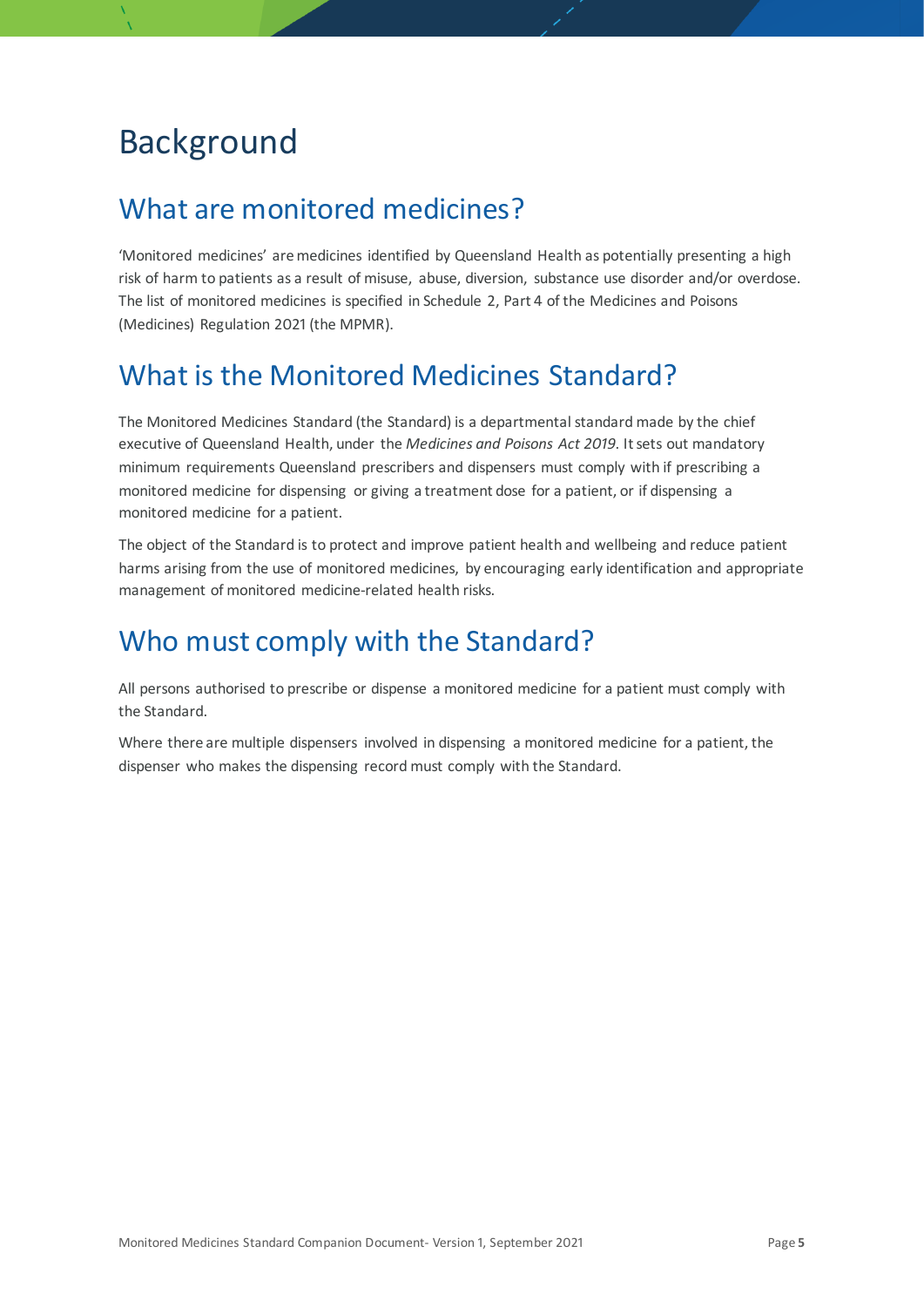# <span id="page-5-0"></span>When does the Standard apply?

Pursuant to sections 93 and 126 of the MPMR, health practitioners must comply with the Standard in the following circumstances. Failure to comply with relevant minimum requirements when required may result in regulatory action being taken by Queensland Health.

# <span id="page-5-1"></span>Application of Part 1 of the Standard: Prescribing monitored medicines

|                                                      | <b>Application</b>                                                                                                                                                                                                                                                                                                                                                                                                                                                                                                                                                                                    | <b>Examples</b>                                                                                                                                                                                                                                                                                                                                                                                                                                                                                                                                                 |
|------------------------------------------------------|-------------------------------------------------------------------------------------------------------------------------------------------------------------------------------------------------------------------------------------------------------------------------------------------------------------------------------------------------------------------------------------------------------------------------------------------------------------------------------------------------------------------------------------------------------------------------------------------------------|-----------------------------------------------------------------------------------------------------------------------------------------------------------------------------------------------------------------------------------------------------------------------------------------------------------------------------------------------------------------------------------------------------------------------------------------------------------------------------------------------------------------------------------------------------------------|
| When is<br>compliance<br>with Part1<br>required?     | Compliance with Part1 is required if a prescriber<br>prescribes a monitored medicine for dispensing or<br>giving a treatment dose for a patient i.e. if a<br>prescriber directs a person, orally or in writing, to:<br>dispense a monitored medicine for the<br>treatment of a person<br>give a treatment dose of a monitored medicine<br>for the treatment of a person.<br>Part1applies:<br>irrespective of whether the patient ordinarily<br>resides in Queensland or another jurisdiction<br>irrespective of the treatment setting e.g.<br>community, hospital, residential aged care<br>facility. | Compliance with Part1 would be required<br>if:<br>A general practitioner writes a<br>$\bullet$<br>prescription for a monitored medicine<br>that is to be dispensed by a<br>pharmacist.<br>A medical practitioner in a hospital<br>writes a post-operative discharge<br>prescription for three days' supply of a<br>monitored medicine to be dispensed<br>by a pharmacist.<br>A nurse practitioner in a prison setting<br>directs a registered nurse to provide a<br>patient with five days' worth of a<br>monitored medicine on their discharge<br>from prison. |
| When is<br>compliance<br>with Part1 not<br>required? | Compliance with Part1 is not required if a person<br>prescribes a monitored medicine:<br>to be administered to a patient; or<br>for an animal.<br>$\bullet$                                                                                                                                                                                                                                                                                                                                                                                                                                           | Compliance with Part1 would not be<br>required if:<br>An orthopaedic surgeon writes up an<br>order in a hospital medical chart for a<br>monitored medicine to be<br>administered to a patient.<br>An endorsed midwife orally directs a<br>$\bullet$<br>nurse to administer a monitored<br>medicine to a patient.                                                                                                                                                                                                                                                |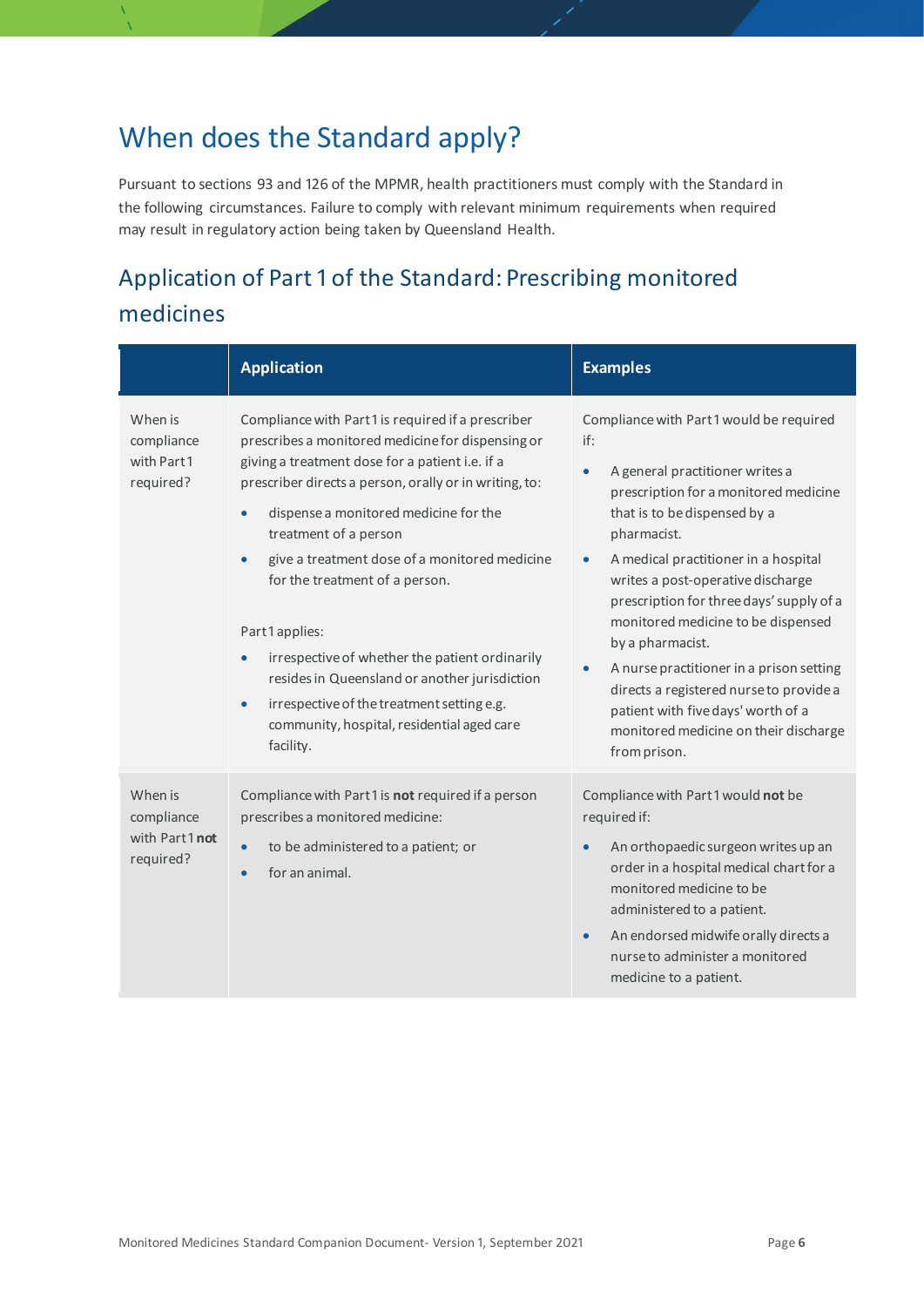# <span id="page-6-0"></span>Application of Part 2 of the Standard: Dispensing monitored medicines

|                                                       | <b>Application</b>                                                                                                                                                                                                                                                                                                                                                                                                                                                                                            | <b>Examples</b>                                                                                                                                                                                                                                                                                                                                                                                                                                                                                             |
|-------------------------------------------------------|---------------------------------------------------------------------------------------------------------------------------------------------------------------------------------------------------------------------------------------------------------------------------------------------------------------------------------------------------------------------------------------------------------------------------------------------------------------------------------------------------------------|-------------------------------------------------------------------------------------------------------------------------------------------------------------------------------------------------------------------------------------------------------------------------------------------------------------------------------------------------------------------------------------------------------------------------------------------------------------------------------------------------------------|
| When is<br>compliance<br>with Part 2<br>required?     | Compliance with Part 2 is required if a dispenser<br>dispenses a monitored medicine for a patient.<br>Part 2 applies:<br>irrespective of whether the prescription for the<br>$\bullet$<br>monitored medicine was an oral or written<br>prescription<br>irrespective of whether the monitored medicine<br>$\bullet$<br>was prescribed in Queensland or another<br>jurisdiction<br>for each occasion a monitored medicine is<br>dispensed (including each individual repeat<br>prescription that is dispensed). | Compliance with Part 2 would be required<br>if:<br>A pharmacist receives an oral or<br>$\bullet$<br>written prescription, processes it, and<br>supplies a medicine to a patient.<br>A pharmacist dispenses a monitored<br>$\bullet$<br>medicine on a repeat prescription.<br>A medical practitioner dispenses a<br>$\bullet$<br>monitored medicine on prescription<br>from another medical practitioner.                                                                                                    |
| When is<br>compliance<br>with Part 2<br>not required? | Compliance with Part 2 is not required if a person:<br>gives a dispensed monitored medicine to a<br>$\bullet$<br>patient under staged supply arrangements (i.e.<br>provides dispensed medicines to a patient in<br>instalments as per the prescriber's instructions).<br>dispenses a monitored medicine for an animal.                                                                                                                                                                                        | Compliance with Part 2 would not be<br>required if after initially dispensing a<br>monitored medicine, a pharmacist provides<br>the medicine to the patient in instalments as<br>instructed by the prescribere.g.<br>The patient collects the medicine once<br>$\bullet$<br>a week.<br>The patient attends the pharmacy for<br>$\bullet$<br>daily supervised dosing.<br>Note, however, that in the above examples,<br>compliance with Part 2 would be required<br>when the medicine is initially dispensed. |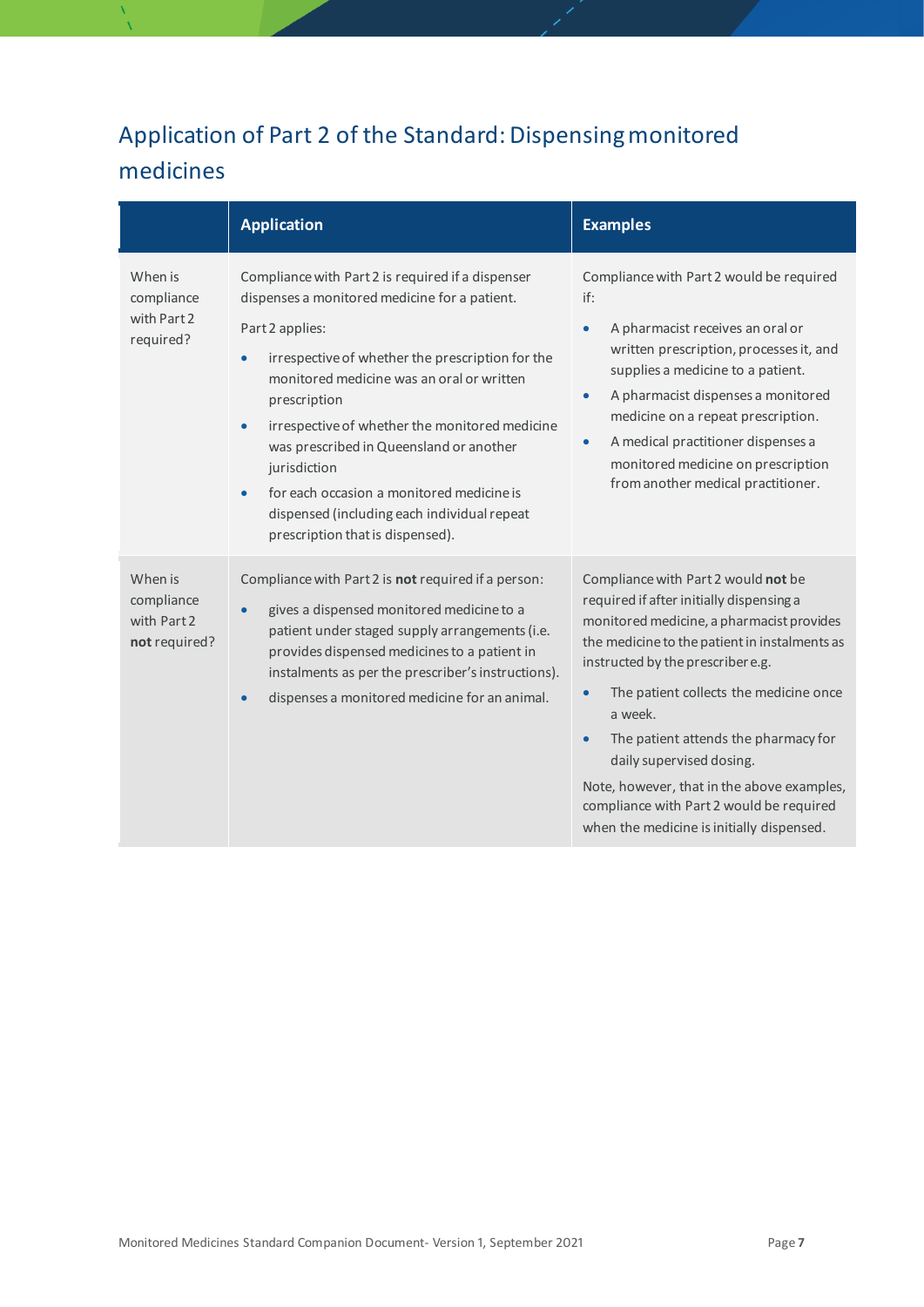# <span id="page-7-0"></span>Guidance: general

# <span id="page-7-1"></span>Prioritising patient safety

- At all times, prescribers and dispensers must make the health, safety and wellbeing of the patient their priority.
- Prescribers and dispensers should:
	- − demonstrate responsibility and accountability for all decisions made and actions taken
	- apply professional judgement to the quality use of monitored medicines and management of associated risks.

# <span id="page-7-2"></span>Avoiding patient harm

- Prescribers and dispensers should be cognisant of the potential for inadvertently causing patient harm through:
	- − the 'squeezed balloon' or 'substitution' effect: health practitioners inadvertently shifting the burden of harm in relation to a monitored medicine to other licit or illicit substances e.g. as a result of refusing to prescribe or dispense a monitored medicine
	- − the 'chilling effect': health practitioners becoming reluctant to appropriately provide monitored medicines to patients, potentially resulting in patients receiving sub-optimal care, reduced access to treatment and/or poorer health outcomes [1, 2].
- Abruptly ceasing or decreasing a patient's monitored medicine treatment may cause serious patient harm, including seizures and death.
	- Health practitioners should make reasonable attempts to engage with patients before deciding to end a therapeutic relationship or to refuse monitored medicine treatment.
	- − If a health practitioner is ending the therapeutic relationship, they should (where possible) ensure the patient is adequately informed of the decision, and facilitate arrangements for the patient's continuing care [3, 4].

# <span id="page-7-3"></span>Delivering patient-centred care

- At all times, prescribers and dispensers of monitored medicines should provide patient-centred care: healthcare that is respectful of, and responsive to, the preferences, needs and values of patients[5, 6].
- Providing patient-centred care is particularly important for patientsfrom vulnerable, marginalised or disadvantaged groups [5]. Such groups may include, but are not limited to:
	- First Nations peoples
	- − patients from rural and remote areas
	- patients from culturally and linguistically diverse backgrounds
	- patients with substance use disorders
	- patients with disabilities, mental health conditions or impaired decision-making capacity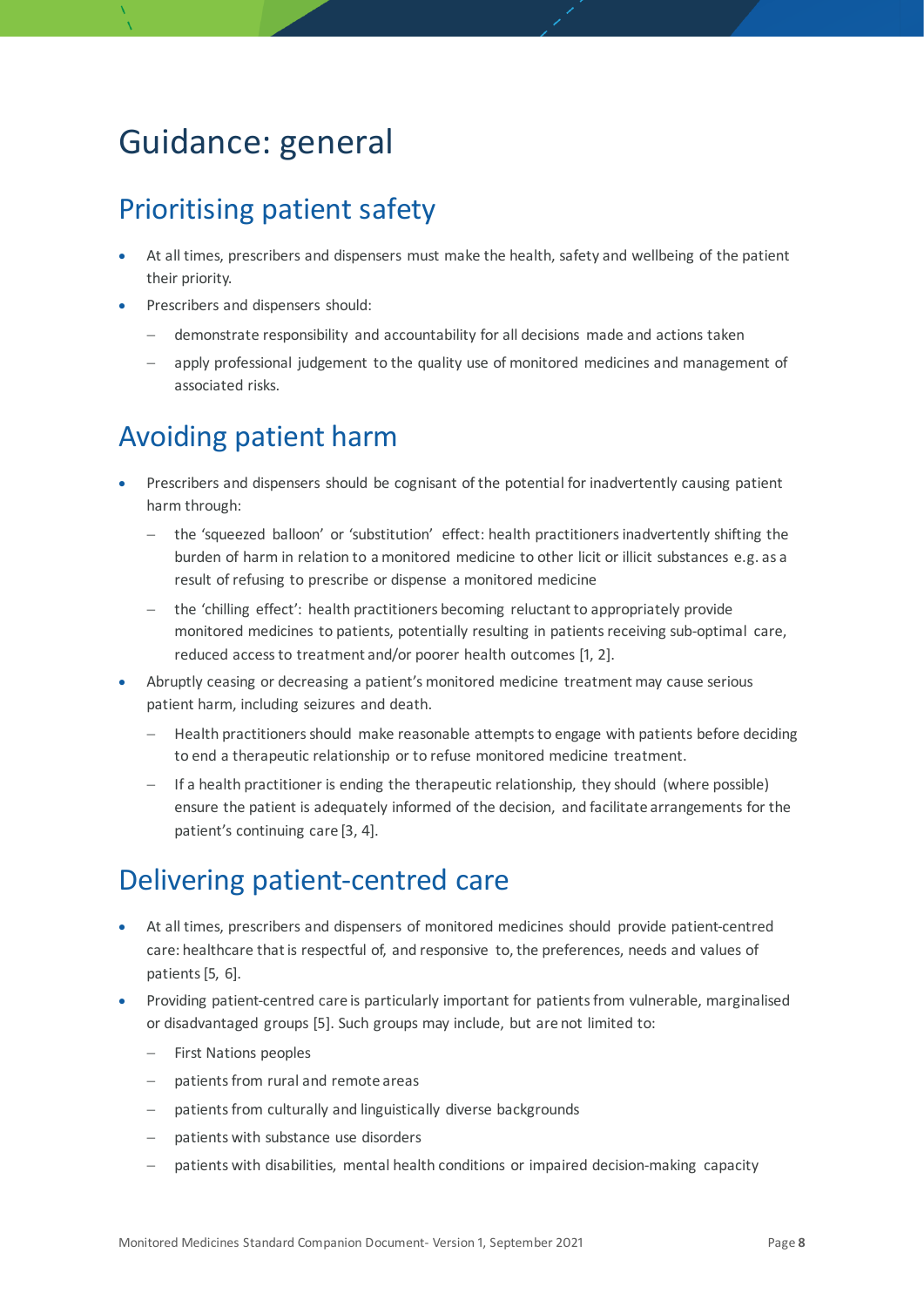- lesbian, gay, bisexual, transgender, intersex or queer (LGBTIQ+) patients
- patients in contact with the criminal justice system
- − other patients vulnerable to (or with lived experience of) stigma and discrimination [5, 7].

# <span id="page-8-0"></span>Providing collaborative care

- Prescribers and dispensers share responsibility for:
	- identifying and managing monitored medicine-related patient risks
	- explaining the risks and benefits of monitored medicines prescribed to patients.
- Collaboration does not alter a health practitioner'saccountability for the care they provide to patients.

# <span id="page-8-1"></span>Using QScript

- The *Medicines and Poisons Act 2019* provides for the establishment of the 'monitored medicines database', allowing for the implementation of real-time prescription monitoring in Queensland. The database—named 'QScript'—is a read-only real-time prescription monitoring system which allows authorised health practitioners to review a patient's monitored medicine prescription history at the point of care.
- Although the information in QScript is expected to assist health practitioners in complying with the Standard, they must not rely solely on QScript to identify high-risk clinical scenarios or patients at risk of harm, as:
	- − QScript does not contain all relevant clinical information about patients
	- risks of harm or drug-seeking behaviours may arise before a patient reaches the level of triggering an alert in QScript.
- Use of QScript is not a substitute for obtaining clinical history or undertaking clinical assessments of patients.

# <span id="page-8-2"></span>Record-keeping

- Health practitioners should maintain clear, accurate and contemporaneous records of the care they provide.
- Access to clinical records may be granted to other persons/entities (e.g. the patient, Queensland Health, other government entities etc.) under privacy laws and other legislation.
- Aside from the automated upload of prescribing and dispensing data:
	- − QScript is a read-only system **for health practitioners.**
	- Health practitioners cannot record information in QScript.
- In accordance with section 224 of the MPMR, health practitioners keeping a record to comply with the Standard (either manually or electronically), must, during the period for which the record must be kept, take all reasonable steps to ensure the record is:
	- kept in a retrievable form; and
	- kept securely to ensure it can not be altered, obscured, deleted or removed without detection.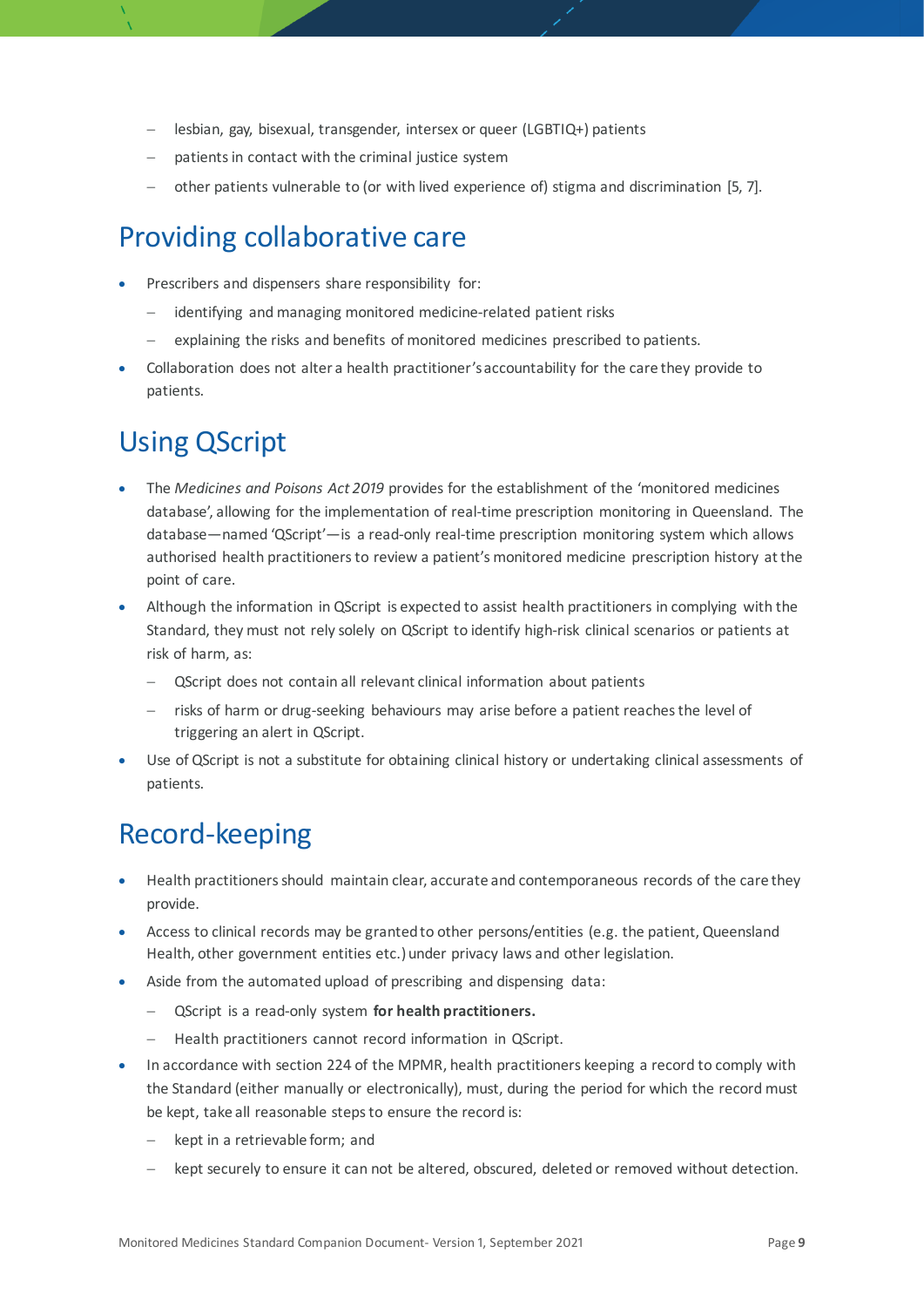If the record is kept electronically, the record must be preserved in a retrievable form in the event of equipment failure or other catastrophes. It is an essential activity of health practitioners to have back-up procedures in place.

• The documentation requirements articulated in the Standard reflect minimum expectations in relation to record-keeping. Health practitioners may need to document additional information beyond what the Standard requires in order to make an appropriate record of the care they have provided and/or to meet relevant professional standards, codes and expectations in relation to record-keeping practices.

# <span id="page-9-0"></span>'High-risk clinical scenarios'

- The six 'high-risk clinical scenarios' articulated in the Standard identify circumstances where patients may be at risk of serious harms associated with the use of monitored medicines.
	- The identification of the scenarios should prompt prescribers and dispensers to consider implementing appropriate strategies to reduce any risks. This should be done in consultation with the patient.
	- − Health practitioners should familiarise themselves with the scenarios and their obligations under the Standard, to improve patient safety and to ensure they are compliant with the Standard.
- Where possible, the presence of high-risk clinical scenarios for individual patients will be highlighted in QScript by an alert. However, prescribers and dispensers should not rely entirely on QScript to identify patients at risk of harm.
- It is important to recognise and address high-risk clinical scenarios early, as early identification can lead to improved treatment outcomes [8, 9].
- For guidance on each of the six high-risk clinical scenarios in the Standard, please see **AppendixA.**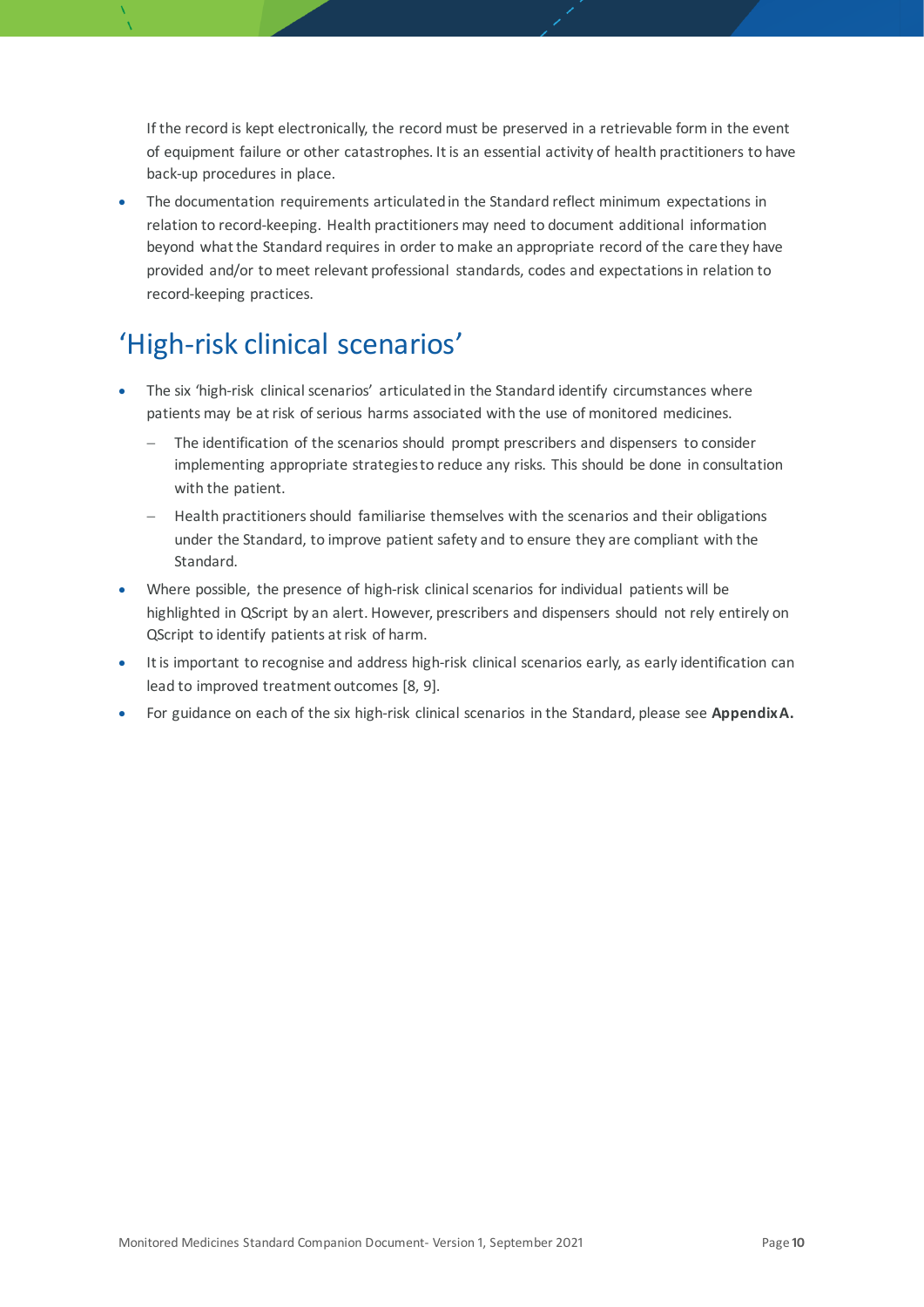# <span id="page-10-0"></span>Guidance: minimum requirements

# <span id="page-10-1"></span>Part 1: Prescribing monitored medicines

## <span id="page-10-2"></span>Outcome Measure P1

Prescribers must take reasonable steps to confirm the patient's identity.

### Minimum Requirement P1-1

A prescriber who prescribes a monitored medicine for a patient must be able to produce documentation evidencing the reasonable steps that were taken, prior to writing the prescription, to confirm the patient's identity.

- It is not necessary for the prescriber themselves to confirm the patient's identity to be compliant with this minimum requirement; confirmation can be undertaken by another person (a delegate) e.g. another prescriber, a practice manager, reception staff, clinic nurse. However, prior to writing a prescription for a monitored medicine, the prescriber must be satisfied:
	- that reasonable steps have been taken to confirm the patient's identity; and
	- − that they are able to produce documentation evidencing those reasonable steps.
- Where possible, it is recommended that photographic identification (ID) is sighted by the prescriber/their delegate to confirm the patient's identity e.g.
	- − current Australian photographic driver licence, Adult Proof of Age or Photo Identification Card
	- − other current photographic licence cards issued by a government agency e.g. Marine Licence Indicator, Industry Authority, firearms licence etc.
	- − current school or university student ID card
	- − current Australian or international passport or Australian ImmiCard
	- − current Defence Force or Police Service photographic ID card
	- − prisoner identification card certified by a corrective services officer.
- Medicare cards/numbers may assist in confirming a patient's identity, but they should not be relied upon as the sole evidence of identity as:
	- − Medicare cards do not have photographs, making it possible for a person to fraudulently present another person's Medicare card as their own.
	- − A person may have more than one Medicare number.
	- − Some patients will not have a Medicare number e.g. international visitors [10, 11].
- Where possible, it is preferable that the patient's legal name (as opposed to nicknames) and Individual Healthcare Identifier is recorded in clinical software and on prescriptions, as this will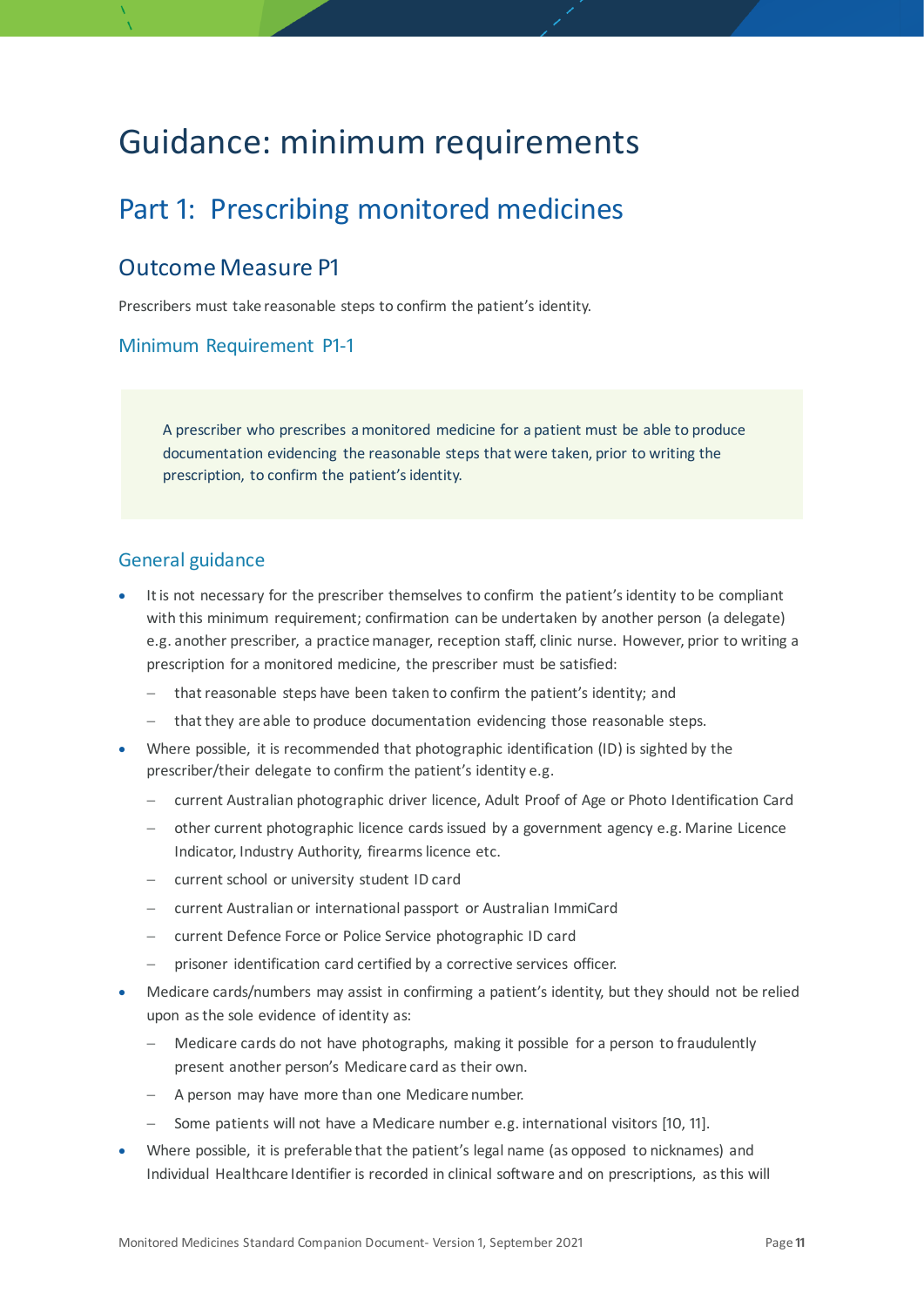promote data integrity within QScript, which will help ensure health practitioners using QScript have access to high quality information to inform their clinical decision-making.

#### Drug-seeking behaviour and patient identity

- Some patients may attempt to obscure their identity in an attempt to obtain monitored medicines, by:
	- − using an alias
	- − presenting with false/another person's ID
	- − refusing to provide ID on request
	- − falsely claiming they have no ID or other documents to confirm their identity e.g. claiming they lost or forgot their wallet or that their ID has been stolen
	- − producing fraudulent documents [12, 13, 14].
- Prescribers (and their delegates) should be alert to these possibilities when attempting to confirm the identity of patients, particularly if other potential indicators of drug-seeking behaviour and/or monitored medicine misuse are evident (see Appendix B).

#### Using QScript to verify a patient's monitored medicine history

- QScript information may assist prescribers in verifying a patient's reported monitored medicines history. This may help prescribers confirm a patient's identity.
- When searching for or viewing a patient's record in QScript, prescribers should consider whether the information they find (including a finding of 'no matching record found') is consistent with the patient's known or reported clinical history. If this is not the case, prescribers should consider the possibility that:
	- − the patient may have a QScript record under another name e.g. an alias, pseudonym, maiden name
	- − duplicate and/or erroneous QScript records may have been created in the past, resulting in the prescriber seeing an incomplete patient record
	- − incorrect patient details have been used to search for the patient e.g. as a result of typos, incorrect date of birth, alternative spellings of names
	- the information provided by the patient was inaccurate
	- the patient has not been correctly identified.

#### Patients with no documentation to confirm their identity

- Some patients will genuinely have no documents to assist in confirming their identity.
- If a patient is unable to present ID, the prescriber should attempt to cross-reference available information with information from other sources to confirm the patient's identity—see Compliance guidance, below.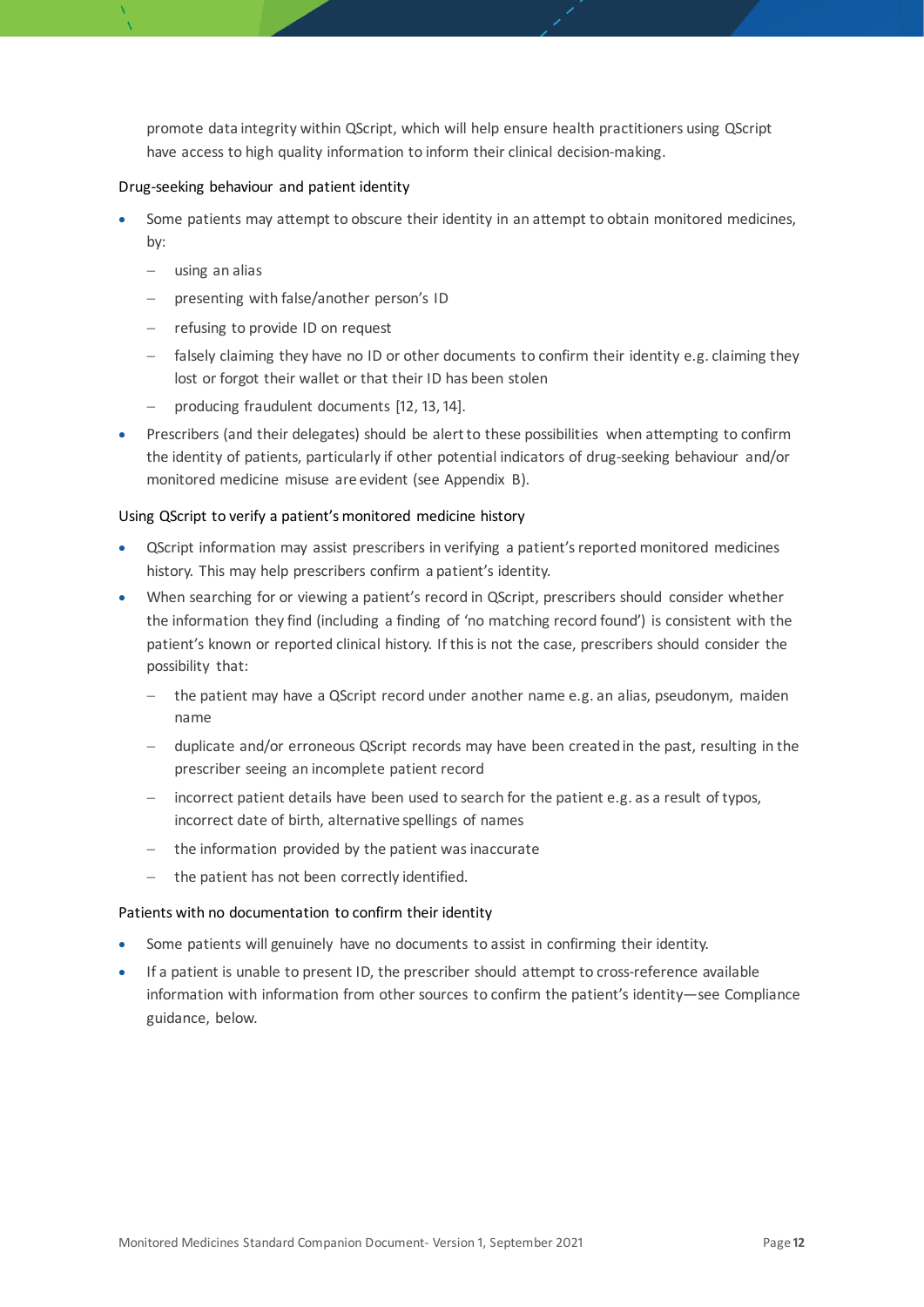#### Special considerations for technology-based consultations [15, 16, 17]

Prescribers undertaking technology-based consultations should attempt to verify the patient's identity by using at least three patient identifiers e.g. by asking the patient to provide their:

- full name;
- address; and
- date of birth.

## Compliance guidance

|  |  | For a prescriber to have met Minimum Requirement P1-1: |  |  |
|--|--|--------------------------------------------------------|--|--|
|--|--|--------------------------------------------------------|--|--|

|     | One or more of the following should be evident:                                                                                                                                                                                     |                                                                                                                                                                                                                                                                                                                                                                                                                                                              |  |
|-----|-------------------------------------------------------------------------------------------------------------------------------------------------------------------------------------------------------------------------------------|--------------------------------------------------------------------------------------------------------------------------------------------------------------------------------------------------------------------------------------------------------------------------------------------------------------------------------------------------------------------------------------------------------------------------------------------------------------|--|
|     | Documented evidence that photographic<br>identification (ID) has been sighted by the<br>prescriber or their delegate.                                                                                                               | For example:<br>a notation has been made indicating the patient's<br>photographic ID has been sighted by the<br>prescriber or their delegate; or<br>the patient's photographic ID details have been<br>recorded e.g. ID type, ID number, expiry date; or<br>the patient's photographic ID has been scanned<br>or photocopied.                                                                                                                                |  |
|     | Documented evidence:<br>that the patient was unable to present<br>photographic ID; and<br>that reasonable attempts were made<br>to confirm the patient's identity by<br>cross-referencing information from<br>different sources.    | For example, a notation has been made indicating the<br>patient was unable to present photographic ID and<br>the prescriber has documented they have cross-<br>referenced the clinical history provided by the patient<br>with information obtained from collateral sources e.g.<br>information held in QScript, My Health Record,<br>The Viewer, CIMHA; or<br>information from a previous prescriber or other<br>$\bullet$<br>treating health practitioner. |  |
| - 1 | For technology-based consultations-<br>documented evidence that reasonable<br>steps were taken to confirm the patient's<br>identity.                                                                                                | For example, a notation has been made indicating the<br>patient correctly provided their full name, address and<br>date of birth.                                                                                                                                                                                                                                                                                                                            |  |
|     | Documented evidence from the<br>prescriber's place of practice that written<br>policies, procedures and/or protocols<br>designed to ensure consistent and correct<br>identification of patients are in place and<br>are adhered to. |                                                                                                                                                                                                                                                                                                                                                                                                                                                              |  |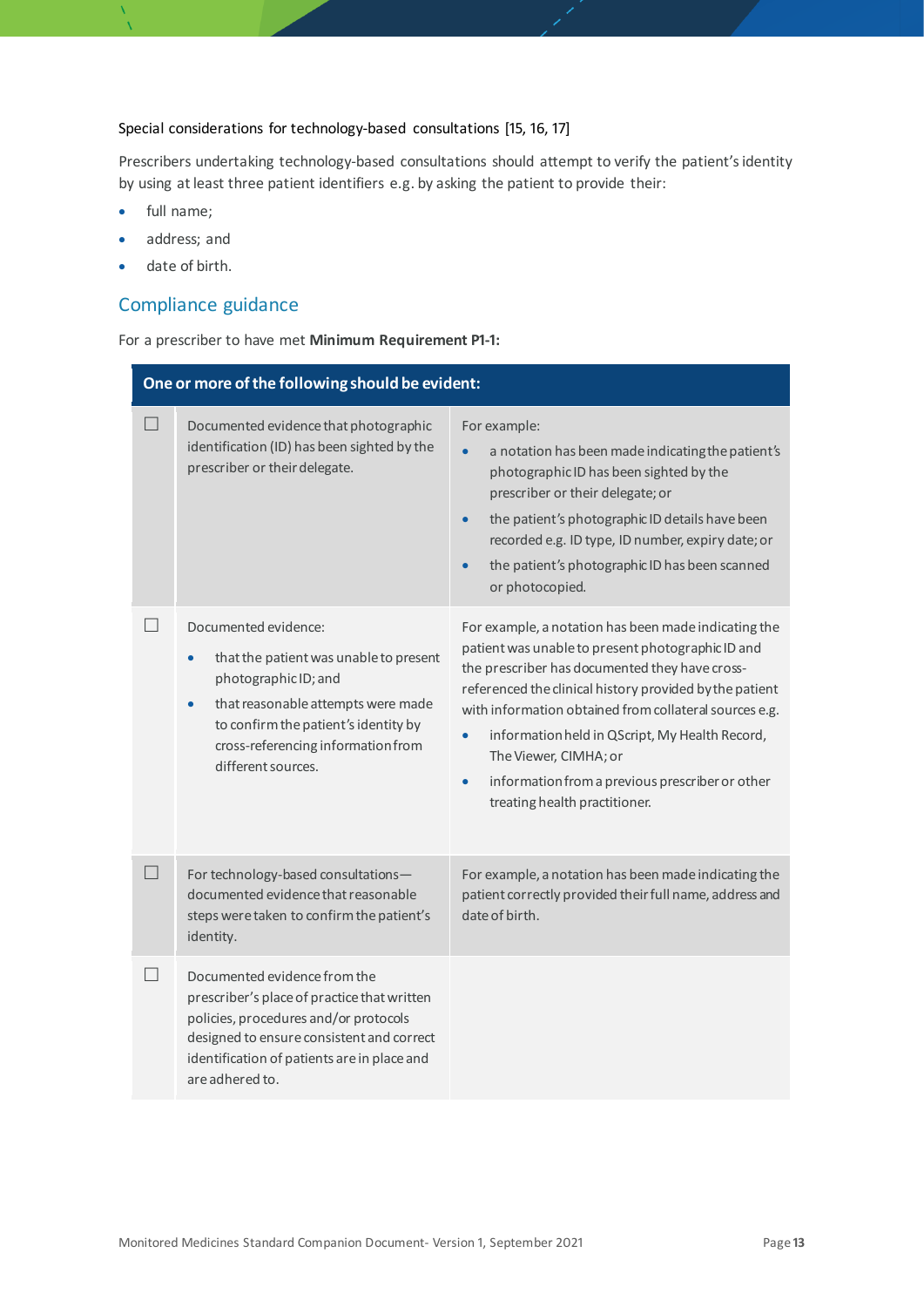## <span id="page-13-0"></span>Outcome Measure P2

Prescribers must be able to justify their decision(s) to prescribe a monitored medicine for a patientincluding when accepting the transfer of care from another prescriber.

### Minimum Requirement P2-1

A prescriber who prescribes a monitored medicine for a patient must document their initial and ongoing clinical assessments of the patient, including the identification of health risks.

### General guidance

- Prescribers must document their clinical assessments:
	- − regardless of whether the patient is new, inherited or a regular/returning patient
	- − regardless of whether the prescriber is consulting the patient face-to-face or via a technologybased consultation.
- Monitoring and assessment of a patient's clinical presentation and treatment progress should be an ongoing process.

#### Identification of health risks

- Identification of risks does not necessarily warrant cessation of prescribing, but it does provide an opportunity for the prescriber and patient to engage in an open and honest discussion and to work together to minimise risks and prevent harm.
- Risks should be re-assessed at each review to determine if there has been any change in the patient's risk profile.
- When assessing for health risks, prescribers should be alert to potential indicators of drug-seeking behaviour and/or monitored medicine misuse (see Appendix B).

#### Special considerations for technology-based consultations [16, 18]

- Prescribers undertaking technology-based consultations should consider whether the setting sufficiently allows them to undertake comprehensive assessments of the patient and identify health risks.
- If in doubt about whether a technology-based consultation is clinically appropriate, prescribers should attempt to organise a face-to-face consultation, to ensure appropriate assessments and direct physical examinations (if required) can occur.
- Prescribers conducting technology-based consultations with a patient should document (in addition to standard record-keeping requirements):
	- − their rationale for undertaking a technology-based consultation
	- any concerns regarding the clinical appropriateness of doing so
	- any issues during the consultation that may have compromised their ability to assess the patient e.g. poor-quality image or sound.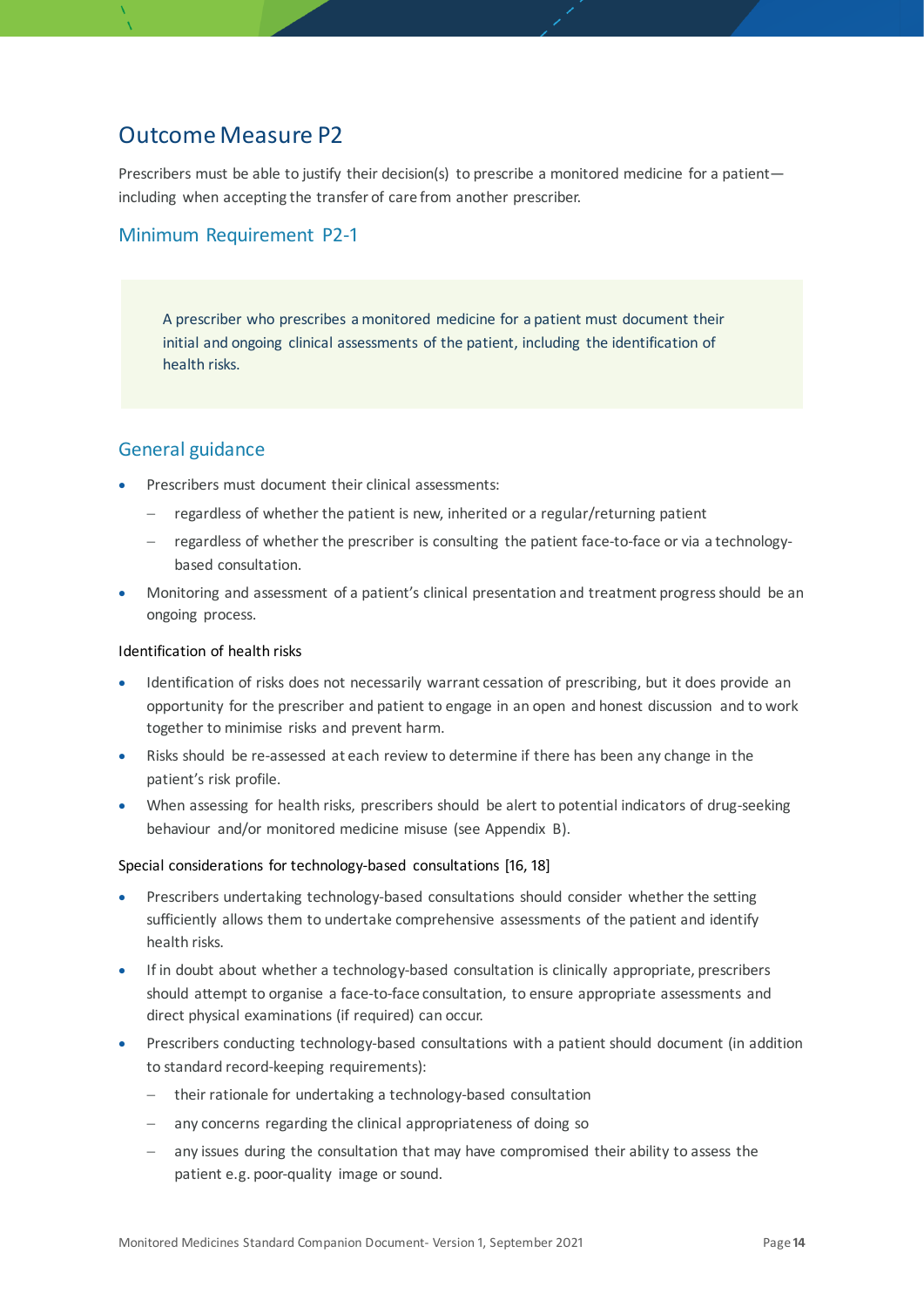# Compliance guidance

For a prescriber to have met Minimum Requirement P2-1:

|                | One or more of the following should be evident:                                                                                                                                                                   |                                                                                                                                                                                                                                                                                                                                                                                                                                                                                                                       |
|----------------|-------------------------------------------------------------------------------------------------------------------------------------------------------------------------------------------------------------------|-----------------------------------------------------------------------------------------------------------------------------------------------------------------------------------------------------------------------------------------------------------------------------------------------------------------------------------------------------------------------------------------------------------------------------------------------------------------------------------------------------------------------|
|                | The prescriber has documented<br>their initial and ongoing<br>identification of the patient's<br>concerns, needs, priorities and/or<br>goals.                                                                     |                                                                                                                                                                                                                                                                                                                                                                                                                                                                                                                       |
|                | The prescriber has documented<br>their Initial and ongoing<br>biopsychosocial patient<br>assessments.                                                                                                             | For example:<br>biomedical e.g. underlying conditions, medical history and<br>$\bullet$<br>pharmacotherapy<br>psychological e.g. beliefs, mood, sleep, attitudes<br>$\bullet$<br>social e.g. role of relationships, work, other life events.<br>$\bullet$                                                                                                                                                                                                                                                             |
|                | The prescriber has documented<br>their initial and ongoing<br>assessments of the patient's risk<br>profile.                                                                                                       | For example:<br>overdose risks (including accidental and intentional<br>$\bullet$<br>overdoses)<br>substance use disorder risks<br>$\bullet$<br>drug-seeking behaviour and/or monitored medicine<br>$\bullet$<br>misuse (see Appendix B).<br>age-related risks<br>$\bullet$<br>medicine-related risks<br>$\bullet$<br>risks associated with co-morbid health conditions e.g.<br>$\bullet$<br>hepatic or renal impairment, mental health issues or other<br>relevant medical conditions.                               |
| $\blacksquare$ | The prescriber has used validated<br>clinical tools to establish baseline<br>levels of functioning and/or to<br>assess the patient's progress to<br>determine ongoing effectiveness<br>of the monitored medicine. | For example:<br>Opioid Risk Tool<br>$\bullet$<br>Routine Opioid Outcome Monitoring (ROOM) tool<br>$\bullet$<br>Alcohol, Smoking and Substance Involvement Screening<br>Test (ASSIST)<br>Indigenous Risk Impact Screen (IRIS)<br>$\bullet$<br><b>Mental State Examination (MSE)</b><br>$\bullet$<br>5 As of analgesia therapy<br>$\bullet$<br>Depression, Anxiety Stress Scale (DASS)<br>$\bullet$<br>Pain, Enjoyment of Life and General Activity Scale (PEG<br>$\bullet$<br>Scale)<br>Epworth Sleepiness Scale (ESS) |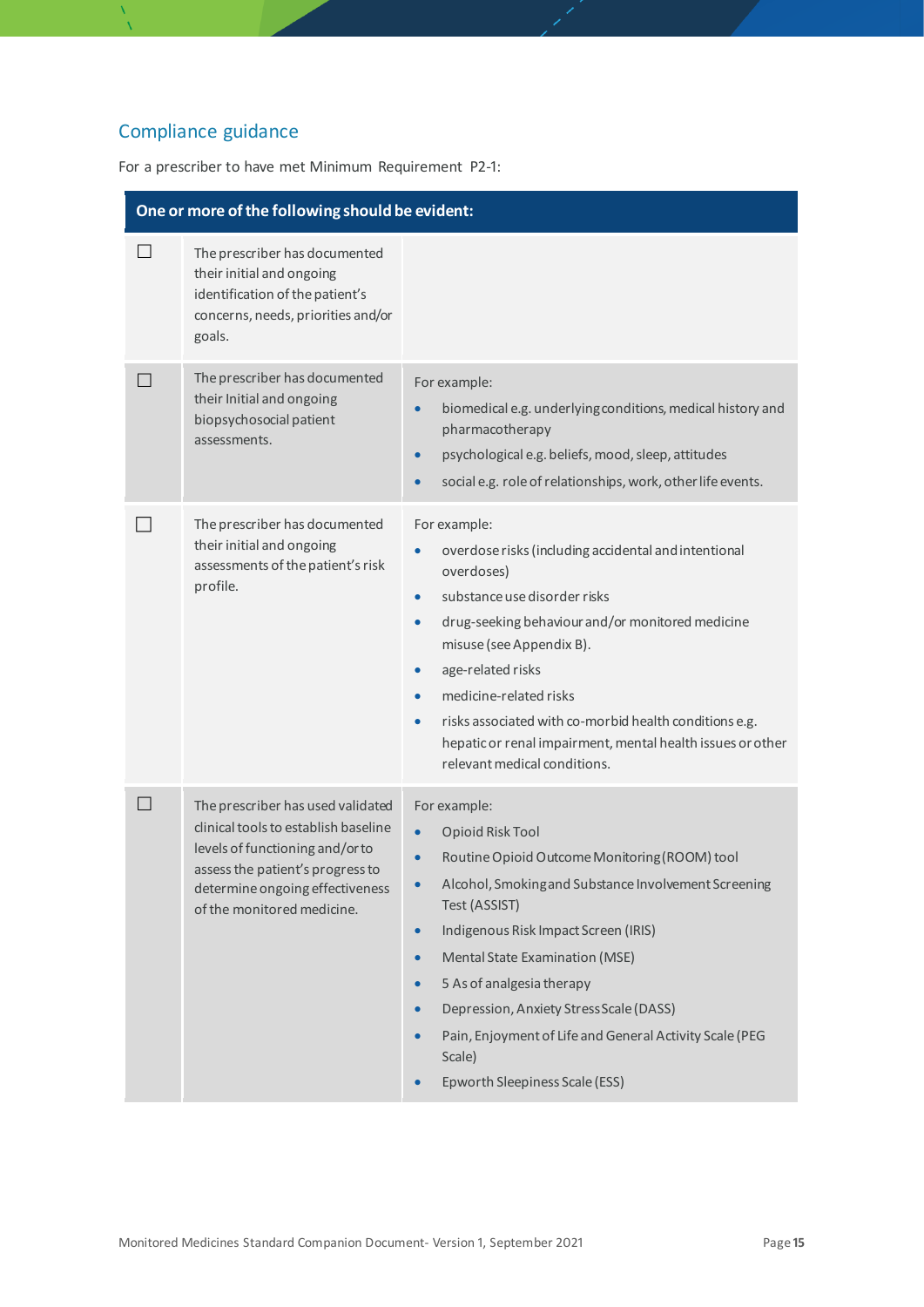| ا ا               | The prescriber has documented<br>the patient's diagnosis.                                                                                                              | For example:<br>a definitive diagnosis<br>differential diagnoses<br>$\bullet$<br>confirmation of a diagnosis previously made by another<br>$\bullet$<br>practitioner.                                                                                                                                                                                                                                                                          |
|-------------------|------------------------------------------------------------------------------------------------------------------------------------------------------------------------|------------------------------------------------------------------------------------------------------------------------------------------------------------------------------------------------------------------------------------------------------------------------------------------------------------------------------------------------------------------------------------------------------------------------------------------------|
| $\Box$            | The prescriber has obtained<br>collateral information from<br>relevant sources.                                                                                        | For example:<br>information from other/previous treating health<br>practitioners, including pharmacists<br>results of diagnostic investigations (e.g. imaging results,<br>$\bullet$<br>blood tests)<br>information contained in QScript, My Health Record, The<br>$\bullet$<br>Viewer, CIMHA etc.                                                                                                                                              |
| $\vert \ \ \vert$ | The prescriber has documented<br>details of previous and/or<br>additional treatment strategies<br>used.                                                                | For example:<br>physical therapies e.g. physiotherapy, occupational<br>therapy<br>psychological therapies e.g. cognitive behavioural therapy<br>$\bullet$<br>(CBT) or other psychological therapies, sleep hygiene<br>education, relaxation and/or mindfulness techniques<br>other medications e.g. trialling the patient with non-<br>$\bullet$<br>opioid medications e.g. paracetamol or non-steroidal anti-<br>inflammatory drugs (NSAIDS). |
| $\Box$            | The prescriber has documented<br>details of the diagnostic<br>investigations they have<br>undertaken or organised.                                                     |                                                                                                                                                                                                                                                                                                                                                                                                                                                |
| $\vert \ \ \vert$ | The prescriber has documented<br>their assessment of the patient's<br>experience of and<br>compliance/engagement with<br>the monitored medicines<br>treatment regimen. |                                                                                                                                                                                                                                                                                                                                                                                                                                                |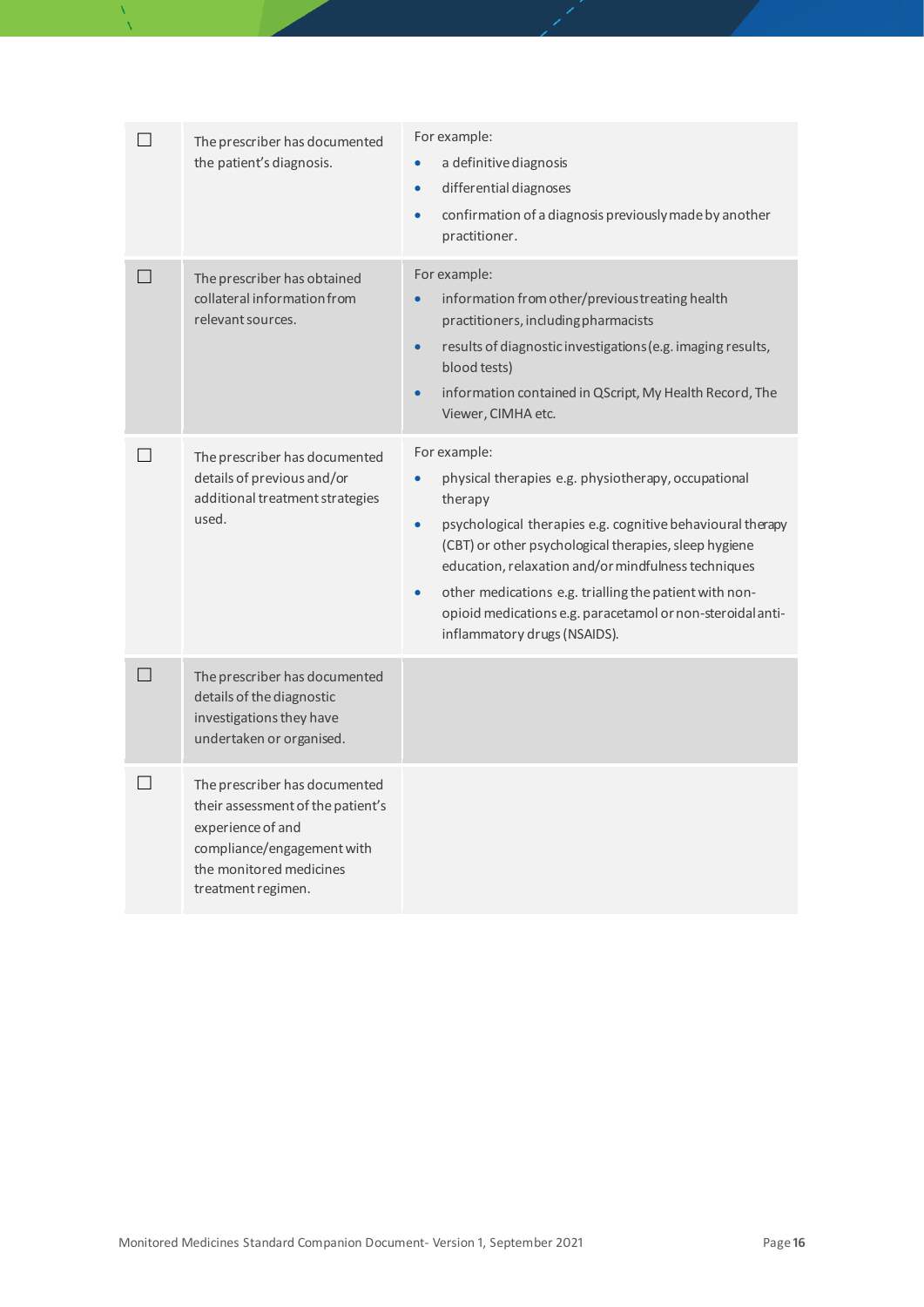### Minimum Requirement P2-2

A prescriber who prescribes a monitored medicine for a patient must document their initial and updated treatment plan(s) for prescribing the monitored medicine, including (at a minimum) the following information:

- a. the clinical justification for treatment with the monitored medicine; and
- b. the clinical justification for the prescribed dose of the monitored medicine; and
- c. when the next review of the patient is planned to be undertaken.

#### General guidance

- A treatment plan must be documented for all patients being prescribed a monitored medicine:
	- − regardless of whether the patient is new, inherited or a regular/returning patient
	- − regardless of whether the prescriber is consulting the patient face-to-face or via a technologybased consultation.
- Treatment plans should contain an exit strategy so both prescriber and patient are clear about what is intended if the monitored medicine does not achieve agreed treatment goals and/or improve patient outcomes.
- Prescribers treating patients who have been on long-term monitored medicine treatment should regularly re-evaluate the continued use of the medicine in the context of the patient's clinical condition, treatment goals, and the risks and benefits of ongoing use.

### Compliance guidance

For a prescriber to have met Minimum Requirement P2-2, they must have documented the following information:

| Their clinical justification for treatment with the monitored medicine.<br>One or more of the following should be evident: |                                                                                                                     |                                                                                                                                                                                                                                    |
|----------------------------------------------------------------------------------------------------------------------------|---------------------------------------------------------------------------------------------------------------------|------------------------------------------------------------------------------------------------------------------------------------------------------------------------------------------------------------------------------------|
|                                                                                                                            | The prescriber has documented<br>details of the clinical condition<br>being treated with the monitored<br>medicine. | For example:<br>the diagnosis for which the monitored medicine is being<br>$\bullet$<br>prescribed; or<br>the clinical symptoms which it is hoped the monitored<br>$\bullet$<br>medicine will alleviate.                           |
|                                                                                                                            | The prescriber has documented<br>the goals of treatment with the<br>monitored medicine.                             | For example:<br>the specific functional goals it is hoped the monitored<br>$\bullet$<br>medicine will help the patient achieve; or<br>the level of pain reduction it is hoped the monitored<br>$\bullet$<br>medicine will achieve. |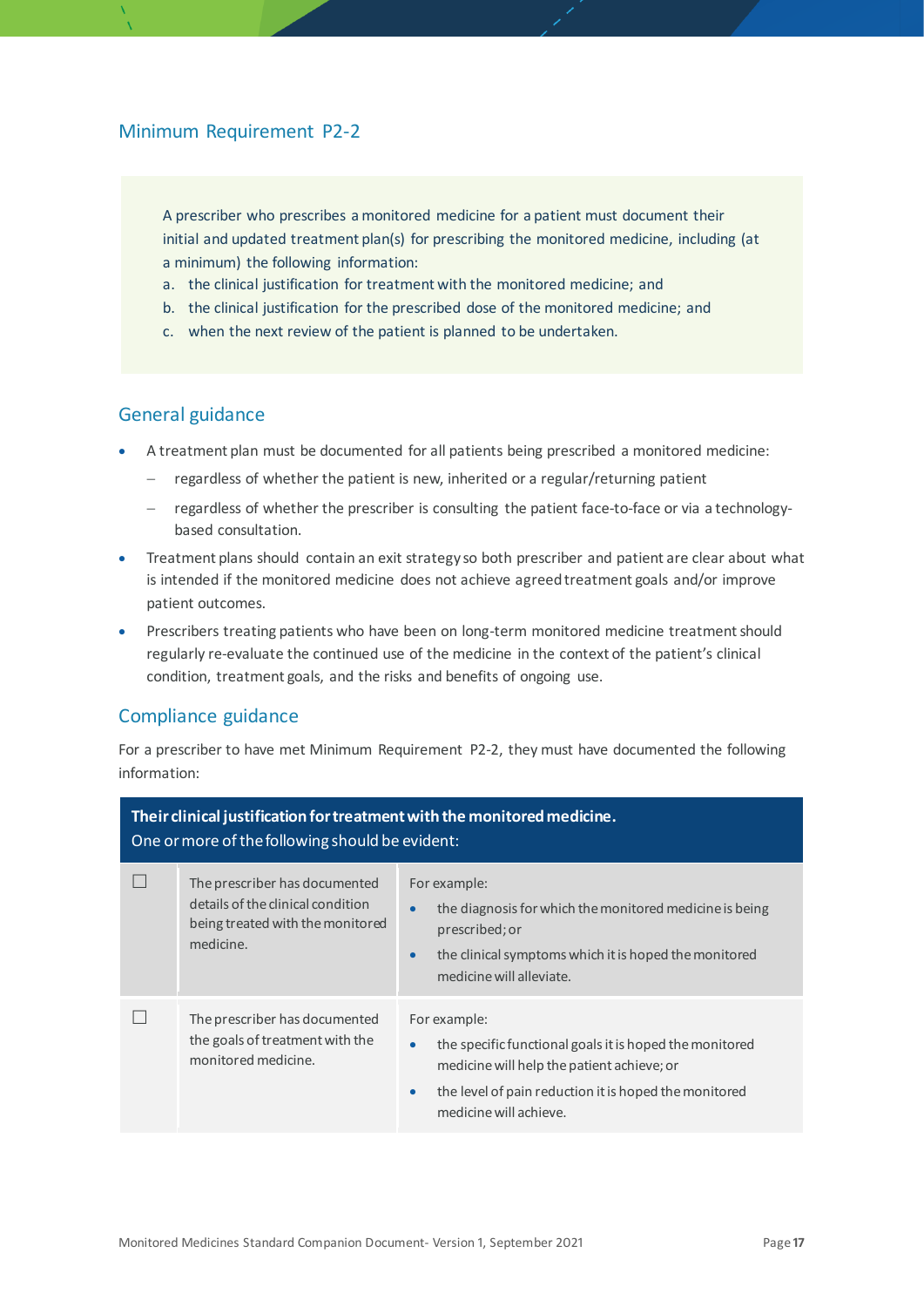| The prescriber has documented<br>why commencement of /<br>continued treatment with the<br>monitored medicine is justified. | For example:<br>alternative pharmacological and non-pharmacological<br>$\bullet$<br>treatment options have been explored and have failed, are<br>contraindicated, not tolerated or are otherwise<br>inappropriate; or |                                                                                                                                                                                      |
|----------------------------------------------------------------------------------------------------------------------------|-----------------------------------------------------------------------------------------------------------------------------------------------------------------------------------------------------------------------|--------------------------------------------------------------------------------------------------------------------------------------------------------------------------------------|
|                                                                                                                            |                                                                                                                                                                                                                       | the prescriber and patient have agreed to a monitored<br>$\bullet$<br>medicine trial, and the prescriber has documented the trial<br>length, goals of treatment and exit plan; or    |
|                                                                                                                            |                                                                                                                                                                                                                       | the decision to prescribe the monitored medicine was made<br>$\bullet$<br>following consideration of recommendations / input from<br>relevant specialists or clinical guidelines; or |
|                                                                                                                            |                                                                                                                                                                                                                       | continued / long-term monitored medicine prescribing is<br>$\bullet$<br>justified based on the patient's response to treatment e.g.                                                  |

functional improvements.

## **Their clinical justification for the prescribed dose of the monitored medicine.**  One or more of the following should be evident:

| The prescriber has documented<br>why the particular dose was<br>chosen.                                      | For example:<br>the decision to prescribe a particular dose was made<br>$\bullet$<br>following consideration of recommendations / input from<br>relevant specialists or clinical guidelines; or<br>objective clinical assessments supported the use of the<br>$\bullet$<br>dose to maintain or promote patient function.                                                                                                           |
|--------------------------------------------------------------------------------------------------------------|------------------------------------------------------------------------------------------------------------------------------------------------------------------------------------------------------------------------------------------------------------------------------------------------------------------------------------------------------------------------------------------------------------------------------------|
| The prescriber has documented<br>why the patient's dose is<br>increasing / decreasing / staying<br>the same. | For example:<br>the dose is increasing/decreasing/staying the same due<br>$\bullet$<br>the patient's response to treatment e.g. functional<br>improvements, side effects etc.; or<br>the patient is being maintained on the same dose at this<br>$\bullet$<br>time pending the results of diagnostic investigations; or<br>the patient's dose has been temporarily increased due to<br>$\bullet$<br>an acute flare-up of symptoms. |
| The prescriber has documented<br>the specific plan for the patient's<br>dose.                                | For example:<br>slow tapering by [x]% per month; or<br>$\bullet$<br>increase by [x] mg every [x] weeks until symptoms resolve;<br>$\bullet$<br>or<br>time-limited trial at a specific dose.<br>$\bullet$                                                                                                                                                                                                                           |

**When the next review of the patient is planned to be undertaken.** One or more of the following should be evident: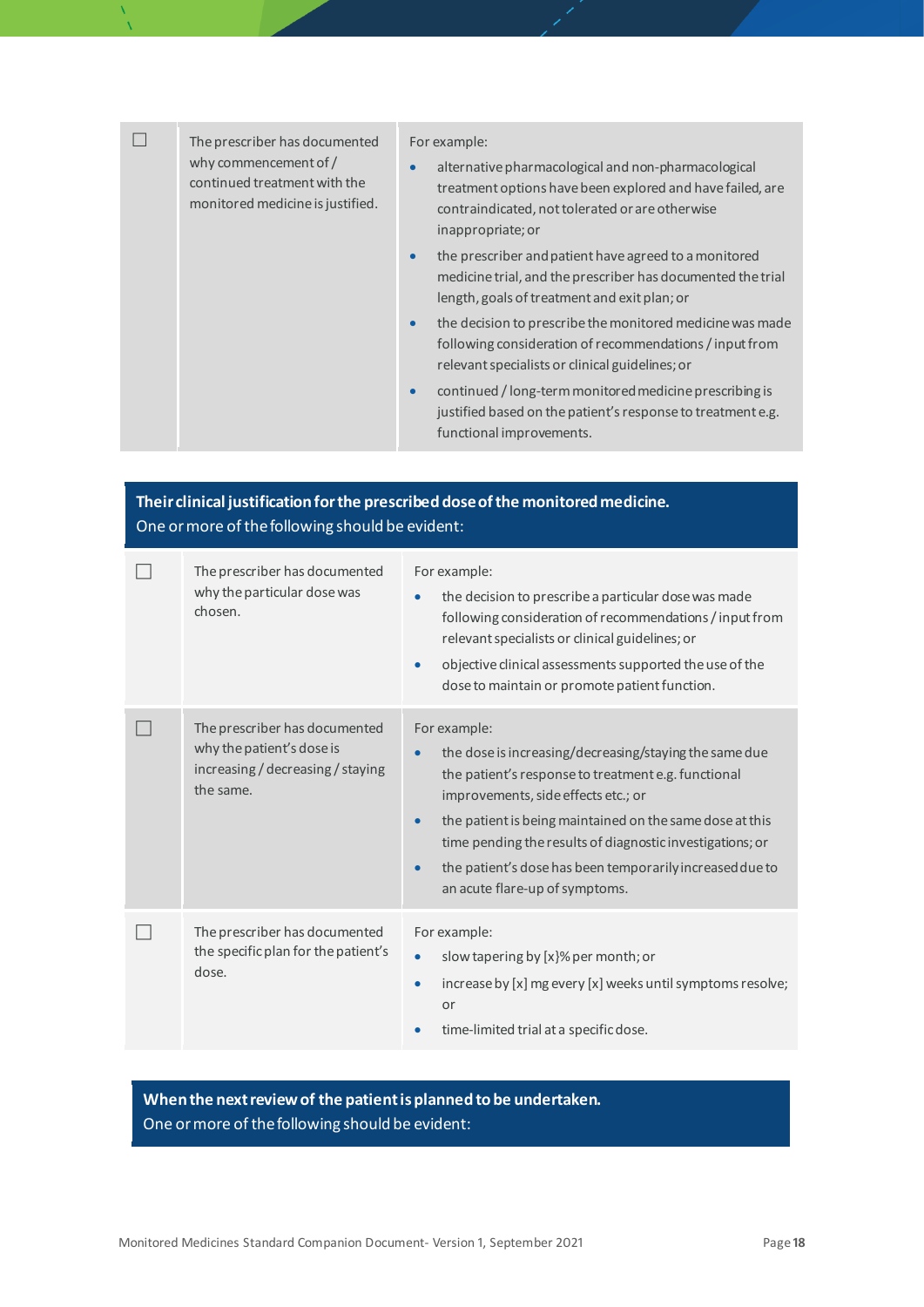| The prescriber has documented<br>the specific date on which they<br>intend to review the patient.                |                                                                                                                                                                                                                                     |
|------------------------------------------------------------------------------------------------------------------|-------------------------------------------------------------------------------------------------------------------------------------------------------------------------------------------------------------------------------------|
| The prescriber has documented<br>the approximate timeframe<br>within which they intend to<br>review the patient. | For example:<br>see pt in 1/52; or<br>$\bullet$<br>review in 4 weeks to assess impact on function.<br>$\bullet$                                                                                                                     |
| The prescriber has documented<br>the specific triggers which would<br>warrant review of the patient.             | For example:<br>patient to be reviewed after report received from [other<br>$\bullet$<br>health practitioner]; or<br>patient to contact prescriber for review if pain has not<br>$\bullet$<br>reduced by [date].                    |
| The prescriber has documented<br>that they do not intend to<br>undertake further reviews of the<br>patient.      | For example, because:<br>no further review of the patient is required in relation to<br>$\bullet$<br>their monitored medicine treatment; or<br>the prescriber-patient therapeutic relationship has been<br>$\bullet$<br>terminated. |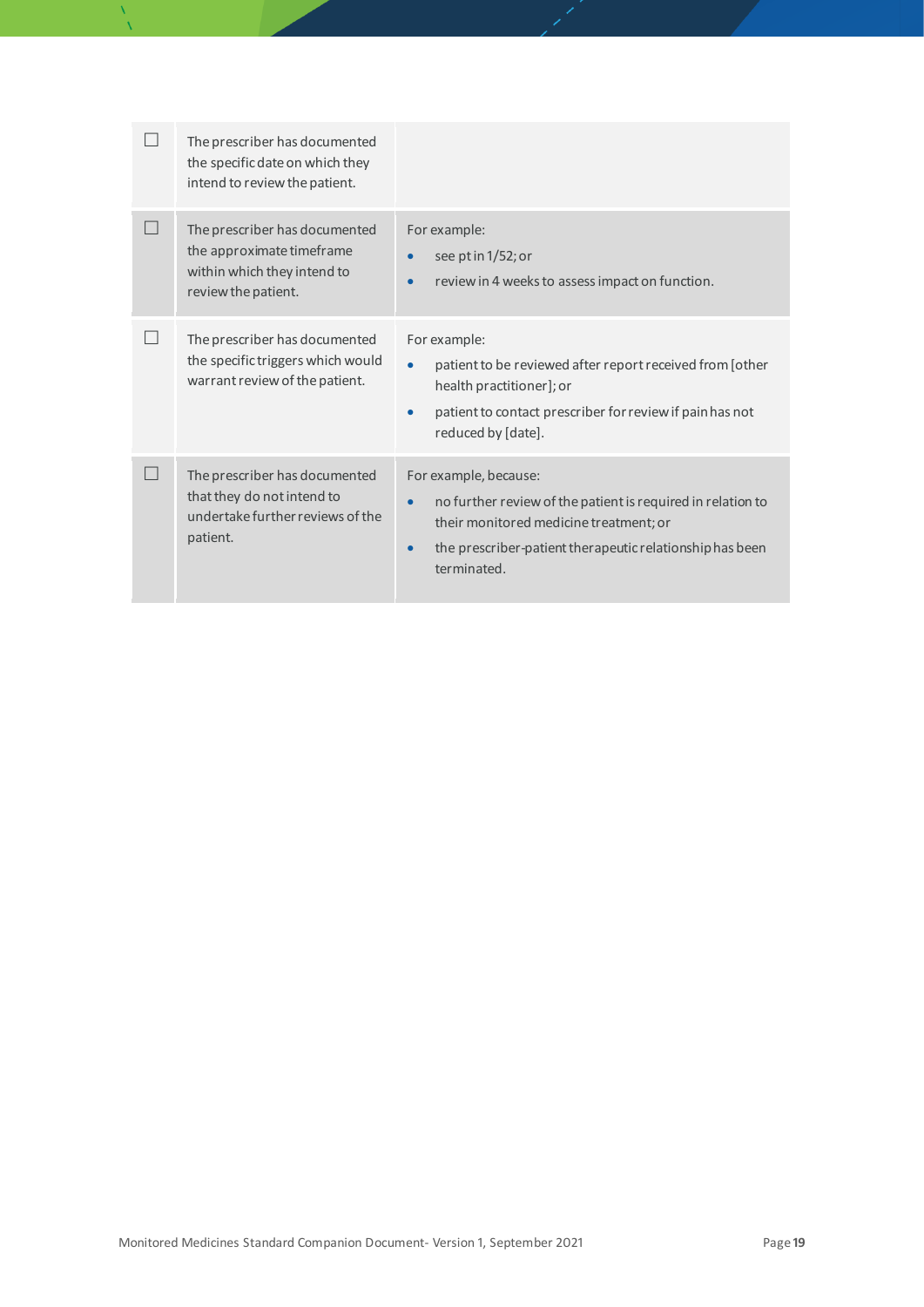## <span id="page-19-0"></span>Outcome Measure P3

Except for limited circumstances, prescribers must not prescribe a monitored medicine to a patient currently registered on the Queensland Opioid Treatment Program (QOTP) unless they have explicit agreement from the QOTP service provider to do so.

## Minimum Requirement P3-1

If high-risk clinical scenario *Scenario A: Patient currently registered on the Queensland Opioid Treatment Program* applies, the prescriber must not prescribe a monitored medicine to the patient unless:

- a. the prescriber (or the Queensland Health Alcohol and Other Drug Service for which the prescriber works) is the patient's QOTP service provider; or
- b. the prescriber and QOTP service provider establish a Joint Prescribing Plan (JPP); and
	- i. the prescriber documents the terms of the JPP including (at a minimum) the following information:
		- A. the monitored medicine(s) to be prescribed by the prescriber; and
		- B. the formulation and maximum daily dose of the monitored medicine(s) to be prescribed by the prescriber; and
		- C. the risk mitigation strategies implemented to address the risk of monitored medicinerelated patient harm; and
		- D. the date on which the JPP will cease or be reviewed by the prescriber and QOTP service provider; and
		- ii. the prescriber prescribes in accordance with the JPP; or
- c. if the prescriber is unable to contact the QOTP service provider to establish a JPP or vary the terms of an established JPP—the prescriber reasonably believes it is urgent and essential to prescribe the monitored medicine(s) for the patient's wellbeing, and:
	- i. the prescriber prescribes in a manner reasonable in the urgent circumstance; and
	- ii. the prescriber documents:
		- A. the details of their attempt(s) to contact the QOTP service provider to establish a JPP or vary the terms of the established JPP; and
		- B. why they believed it was urgent and essential to prescribe the monitored medicine(s); and
		- C. the risk mitigation strategies implemented to address the risk of monitored medicinerelated patient harm.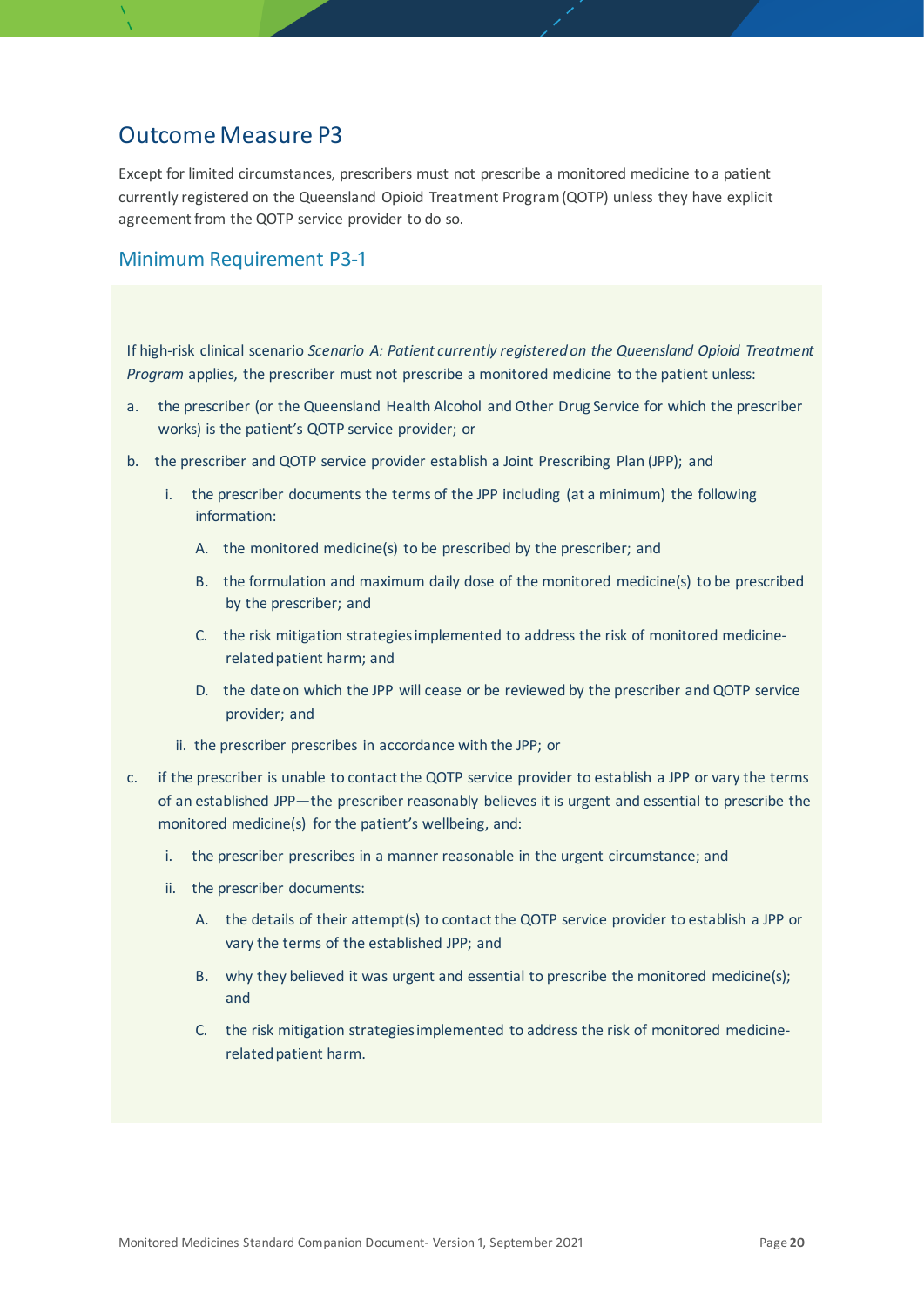## General guidance

- To promote continuity of care, prescribers establishing JPPs are strongly encouraged to proactively communicate the details of the JPP to the pharmacy where the patient is being / will be dispensed their OTP approved opioids and/or additional monitored medicines (if known).
- If a JPP is established, it is recommended that:
	- − the prescription(s) for the additional monitored medicine(s) are sent to the same pharmacy where the patient collects their OTP approved opioids
	- − the dispensing arrangements for the additional monitored medicine(s) align with the dispensing arrangements for the OTP approved opioids e.g. the patient's benzodiazepines are supplied on the same days as the patient presents to their pharmacy to receive their OTP approved opioids
	- − the prescriber and QOTP service provider regularly communicate to ensure that ongoing prescribing of monitored medicines is safe and in the best interests of the patient.
- Examples of risk mitigation strategies can be found on pages 25–27 of this document.

#### Difficulties contacting the QOTP service provider

- There may be circumstances where the prescriber is unable to reach a patient's QOTP service provider to establish a JPP or vary the terms of an existing JPP.
- In such circumstances the prescriber should determine the clinical need for the additional monitored medicine(s)—is it urgent and essential to prescribe the monitored medicine(s) for the patient's wellbeing? If the prescriber believes a monitored medicine prescription is clinically necessary such that they choose to prescribe, they:
	- − must document the information specified in part (c)(ii) of this minimum requirement
	- − should consider:
		- − contacting the patient's QOTP pharmacy to attempt to confirm the date the patient obtained their last QOTP dose (to help inform clinical decision-making regarding appropriate medicine/dose to prescribe)
		- − prescribing the minimum quantity that is clinically necessary
		- − proactively advising the QOTP service provider and/or the patient's pharmacy (if known) of the actions they took at the earliest opportunity, to help maintain patient safety and to promote continuity of care for the patient.
- The prescriber may wish to telephone the Alcohol and Drug Clinical Advisory Service (ADCAS 1800 290 928) or the local Alcohol and Other Drugs Service (AODS) for clinical advice, if required.

#### Patients receiving QOTP treatment under 'shared care' arrangements

- In some circumstances a patient may be registered on the QOTP under a 'shared care' arrangement: arrangements made between a Queensland Health AODS and another prescriber (typically a general practitioner) for the co-management of a patient whose treatment under the QOTP is stable.
	- − The patient remains registered on the QOTP with the AODS, but the ongoing QOTP treatment is provided by the shared care prescriber.
	- Should the patient's QOTP treatment de-stabilise, the AODS resumes management of the patient's QOTP treatment.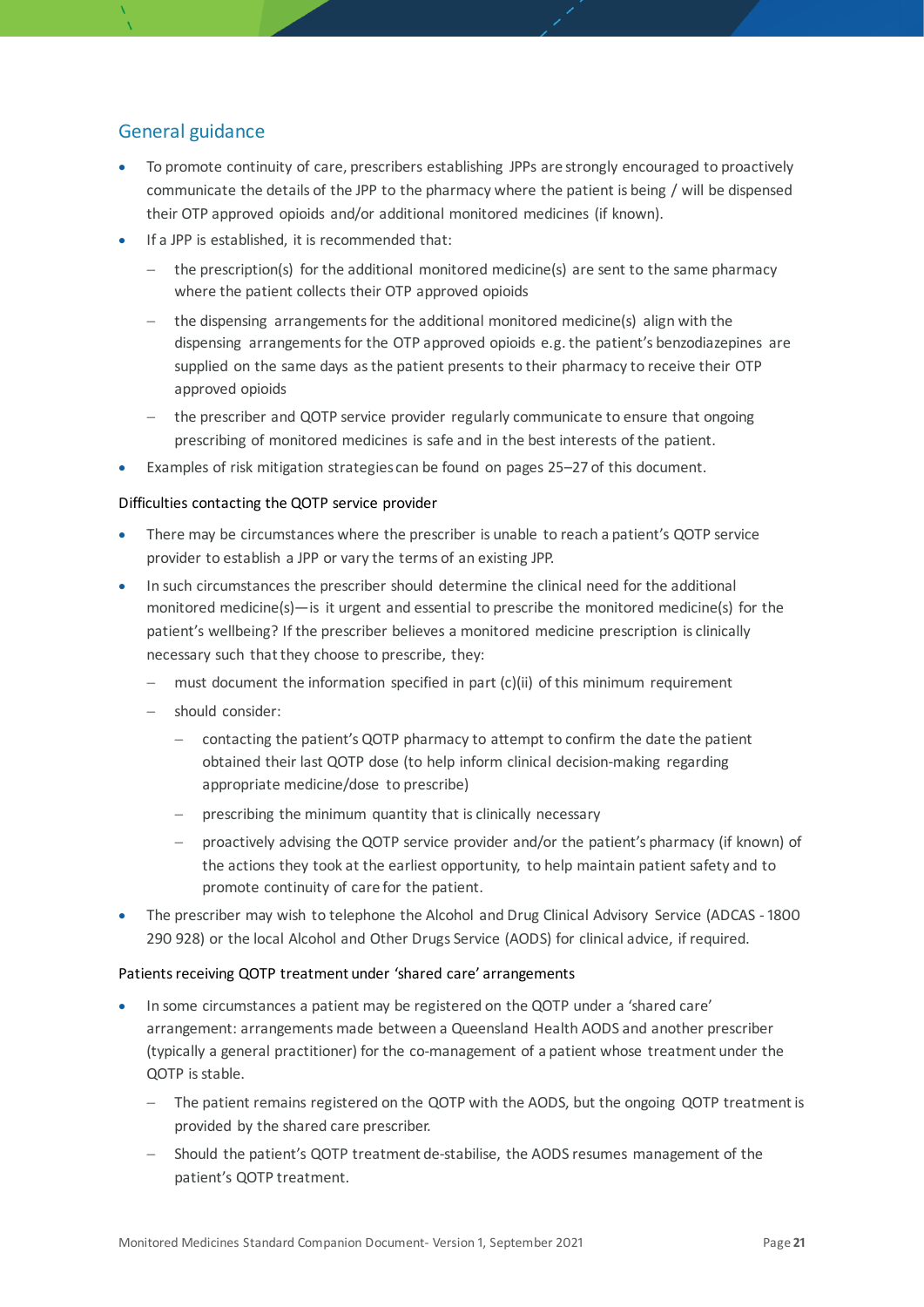- Shared care arrangements:
	- are established voluntarily by the relevant AODS and shared care prescriber on a case-by-case basis
	- − require Departmental approval—shared care arrangements can only be established if the Department of Health has issued a prescribing approval to the shared care prescriber (see section 67 of the *Medicines and Poisons Act 2019*) authorising the arrangements.
- If a patient is subject to QOTP shared care arrangements:
	- − QScript will display the name/details of the AODS prescriber as the patient's QOTP service provider—not the shared care prescriber (although the patient's medication history may show that the shared care prescriber has prescribed the patient OTP approved opioids)
	- a prescriber wishing to establish a JPP with the QOTP service provider must do so with the AODS—not the shared care prescriber.

#### Patients commencing on the QOTP who are currently receiving monitored medicines treatment

- Patients being admitted onto the QOTP may already be receiving ongoing monitored medicine treatment at the time of their QOTP admission. Prescription information in QScript may help QOTP service providers identify this.
- Where this is the case, to maintain patient safety it is strongly recommended that the QOTP service provider admitting the patient onto the QOTP proactively contacts the patient's prescriber(s) of monitored medicines, to co-ordinate the patient's monitored medicines treatment and/or establish JPPs.
- If one or more JPPs are established, it is strongly recommended that the QOTP service provider or other prescribers proactively communicate the details of the JPPs to the pharmacy where the patient is being dispensed their OTP approved opioids and/or additional monitored medicines (if known).

#### Patients receiving hospital care

Hospital prescribers providing a current QOTP patient with a monitored medicine prescription for dispensing must comply with this minimum requirement by attempting to contact the patient's QOTP service provider to establish a JPP—even though the monitored medicine prescription may be a one-off event.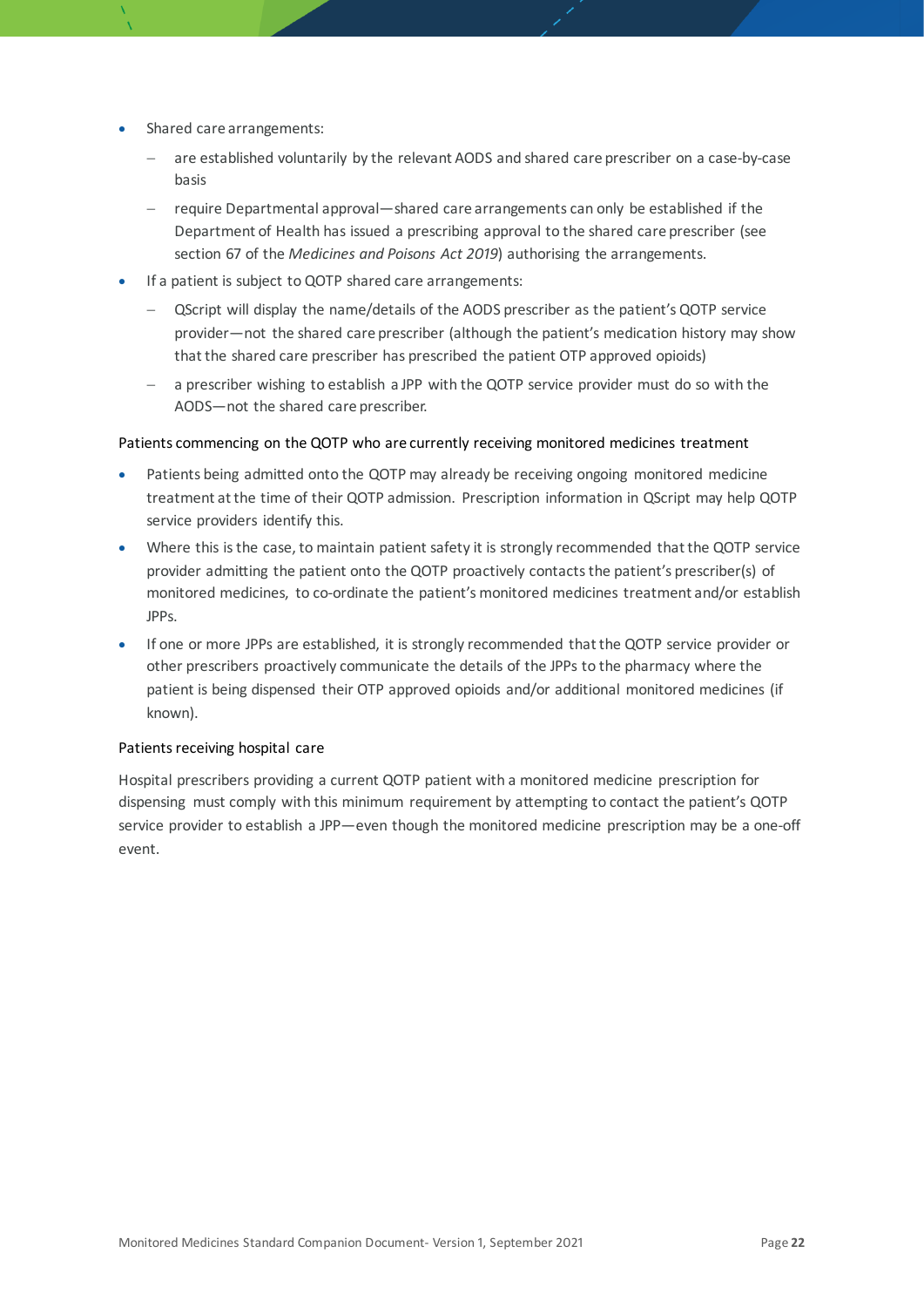# Compliance guidance

For a prescriber to have met Minimum Requirement P3-1:

| One of the following must be evident: |                                              |                                                                                                                                                                                                                                                                                                                                                                                                                                                                                                                                                                                                      |
|---------------------------------------|----------------------------------------------|------------------------------------------------------------------------------------------------------------------------------------------------------------------------------------------------------------------------------------------------------------------------------------------------------------------------------------------------------------------------------------------------------------------------------------------------------------------------------------------------------------------------------------------------------------------------------------------------------|
| - 1                                   | medicine was prescribed.                     | A completed QOTP admission form exists (signed on or prior to the date the monitored medicine(s)<br>were prescribed) which confirms that the prescriber (or the Queensland Health AODS for which the<br>prescriber worked at the time) was the patient's QOTP service provider at the time the monitored                                                                                                                                                                                                                                                                                             |
|                                       | a.<br>i.<br>ii.<br>iii.<br>iv.<br>b.         | The prescriber established a JPP with the QOTP service provider, and:<br>documented the terms of the JPP, including:<br>the monitored medicine(s) to be prescribed by the prescriber; and<br>the formulation and maximum daily dose of the monitored medicine(s) to be<br>prescribed by the prescriber; and<br>the risk mitigation strategies implemented to address the risk of monitored medicine-<br>related patient harm; and<br>the date on which the JPP will cease or be reviewed by the prescriber and QOTP<br>service provider; and<br>prescribed in accordance with the JPP.               |
|                                       | a.<br>documented:<br>b.<br>i.<br>ii.<br>iii. | If the prescriber has prescribed a monitored medicine in the absence of a JPP or in a manner<br>inconsistent with the terms of an established JPP-the prescriber has:<br>prescribed in a manner reasonable in the urgent circumstance; and<br>details of their attempt(s) to contact the QOTP service provider to establish a JPP or<br>vary the terms of the established JPP; and<br>why they believed it was urgent and essential to prescribe the monitored medicine(s);<br>and<br>the risk mitigation strategies implemented to address the risk of monitored medicine-<br>related patient harm. |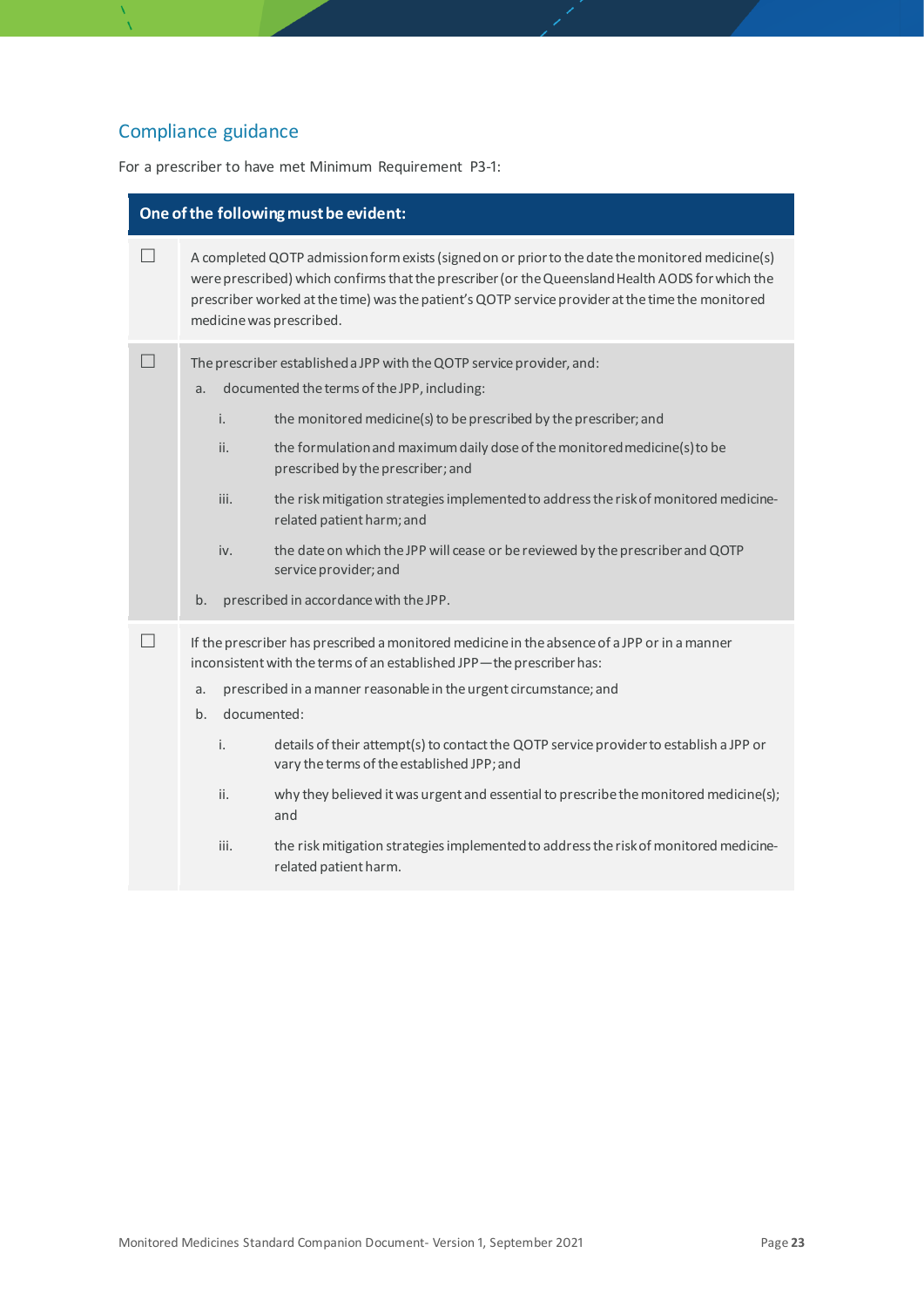## <span id="page-23-0"></span>Outcome Measure P4

Prescribers must be able to demonstrate the steps they have taken to reduce the risk of monitored medicine-related patient harm.

### Minimum Requirement P4-1

A prescriber who prescribes a monitored medicine for a patient must document the risk mitigation strategies implemented to address the risk of monitored medicine-related patient harm if any of the following high-risk clinical scenarios apply:

- *Scenario B: Patient previously registered on the Queensland Opioid Treatment Program*
- *Scenario C: Patient receiving monitored medicines from multiple prescribers*
- *Scenario D: Increased patient overdose risk—average total daily opioids of 100mg OME or greater*
- *Scenario E: Increased patient overdose risk—opioid and benzodiazepine/z-drug combination*
- *Scenario F: Patient receiving an opioid or benzodiazepine/z-drug for the first time in 90 days*

### General guidance

- Risk mitigation strategies should be:
	- − implemented as part of a shared decision-making process with the patient
	- appropriate for the specific risk(s) identified and the patient's circumstances
	- − proportionate to the size and type of risk(s) identified.
- Prescribers seeking guidance on appropriate risk mitigation strategies may wish to contact ADCAS (1800 290 928) for advice or the Alcohol and Drug Information Service (1800 177 833) for contacts for local AOD services.
- Abruptly ceasing or decreasing a patient's monitored medicine treatment without appropriate ongoing support/treatment may cause serious patient harm [[19,](#page-50-0) 20, 21[, 22](#page-50-1)]. See **'Avoiding patient harm'**, earlier, for other risks prescribers should be alert to.

#### If the prescriber is satisfied that no risk mitigation strategies are required

If after assessment of the patient the prescriber is satisfied no risk mitigation strategies are required, the prescriber should document this.

### Compliance guidance

For a prescriber to have met Minimum Requirement P4-1, the prescriber must have documented the risk mitigation strategies implemented to address the risk of monitored medicine-related harm.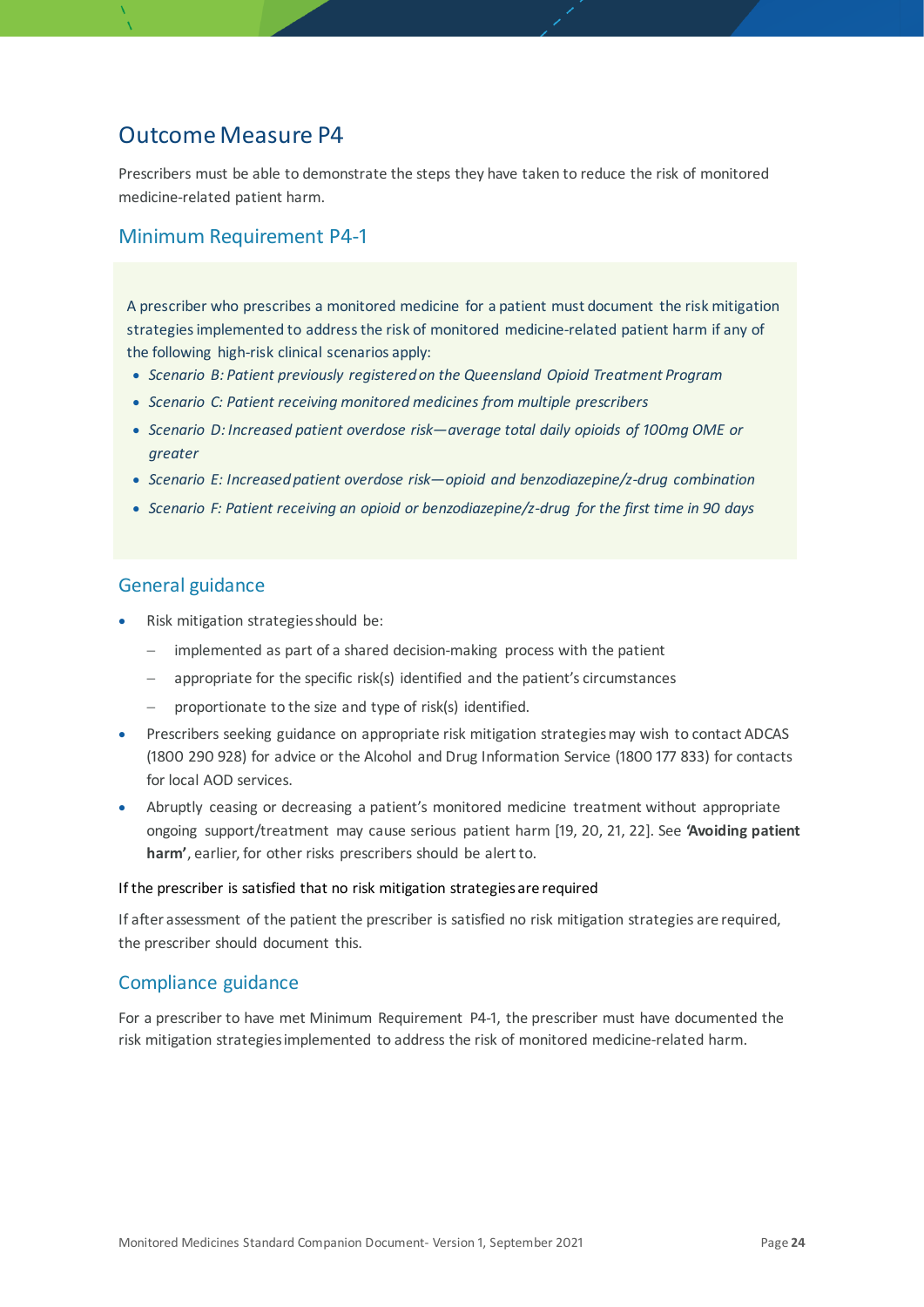## Risk mitigation strategies must be evident, for example:

|                   | <b>General strategies</b>                                                                                                                                                                                      |                                                                                                                                                                                                   |  |
|-------------------|----------------------------------------------------------------------------------------------------------------------------------------------------------------------------------------------------------------|---------------------------------------------------------------------------------------------------------------------------------------------------------------------------------------------------|--|
|                   | There is a treatment contract/agreement (signed by<br>the patient) in place which describes expectations,<br>responsibilities and/or conditions in relation to the<br>patient's monitored medicines treatment. |                                                                                                                                                                                                   |  |
| $\vert \ \ \vert$ | The prescriber has provided patient education<br>regarding the identification and management of<br>monitored medicine-related risks.                                                                           | For example: education regarding<br>the identification/management of<br>overdose, driving risks, interactions<br>with alcohol, other central nervous<br>system depressants or other<br>medicines. |  |
| $\Box$            | The prescriber has implemented a gradual de-<br>prescribing plan (with patient engagement).                                                                                                                    |                                                                                                                                                                                                   |  |
|                   | The prescriber has rationalised $/$ is rationalising the<br>patient's monitored medicine regimen (if the patient is<br>prescribed multiple monitored medicines<br>concurrently).                               |                                                                                                                                                                                                   |  |
| $\Box$            | The prescriber has provided the patient with support<br>options (particularly if de-prescribing has commenced).                                                                                                |                                                                                                                                                                                                   |  |
|                   | The prescriber has increased the frequency of reviews<br>of the patient.                                                                                                                                       |                                                                                                                                                                                                   |  |
| $\perp$           | The prescriber has documented their agreement with<br>the patient as to who will be the patient's sole/primary<br>prescriber of monitored medicines.                                                           |                                                                                                                                                                                                   |  |
|                   | The prescriber has conducted random urine drug<br>screens to confirm presence/absence of prescribed<br>medication or illicit druguse.                                                                          |                                                                                                                                                                                                   |  |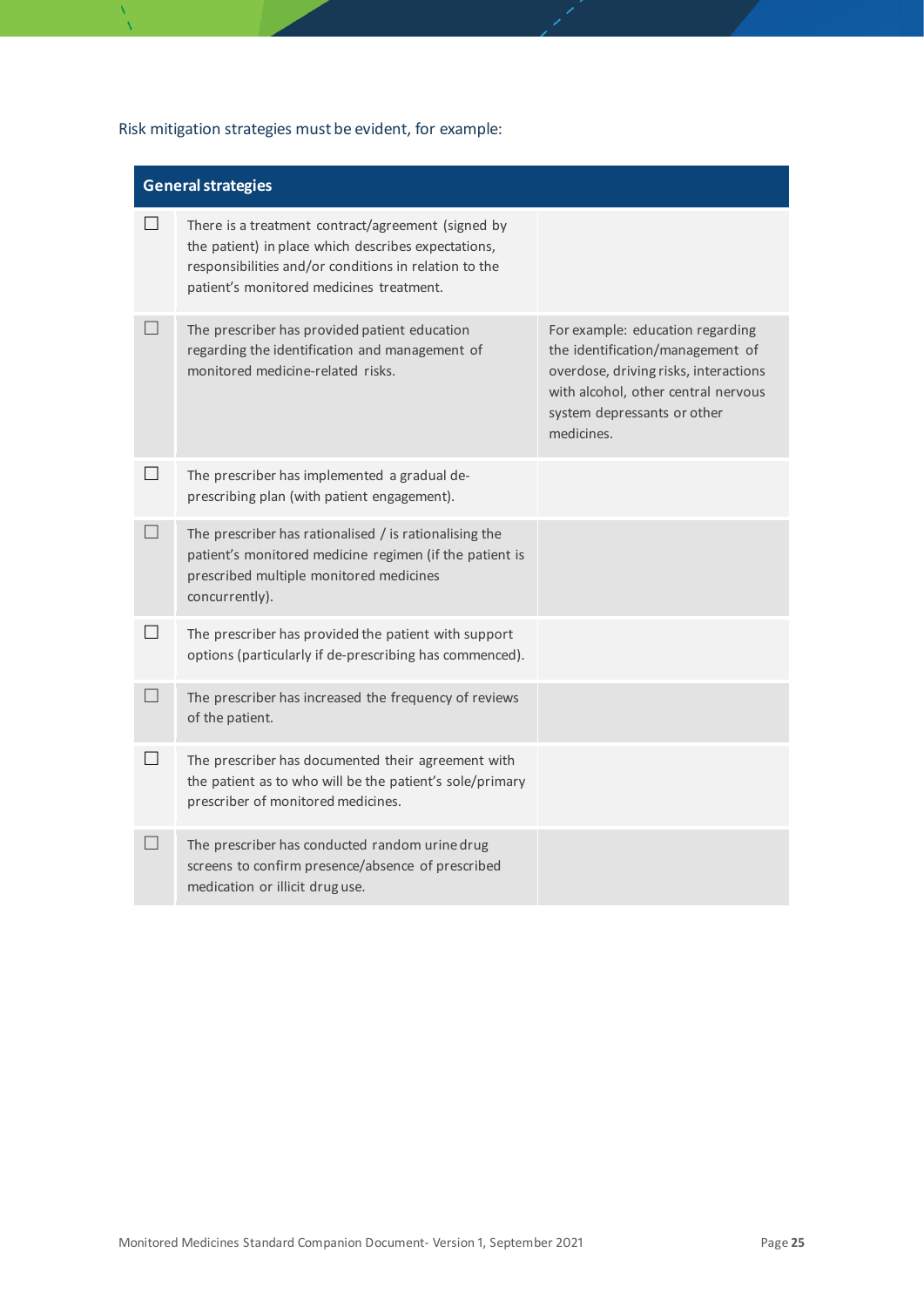#### **Supply-related strategies**

 $\Box$  The prescriber has requested staged supply as part of the dispensing instructions on monitored medicines prescriptions.

For example: supervised daily dosing, daily pick-up from the pharmacy, pick-up 2–3 times per week or weekly.

- The prescriber has prescribed only enough monitored medicine(s) until the patient is scheduled to return for review or until their next appointment with their specialist.
- $\Box$  The prescriber has recommended or organised the use of a Dose Administration Aid.

#### **Choice of monitored medicine**

- $\Box$  The prescriber has explicitly documented their decision not to prescribe monitored medicines that are more likely to be misused.
- $\Box$  The prescriber has explicitly documented their decision not to prescribe a monitored medicine which the patient is (or has been) dependent on, has misused, or has injected.

For example: high-potency opioids, parenteral and liquid formulations.

| <b>Clinical collaboration</b> |                                                                                             |                                                                                                                                                                          |
|-------------------------------|---------------------------------------------------------------------------------------------|--------------------------------------------------------------------------------------------------------------------------------------------------------------------------|
|                               | The prescriber has sought advice on treatment options<br>and/or risk mitigation strategies. | For example, from: ADCAS (1800 290)<br>928) or local AODS.                                                                                                               |
|                               | The prescriber has referred the patient for review by<br>relevant treatment services.       | For example: pain management<br>service, AODS or addiction specialist,<br>allied health service, mental health<br>service provider, Home Medicines<br>Review, MedsCheck. |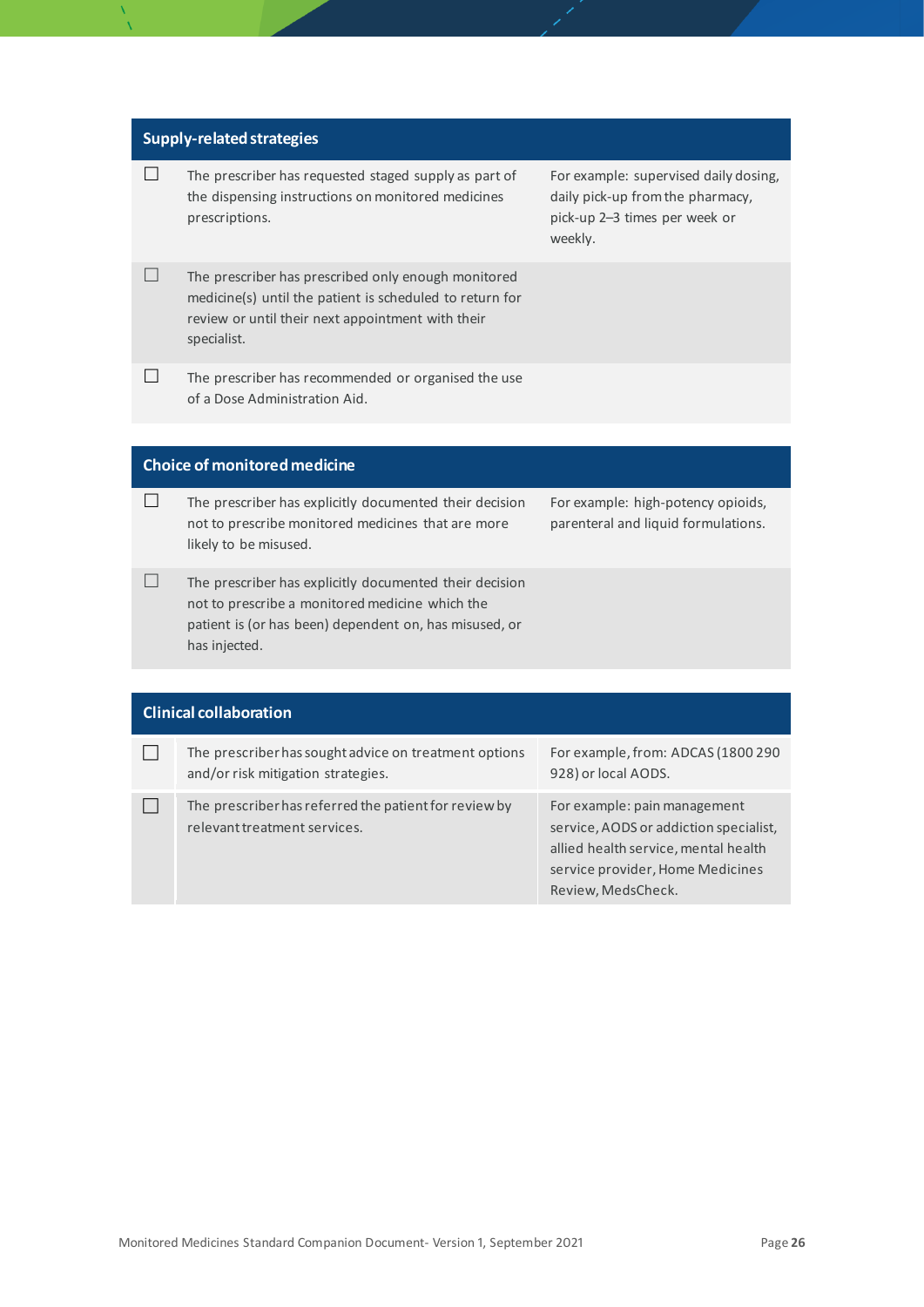| Opioid-specific strategies |                                                                                                                                                                                                                                                               |  |
|----------------------------|---------------------------------------------------------------------------------------------------------------------------------------------------------------------------------------------------------------------------------------------------------------|--|
|                            | The prescriber has implemented opioid rotation.                                                                                                                                                                                                               |  |
|                            | The prescriber has provided or prescribed take-home naloxone.                                                                                                                                                                                                 |  |
|                            | If commencing the patient on an opioid; the prescriber has<br>prescribed a short-acting formulation for the initial opioid dose.                                                                                                                              |  |
|                            | The prescriber has commenced/recommenced the patient on the<br>Queensland Opioid Treatment Program (QOTP), if authorised, or<br>referred the patient to a QOTP service provider for<br>commencement on medication-assisted treatment of opioid<br>dependence. |  |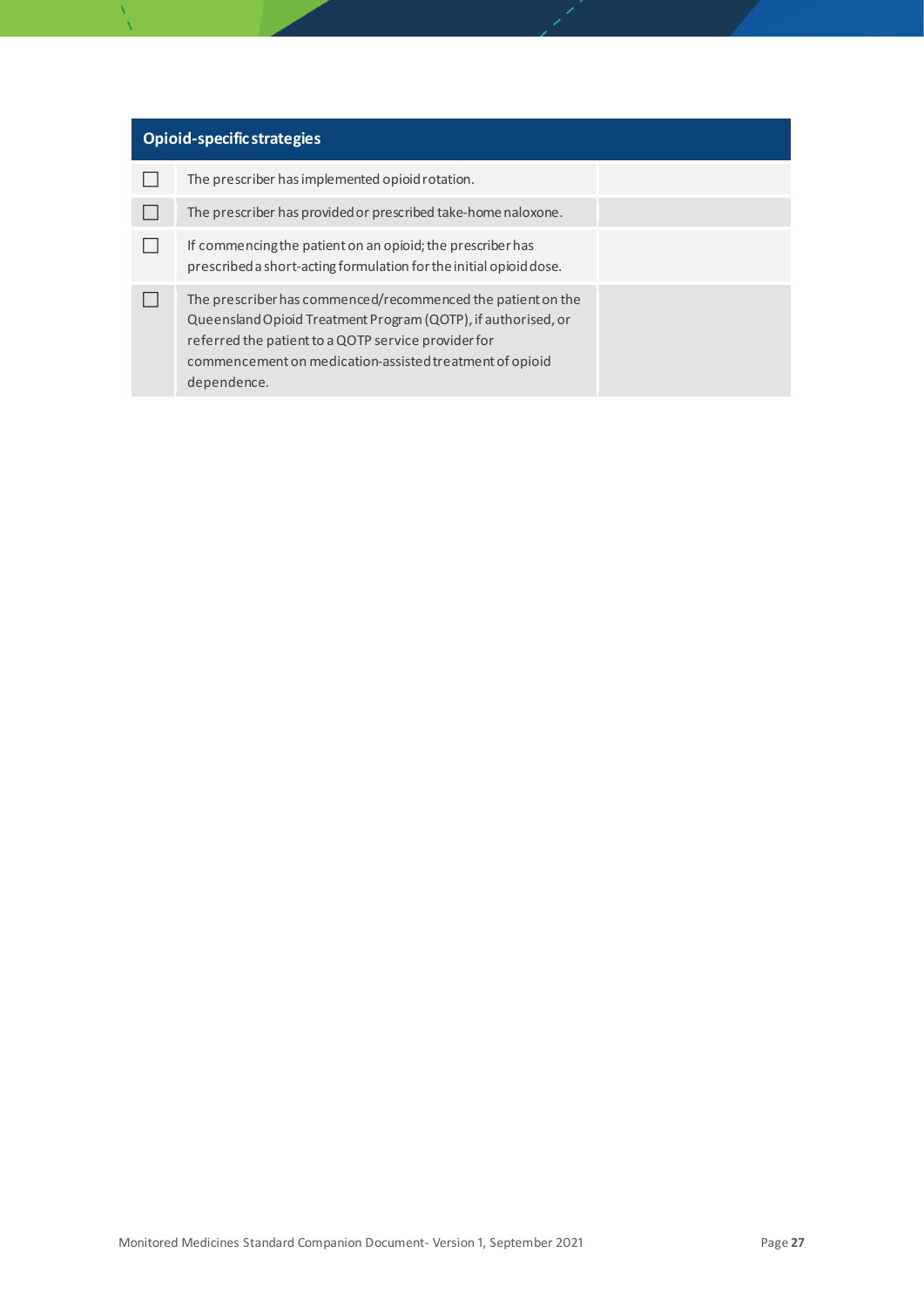## <span id="page-27-0"></span>Outcome Measure P5

Patients must be provided with information about the risks and benefits of monitored medicine use.

### Minimum Requirement P5-1

A prescriber who prescribes a monitored medicine for a patient must document evidence that the patient has been informed—in a way that the patient understands—about the risks and benefits of the monitored medicine being prescribed.

- Patients should be part of the decision-making process when being prescribed a monitored medicine and should be fully informed of the risks and benefits so they can provide informed consent about the proposed treatment. This should be a two-way conversation which takes into account the patient's level of health literacy [6].
- Prescribers should actively seek to identify and address the risks/benefits that are important to the patient (in addition to those which are important to the prescriber). Care should be taken to avoid assumptions being made about:
	- − the information a patient might want or need
	- the clinical or other factors a patient might find significant
	- − the patient's level of knowledge or understanding of what is proposed [6].
- Prescribers should not assume previous prescribers or other health practitioners have informed the patient about the risks/benefits of their prescribed monitored medicine.
- Prescribers may wish to consider:
	- applying the 'BRAN' model i.e. discussing with the patient the Benefits, Risks and Alternatives of using the monitored medicine, and the likely impacts/outcomes of doing Nothing
	- − asking a patient to sign a treatment/care plan so that there is a clear record, for both patient and prescriber, of the planned treatment and the risks/benefits discussed.
- Where patients are given information in writing (or via other media), prescribers should still discuss the significant or material risks/benefits with the patient and provide the patient with an opportunity to have any questions answered [6].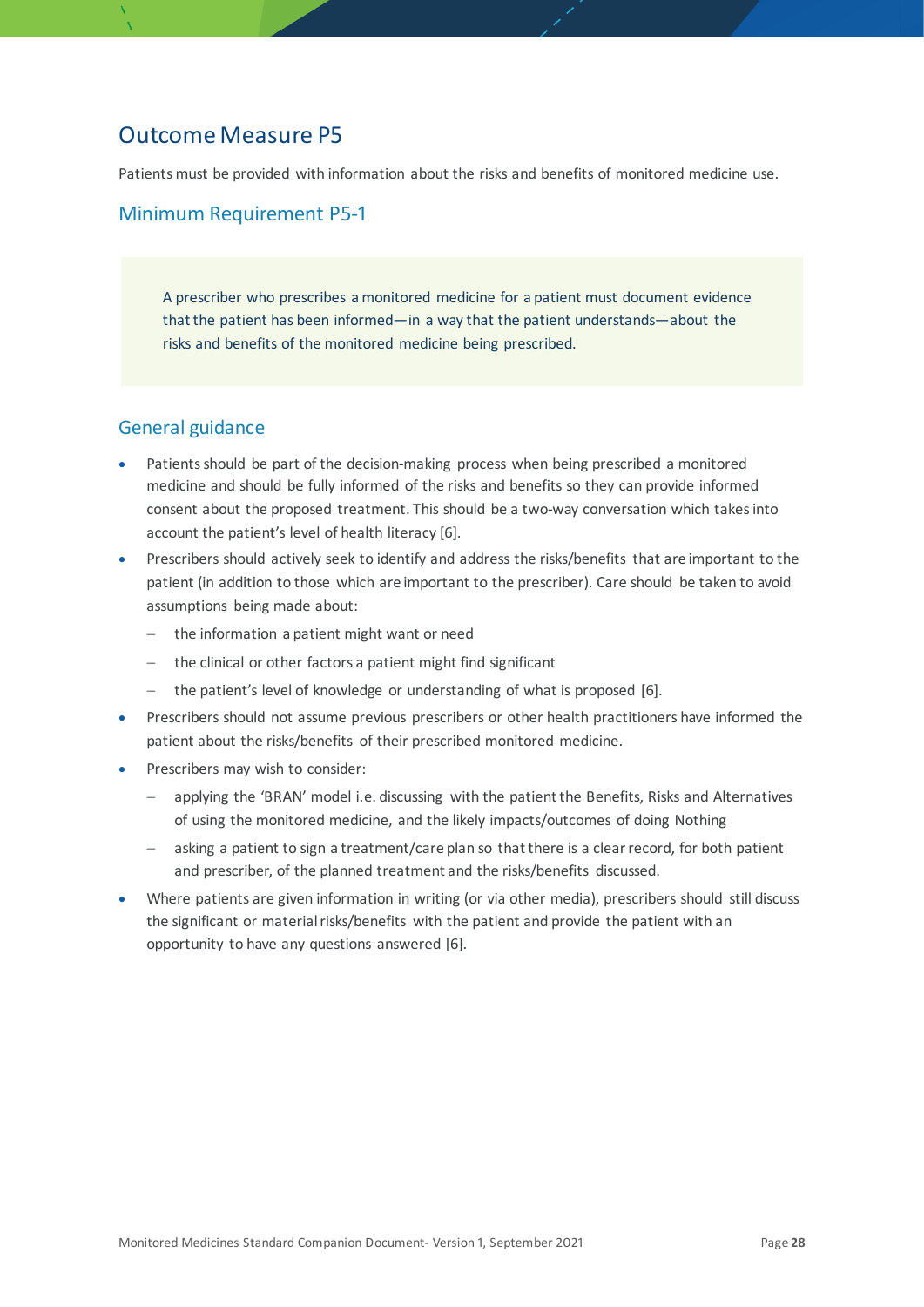# Compliance guidance

For a prescriber to have met Minimum Requirement P5-1:

| One or more of the following should be evident:                                                                                                                                                                                                              |                                                                                                                                                                                                                            |
|--------------------------------------------------------------------------------------------------------------------------------------------------------------------------------------------------------------------------------------------------------------|----------------------------------------------------------------------------------------------------------------------------------------------------------------------------------------------------------------------------|
| The prescriber has documented:<br>the key points from their discussion with the<br>patient about risks and benefits relevant to the<br>patient; and<br>confirmation of the patient's understanding.<br>$\bullet$                                             |                                                                                                                                                                                                                            |
| The prescriber has documented:<br>they are satisfied that that the patient has been<br>informed about risks and benefits relevant to<br>them; and<br>confirmation of the patient's understanding.<br>$\bullet$                                               | For example:<br>Pt has previously discussed risk of<br>overdose with [health practitioner]<br>and is aware of signs/symptoms.<br>[Patient name] has researched<br>[monitored medicine]-<br>understands risk of dependence. |
| The prescriber has documented:<br>that the patient has been provided written<br>information regarding risks and benefits relevant<br>to the patient; and<br>confirmation that the patient understands same.                                                  | For example: Gave [patient name]<br>'Opioids and you' fact-sheet-discussed<br>key risks, likely benefits and timeframes.<br>[Patient name] confirms she understands<br>risks of [X].                                       |
| The patient's clinical record includes a copy of a<br>document signed by the patient which:<br>outlines risks and benefits relevant to the patient;<br>$\bullet$<br>and<br>includes confirmation from the patient that they<br>$\bullet$<br>understand same. | For example: A treatment/care plan,<br>treatment contract or consent form.                                                                                                                                                 |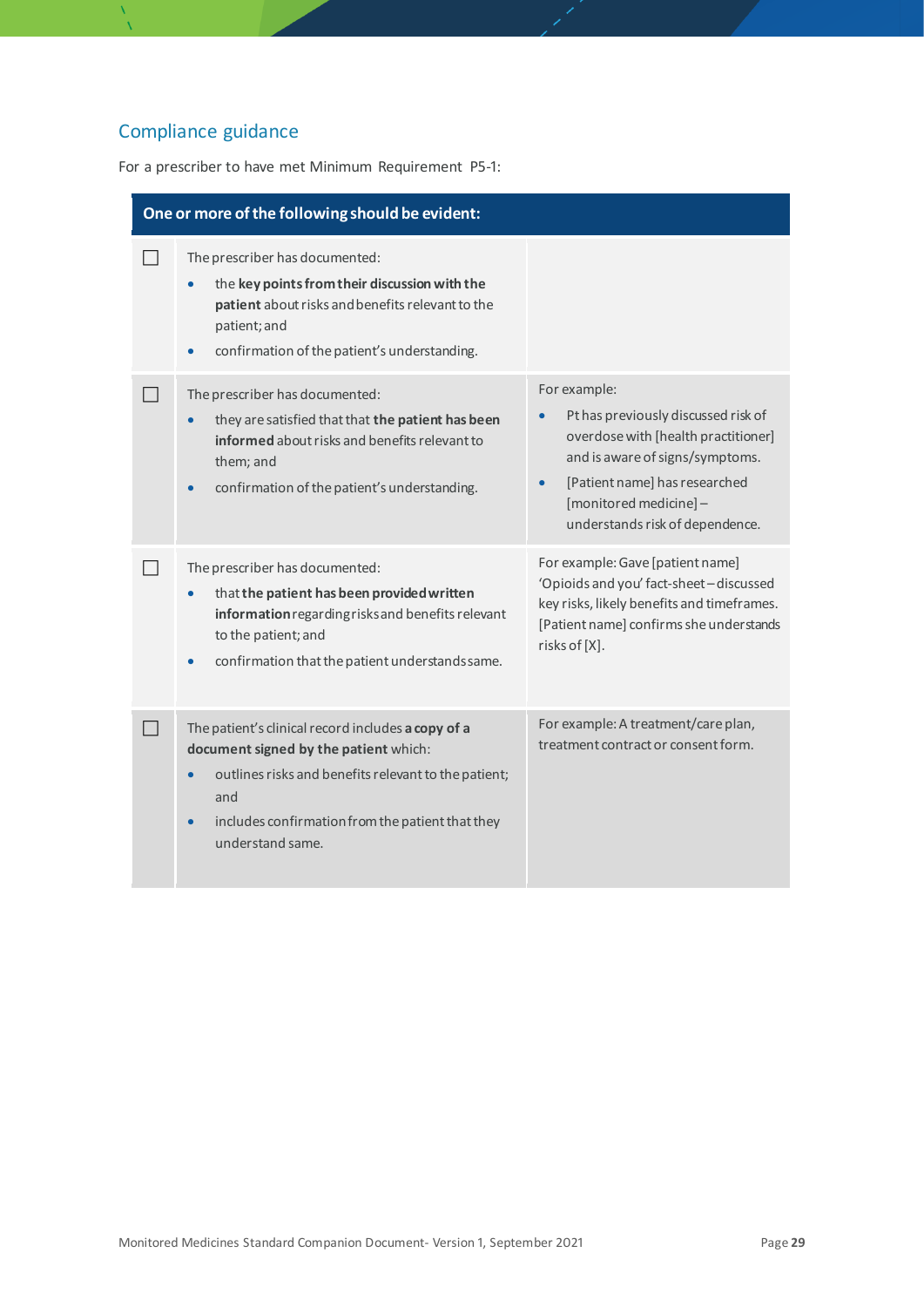## <span id="page-29-0"></span>Outcome Measure P6

Prescribers must document circumstances where they have prescribed a monitored medicine under duress.

## Minimum Requirement P6-1

If a prescriber prescribes a monitored medicine under duress, the prescriber must document:

- a. details of the duress experienced; and
- b. details of the actions they took in response to the duress.

- If a prescriber feels unsafe when a patient is requesting a monitored medicine:
	- − they should not put themselves, staff members or other patients in danger
	- − the safest response may be to provide the patient with a prescription and request them to leave the premises
	- − depending on the circumstances it may be necessary to call the Queensland Police Service (QPS), security services or another person/entity for assistance (either during or after the event).
- Documentation of duress events (as with all clinical documentation) should be objective and factual; access to clinical records may granted to other persons/entities under privacy laws and other legislation. Prescribers should document details of duress events as soon as possible, so the record is contemporaneous.
- If the prescriber-patient therapeutic relationship is compromised as a result of duress, the prescriber may wish to discontinue the care of the patient. If this is the case, the prescriber should (where possible and depending on safety considerations) ensure the patient is adequately informed of the decision and facilitate arrangements for the patient's continuing care [3, 10].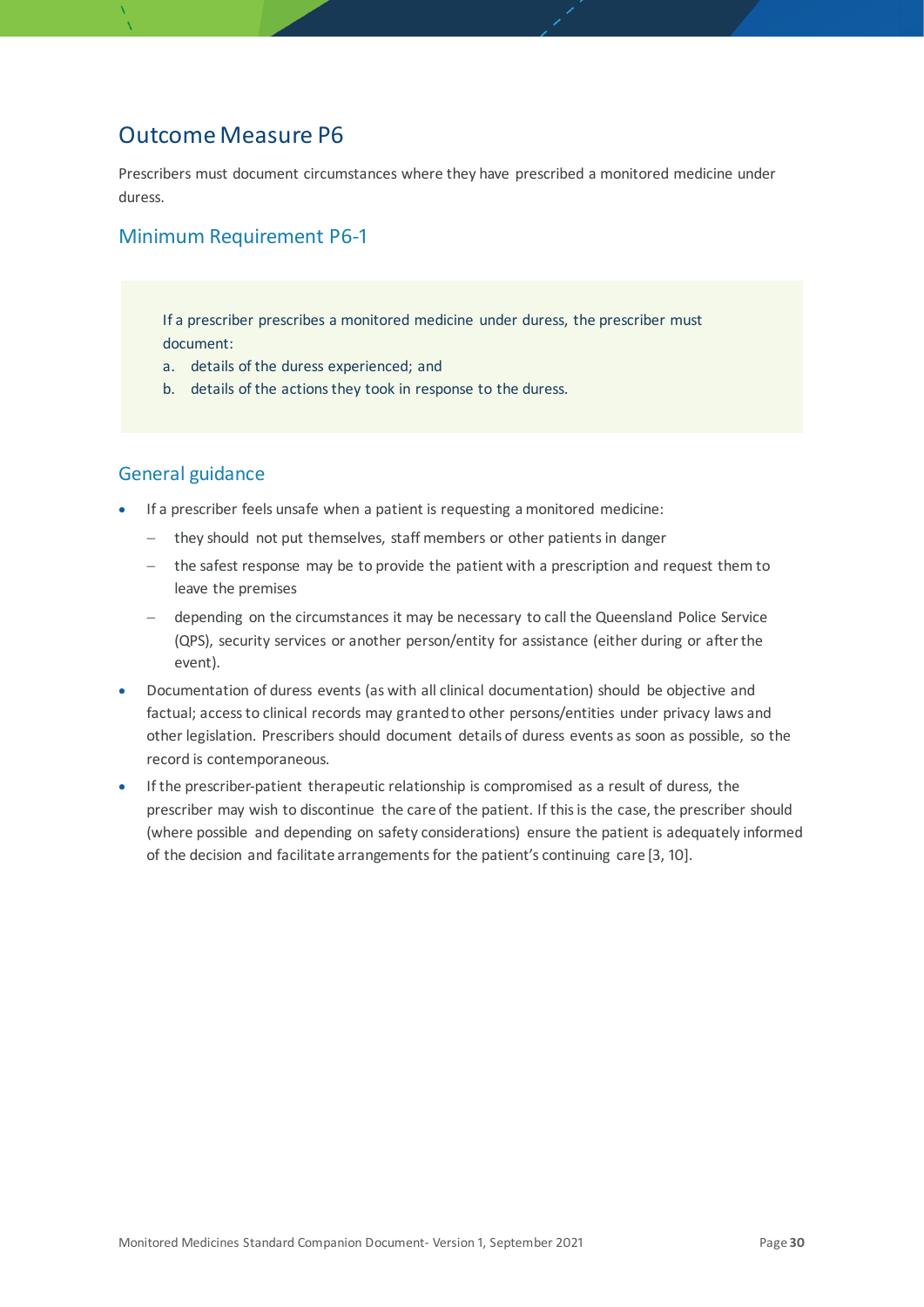# Compliance guidance

For a prescriber to have met Minimum Requirement P6-1, they must have documented the following if they have prescribed a monitored medicine under duress:

| Each of the following should be evident: |                                                                             |                                                                                                                                                                                                                                                                                                                                                                                                                                                                                                                                                                                                                                                                                                                                                                                                                     |
|------------------------------------------|-----------------------------------------------------------------------------|---------------------------------------------------------------------------------------------------------------------------------------------------------------------------------------------------------------------------------------------------------------------------------------------------------------------------------------------------------------------------------------------------------------------------------------------------------------------------------------------------------------------------------------------------------------------------------------------------------------------------------------------------------------------------------------------------------------------------------------------------------------------------------------------------------------------|
|                                          | Details of the duress<br>experienced.                                       | For example:<br>the nature of the duress-e.g. verbal threat, physical<br>$\bullet$<br>intimidation, blackmail/extortion attempt; and/or<br>specific threats made by the patient (verbal, physical or<br>$\bullet$<br>otherwise); and/or<br>what the patient said and did during their presentation (to the<br>$\bullet$<br>prescriber, other staff, other patients etc.); and/or<br>what medicine was requested and dose (if relevant); and/or<br>$\bullet$<br>specific concerns held by the prescriber (or staff)-e.g. fear of<br>$\bullet$<br>being physically harmed or stalked, retaliatory behaviour, harm to<br>family members, damage to physical property etc.; and/or<br>names of any witnesses to the incident; and/or<br>$\bullet$<br>CCTV footage of the incident, witness statements etc.<br>$\bullet$ |
|                                          | Details of the actions the<br>prescriber took in<br>response to the duress. | For example:<br>prescribed the smallest amount possible in the lowest dose;<br>and/or<br>supplied additional (non-prescribed) medication to the patient;<br>$\bullet$<br>and/or<br>reported the incident to QPS (with Queensland Police report<br>$\bullet$<br>number documented); and/or<br>enlisted assistance of other persons e.g. QPS, local security, other<br>$\bullet$<br>staff; and/or<br>banned patient from the practice in the future; and/or<br>$\bullet$<br>'high-risk patient' flag placed in the clinical software system or on<br>$\bullet$<br>patient's clinical record; and/or<br>communicated concerns to other health practitioners known to<br>$\bullet$<br>be involved in the patient's care e.g. the patient's QOTP service<br>provider, the patient's usual pharmacy (if known).           |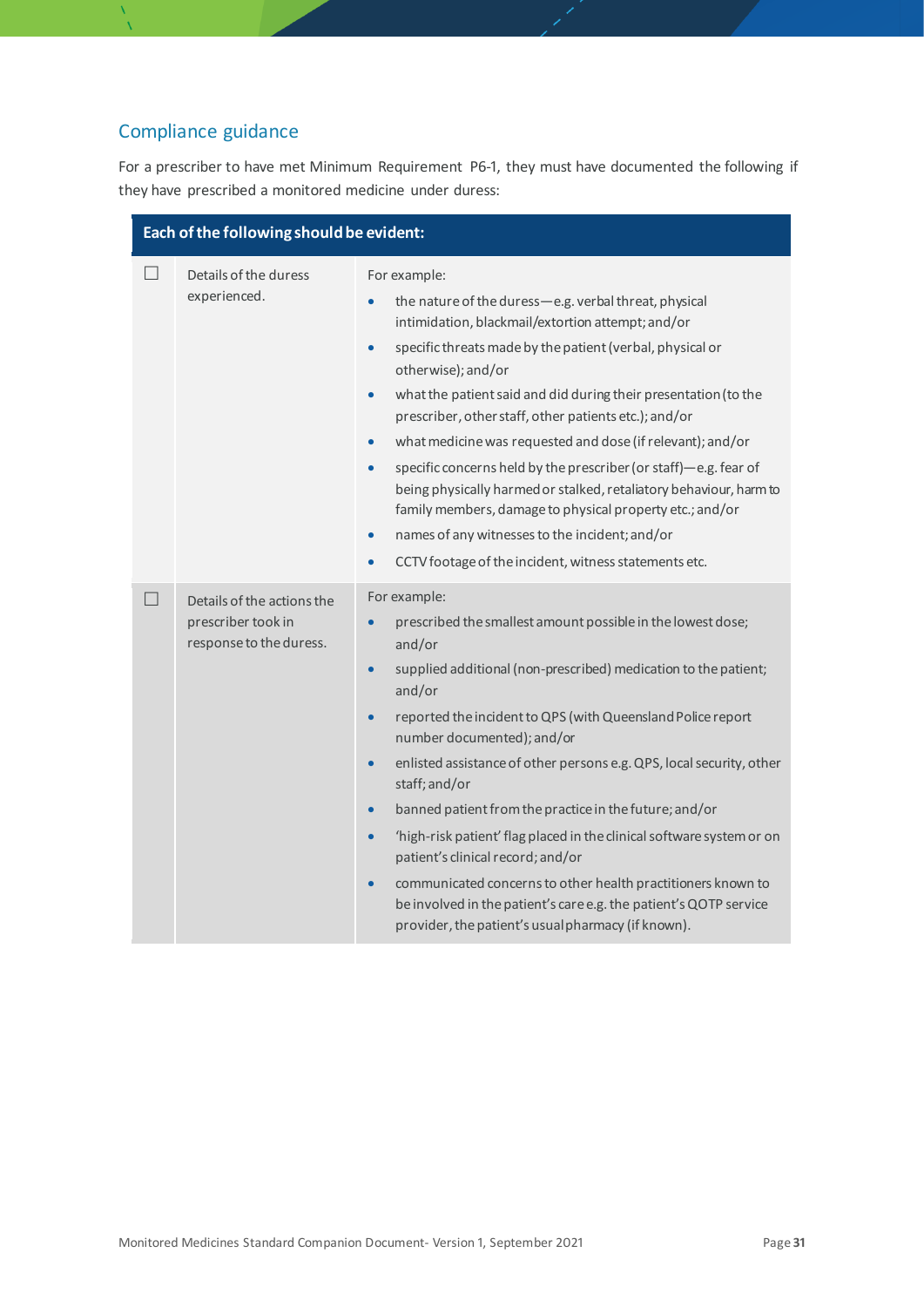# <span id="page-31-0"></span>Part 2: Dispensing monitored medicines

## <span id="page-31-1"></span>Outcome Measure D1

Dispensers must be able to demonstrate the steps they have taken to reduce the risk of monitored medicine-related patient harm.

## Minimum Requirement D1-1

In relation to a monitored medicine proposed to be dispensed for a patient, the dispenser must document details of:

- a. any medicine-related problem identified; and
- b. any clinical intervention performed.

### General guidance

- Irrespective of whether a patient is being initiated on a monitored medicine or has been taking a monitored medicine long-term, when dispensing a monitored medicine dispensers should:
	- − verify the prescription is valid and that therapy is indicated and safe—Is the patient willing to use/adhere to therapy?
	- − undertake a salient medication history
	- − assess for medicine-related problems (including assessing for potential indicators of drugseeking behaviour and/or monitored medicine misuse—see Appendix B)
	- − provide information to the patient to ensure safe and effective use of the medicine
	- perform clinical interventions and/or discuss risk mitigation strategies with the patient and/or prescriber, where necessary [[23,](#page-50-2) [24](#page-50-3)].
- Early identification of clinically significant risks should be a priority and risk mitigation strategies should be discussed with the patient and/or prescriber as early as possible.

#### If an agent is collecting the monitored medicine on behalf of the patient

- Care should be taken to maintain patient confidentiality—patient consent is required before patient information is disclosed to a carer, agent or authorised representative collecting a medicine on behalf of the patient [[23](#page-50-2)].
- Agents should be counselled sufficiently (whilst maintaining appropriate patient confidentiality) to allow a proper understanding of all the information required by the patient to use the monitored medicine safely and effectively and to motivate the patient to comply with that advice [[25](#page-50-4)].
- Where clarification regarding a monitored medicine prescription is required, the patient or their agent should be consulted and if necessary, the prescriber contacted [[25](#page-50-4)].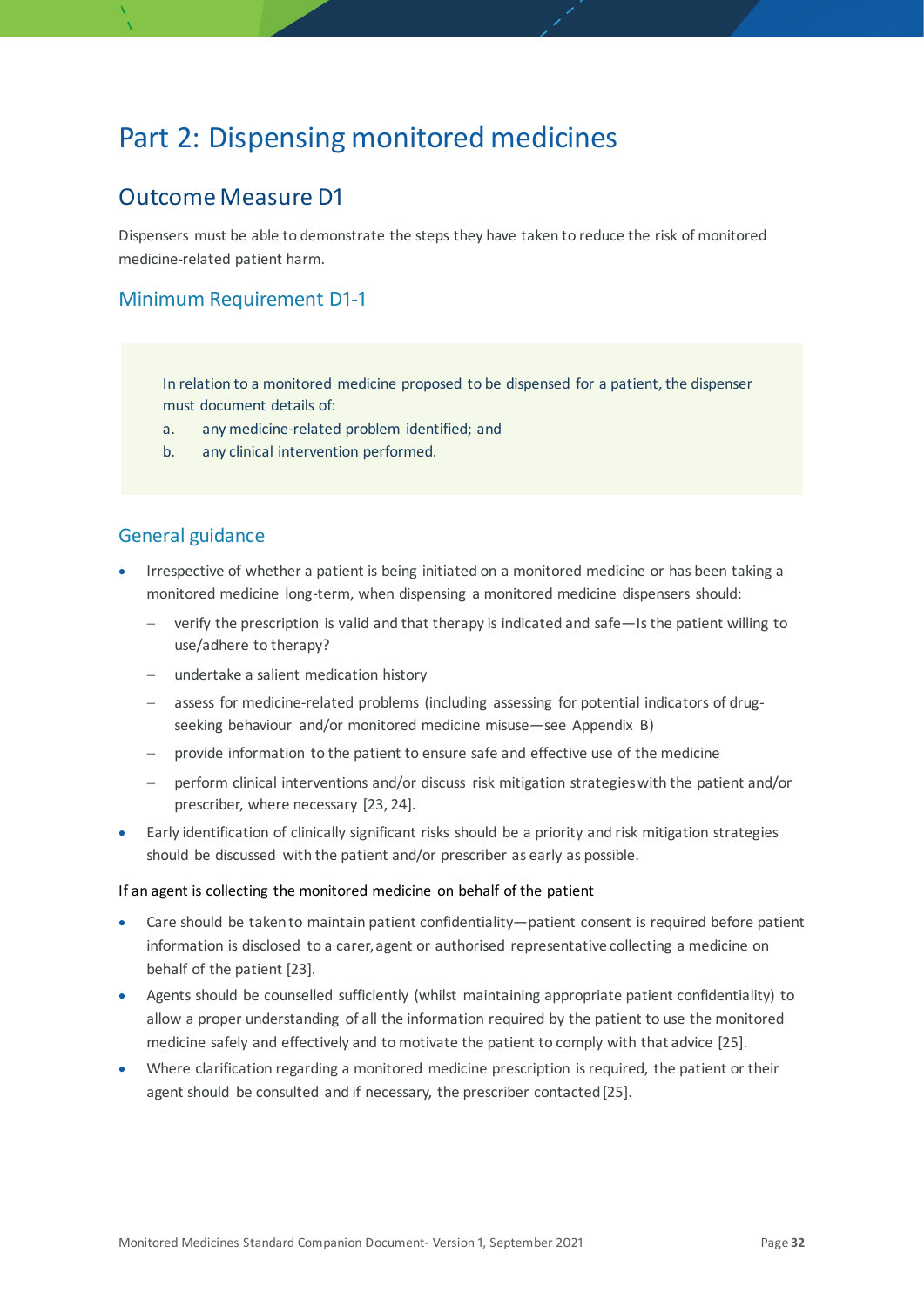#### Quick reference: risk mitigation strategies in relation to monitored medicines

A comprehensive range of risk mitigation strategies is available to dispensers (see Compliance guidance in relation to clinical interventions, below). However, some risk mitigation strategies that may be specifically relevant to monitored medicines are listed below for quick reference:

- recommending (with patient and prescriber engagement):
	- − a formal medication review (e.g. MedsCheck or Home Medicines Review)
	- − the use of take-home naloxone (supported with education on how to recognise and respond to opioid overdoses and how to administer naloxone as part of an overdose response plan) [[26](#page-50-5)].
	- − the use of a Dose Administration Aid
	- − the implementation of staged supply arrangements e.g. supervised daily dosing, daily pick-up from the pharmacy, pick-up 2–3 times per week or weekly.
- providing the patient with:
	- − education regarding the identification and management of monitored medicine-related risks e.g. education regarding the identification/management of overdose, driving risks, interactions with alcohol, other central nervous system depressants or other medicines
	- − education about the benefits of having one prescriber and one pharmacy (e.g. improved continuity of care)
	- support options (particularly if de-prescribing has commenced)
- confirming the treatment plan with the prescriber e.g. confirming the indication, dose, expected length of time prescribing will occur
- advising the prescriber of concerns identified in relation to potential indicators of drug-seeking behaviour and/or monitored medicine misuse (see Appendix B) e.g. self-escalation of doses, demanding specific formulations or specific medicines by name, frequent requests for early refills of prescriptions.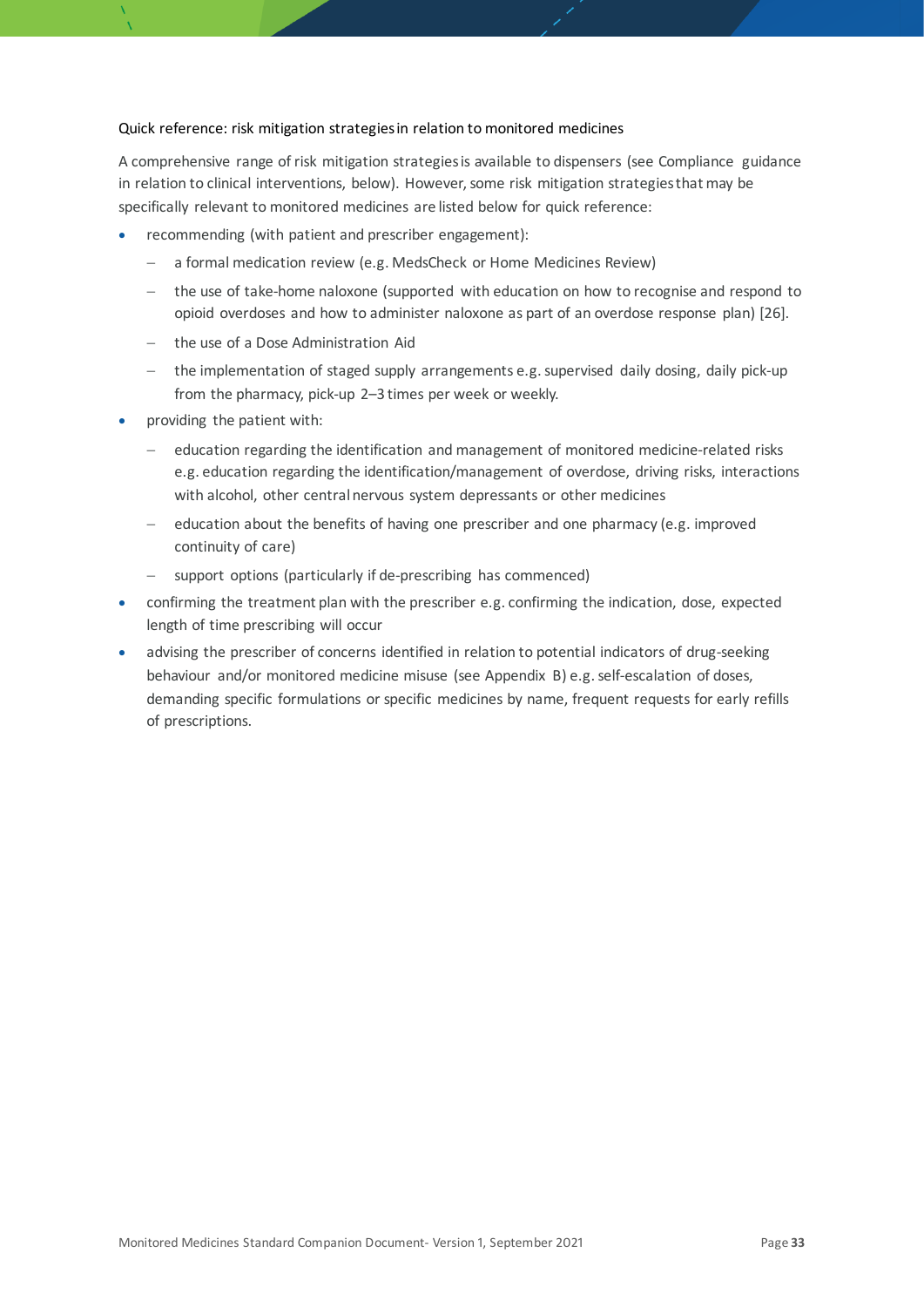## Compliance guidance

For a dispenser to have met Minimum Requirement D1-1, they must have documented each of the following:

**If the dispenser has identified any medicine-related problem in relation to the monitored medicine proposed to be dispensed—the dispenser has documented the details of the identified problem(s).**

#### This includes[[27](#page-50-6)]:

**Problems relating to the choice of monitored medicine prescribed or taken.** 

For example:

- duplication of medicines—e.g. the concurrent use of the medicines is either inappropriate or unusual because they are from the same therapeutic class, or a patient is taking multiple forms of the same generic medicine
- medicine interaction—e.g. interaction between a monitored medicine and another prescribed or non-prescription medicine
- wrong medicine— e.g. the patient is taking a monitored medicine that has been incorrectly prescribed or incorrectly dispensed
- incorrect strength—e.g. monitored medicine prescriptions lacking clear/sufficientinformation about the medicine strength or which show a strength which appears to be incorrect
- inappropriate dosage form—e.g. inappropriate or incorrect formulation in terms of the intended use of the product, including incorrect route of administration
- contraindication or precaution apparent—e.g. there is a contraindication or precautions to the medicine being used due to the patient's medical conditions, or a monitored medicine / monitored medicine class has been prescribed to a patient who has previously had a major adverse event
- no indication apparent—e.g. there is no clear reason apparent for the monitored medicine to be used
- other drug selection problem—e.g. monitored medicine being used is out-of-date or has deteriorated, monitored medicine is discontinued or out of stock on a long-term basis, the pharmacist believes a more effective and/or safer medicine is available

**Problems relating to the prescribed dose or dosing schedule of a monitored medicine.**

For example:

- prescribed dose too high—e.g. based on either previous therapy or reference dose ranges, through error, or because of a particular patient parameter e.g. renal function, weight, age
- prescribed dose too low—e.g. based on either previous therapy or reference dose ranges, or through error
- incorrect or unclear dosing instructions—e.g. specified dosing time is sub-optimal, duration of medicine use is too short/long (including incorrect dose titrations), frequency or dosage schedule is inappropriate
- other dose problem—e.g. patient is opioid naïve and prescribed a potent opioid such as fentanyl or hydromorphone, problems relating to repeat intervals.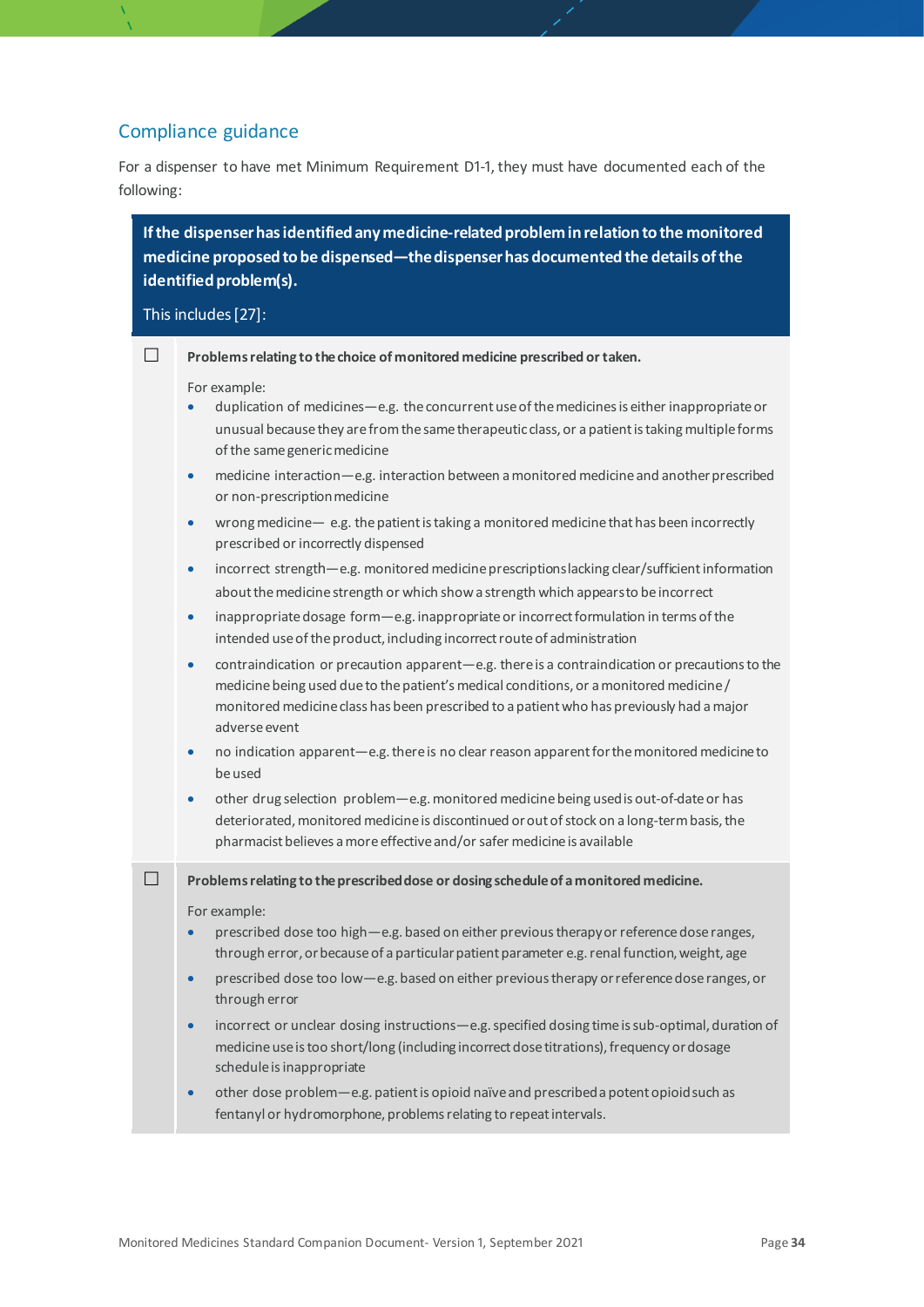|        | Problems relating to the way the patient takes the monitored medicine.                                                                                                                                                                                                                                                                                                                                                                                                                                                                                                                                                                                                                                                                                                                                                      |
|--------|-----------------------------------------------------------------------------------------------------------------------------------------------------------------------------------------------------------------------------------------------------------------------------------------------------------------------------------------------------------------------------------------------------------------------------------------------------------------------------------------------------------------------------------------------------------------------------------------------------------------------------------------------------------------------------------------------------------------------------------------------------------------------------------------------------------------------------|
|        | For example:<br>under-use by patient-e.g. patient uses too little of a monitored medicine as a result of<br>$\bullet$<br>forgetfulness or lack of understanding of the prescribed dosage regimen, patient takes the<br>monitored medicine when necessary instead of on a regular basis (if so prescribed), patient<br>chooses to discontinue the monitored medicine<br>over-use by patient-e.g. patient uses too much of a monitored medicine as a result of<br>$\bullet$<br>forgetfulness or lack of understanding of the prescribed dosage regimen, challenges managing<br>health condition<br>erratic use of the monitored medicine—e.g. patient is taking the monitored medicine on an<br>$\bullet$<br>erratic basis<br>intentional monitored medicine misuse or other medicine/drug misuse-e.g. suspected<br>$\bullet$ |
|        | intentional over-use of a potentially misused product, including non-prescription items,<br>situations where the prescription appears to be a forgery (refer to Appendix B for a list of<br>potential indicators of drug-seeking behaviour and/or monitored medicine misuse).                                                                                                                                                                                                                                                                                                                                                                                                                                                                                                                                               |
|        | difficulty using dosage form-e.g. patient lacks understanding of how to use the dosage form<br>$\bullet$<br>or has a physical problem with the administration of the dosage form/device as it is intended to<br>be used, or brand needs to be substituted to improve the patient's ability to use the medicine                                                                                                                                                                                                                                                                                                                                                                                                                                                                                                              |
|        | other compliance problem—e.g. patient wishes to collect a prescription for a monitored<br>$\bullet$<br>medicine which has been ceased or replaced by another medicine, patient is stockpiling<br>monitored medicines.                                                                                                                                                                                                                                                                                                                                                                                                                                                                                                                                                                                                       |
| $\Box$ | Problems relating to actual or potential conditions that require management or prevention.                                                                                                                                                                                                                                                                                                                                                                                                                                                                                                                                                                                                                                                                                                                                  |
|        | For example:<br>condition undertreated-e.g. patient has a symptom or disease that is not being treated<br>adequately<br>condition untreated - e.g. patient has a symptom or medical condition that is not currently<br>$\bullet$                                                                                                                                                                                                                                                                                                                                                                                                                                                                                                                                                                                            |
|        | being treated<br>preventive therapy required—e.g. patient requires additional therapy to prevent a likely<br>$\bullet$<br>adverse event as a result of their therapy, coexisting disease or risk factors<br>other undertreated indication problem                                                                                                                                                                                                                                                                                                                                                                                                                                                                                                                                                                           |
|        | Problems relating to monitoring the efficacy or adverse effects of a medicine.<br>For example:<br>pathology monitoring-e.g. it appears that a pathology test is required<br>non-pathology monitoring—e.g. it appears that non-pathology monitoring is required, such as<br>$\bullet$                                                                                                                                                                                                                                                                                                                                                                                                                                                                                                                                        |
|        | falls risk assessment, cognition ability test, sleep study<br>other monitoring problem-e.g. patient has another problem relating to monitoring of their<br>$\bullet$<br>medicine or medical conditions for either efficacy or adverse effects, patient should have<br>monitoring but has problems attending the laboratory or paying for the test/equipment needed.                                                                                                                                                                                                                                                                                                                                                                                                                                                         |
| a se   | Problems relating to the presence of signs or symptoms that may be attributed to a monitored<br>medicine.                                                                                                                                                                                                                                                                                                                                                                                                                                                                                                                                                                                                                                                                                                                   |
|        | For example: toxicity, allergic reaction, withdrawal symptoms or adverse effect present-e.g.<br>including situations where compliance issues have led to symptoms of toxicity.                                                                                                                                                                                                                                                                                                                                                                                                                                                                                                                                                                                                                                              |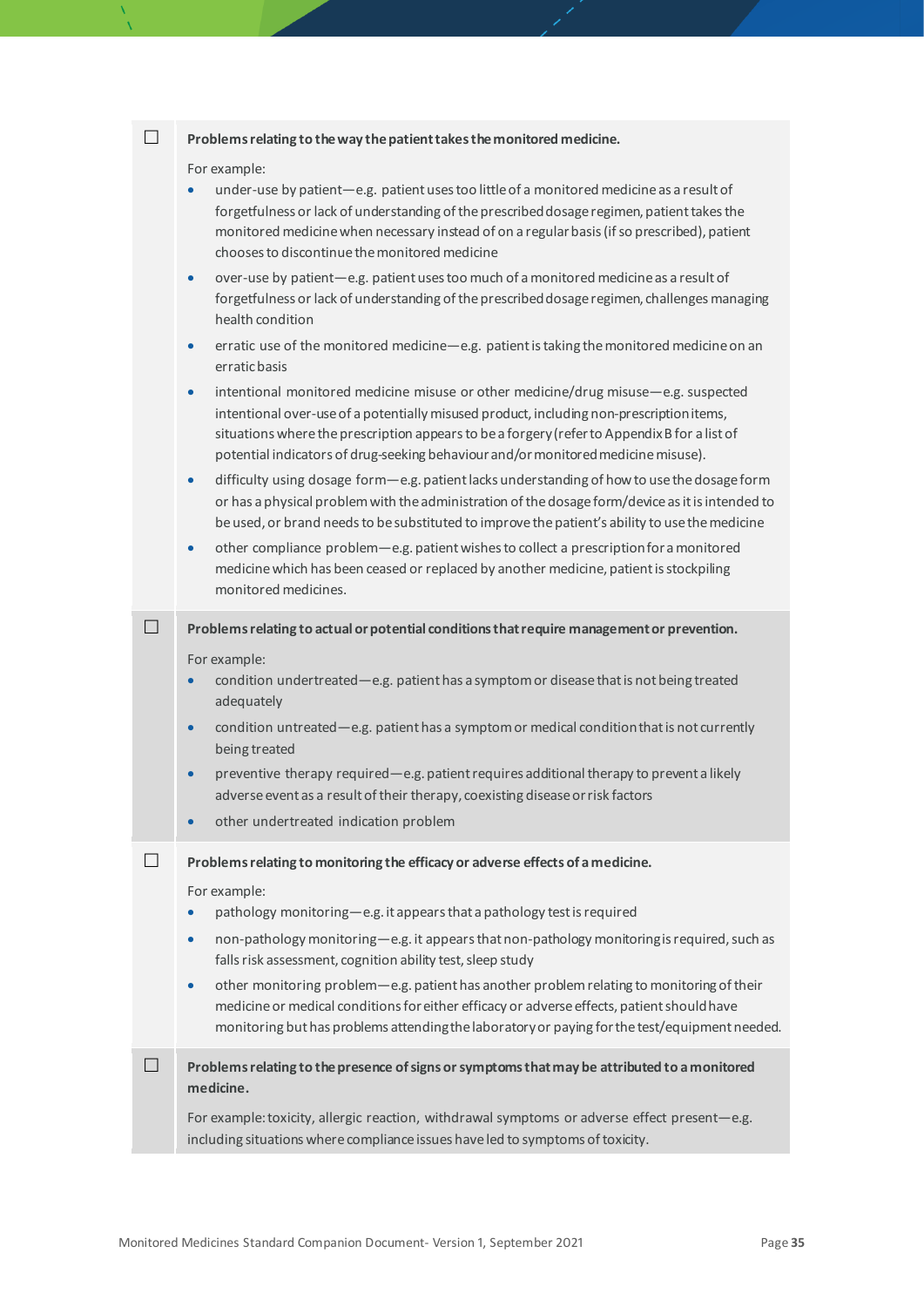#### **Other monitored-medicine related problem**

For example: patient has presented with signs of intoxication.

## **If the dispenser has performed any clinical intervention in relation to the monitored medicine being dispensed—the dispenser has documented the details of the intervention(s) performed.**

#### This includes[[27](#page-50-6)]:

 $\Box$  Recommendations for a change in therapy.

For example:

- dose increase
- dose decrease
- medicine change
- medicine formulation change
- medicine brand change (outside of routine brand substitution)—e.g. pharmacist recommends brand change (same medicine, same dose) due to patient difficulty using a particular brand, such as changing from a brand that comes in blister packs to one that comes in a bottle because the patient finds blister packs difficult to open
- dose frequency/schedule change—e.g. total daily dose remains the same, but the pharmacist suggests a change in the number of times a day or the timing of doses each day
- prescription not dispensed—Note: If the dispenser decides not to dispense a prescribed monitored medicine because they determine it is clinically inappropriate to do so, they must comply with Minimum Requirement D2-1.
- other changes to therapy

#### **Recommendations for referral. [1](#page-35-0)**

For example:

- refer to prescriber—e.g. problem is of sufficient seriousness for the patient to see the prescriber again to resolve the problem
- refer to hospital—e.g. problem is of sufficient seriousness for the patient to go to hospital to resolve the problem
- refer for medication review—e.g. pharmacist initiates the process for a Home Medicines Review or MedsCheck
- recommend other referral to prescriber—e.g. to dentist, podiatrist etc.

<span id="page-35-0"></span> $1$  Unless it is an emergency situation, attempts should be made to contact the prescriber before referring the patient to other health service providers.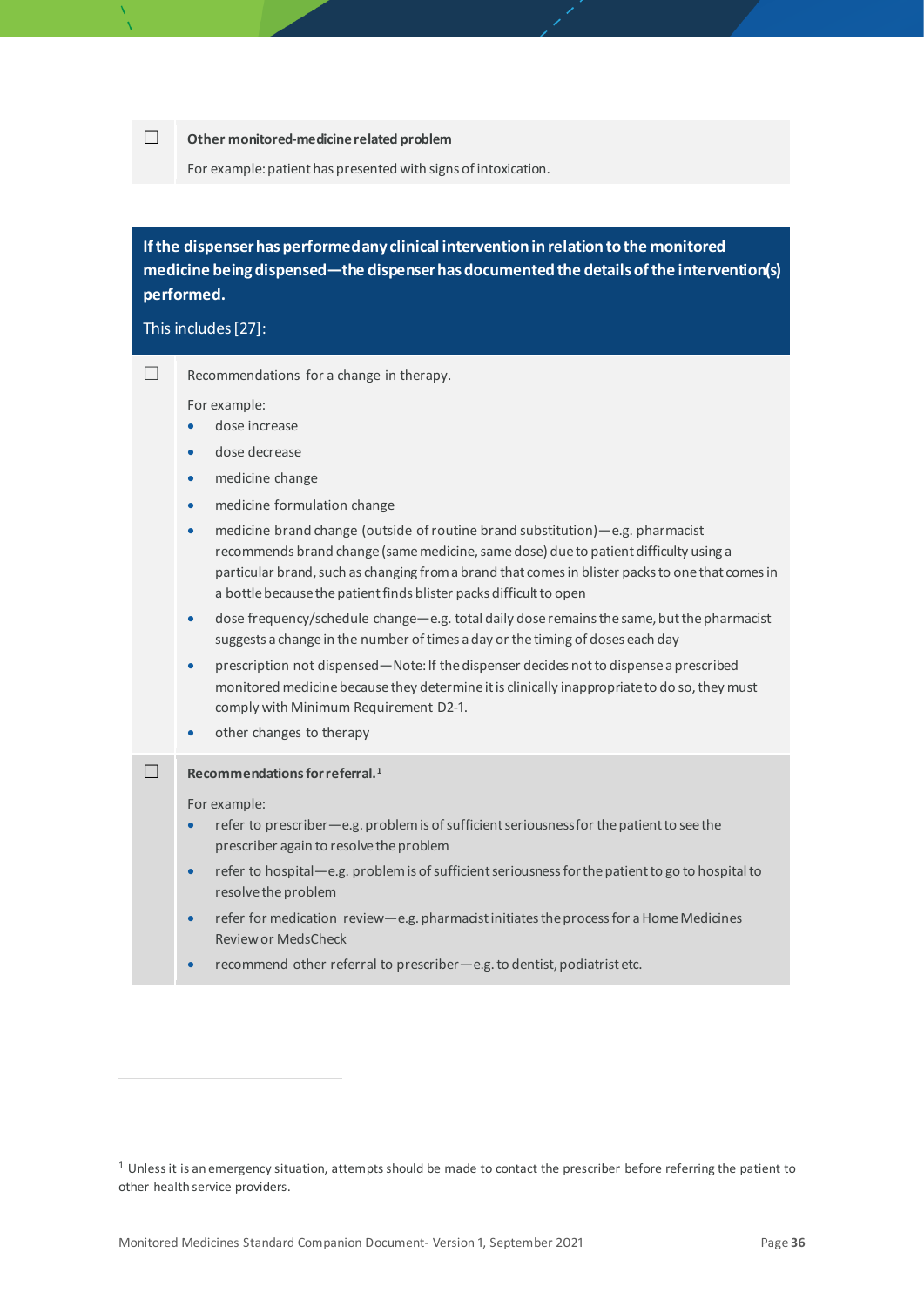| <b>Provision of information.</b>                                                                                                                                                                                                                                                                                                                                                                                                                                                                                                       |
|----------------------------------------------------------------------------------------------------------------------------------------------------------------------------------------------------------------------------------------------------------------------------------------------------------------------------------------------------------------------------------------------------------------------------------------------------------------------------------------------------------------------------------------|
| For example:<br>education or counselling session-e.g. dispenser conducts a detailed counselling or education<br>$\bullet$<br>session with the patient/carer, specifically targeted at resolving the identified problem<br>written summary of medicine-e.g. dispenser provides the patient with a detailed list/profile<br>$\bullet$<br>of their medicines<br>recommend Dose Administration Aid—e.g. dispenser suggests the use of a Dose<br>$\bullet$<br>Administration Aid or spacer device<br>other written information<br>$\bullet$ |
| Recommendations for monitoring.<br>For example:<br>pathology monitoring-e.g. dispenser suggests to the prescriber that they undertake pathology<br>monitoring for efficacy or adverse effects of the monitored medicine<br>non-pathology monitoring-e.g. dispenser suggests that the patient undertake non-pathology<br>$\bullet$<br>monitoring for efficacy or adverse effects of the medicine, such as falls risk assessment,<br>cognition ability test, sleep study                                                                 |
| No recommendations necessary.<br>For example: problem has been investigated and does not need to be addressed with any changes or<br>monitoring.                                                                                                                                                                                                                                                                                                                                                                                       |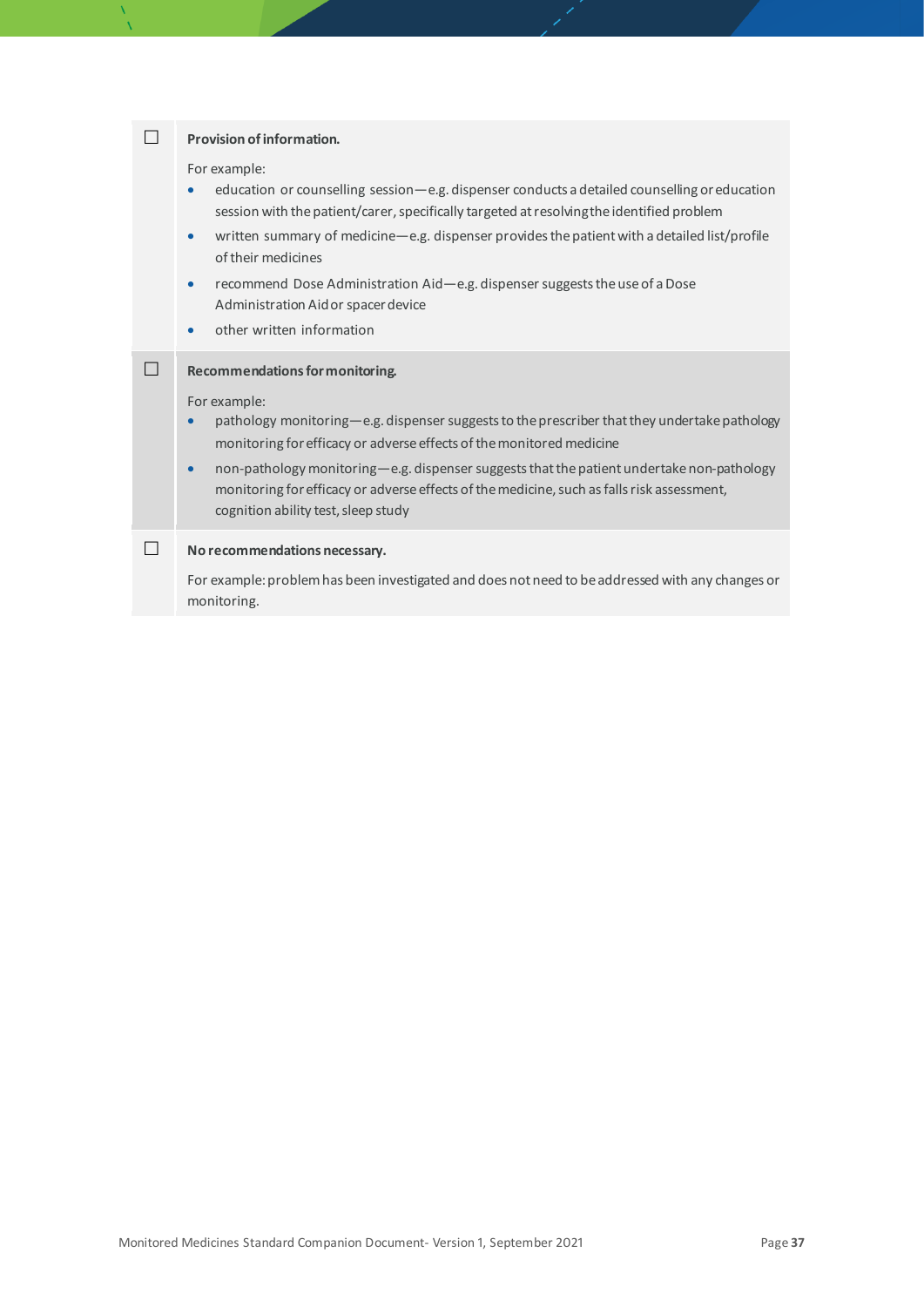## Minimum Requirement D1-2

If any of the following high-risk clinical scenarios apply:

- *Scenario A: Patient currently registered on the Queensland Opioid Treatment Program*
- *Scenario B: Patient previously registered on the Queensland Opioid Treatment Program*
- *Scenario C: Patient receiving monitored medicines from multiple prescribers*
- Scenario D: Increased patient overdose risk—average total daily opioids of 100mg OME or *greater*
- *Scenario E: Increased patient overdose risk—opioid and benzodiazepine/z-drug combination*
- *Scenario F: Patient receiving an opioid or benzodiazepine/z-drug for the first time in 90 days*

and the dispenser holds significant concerns about the clinical appropriateness of dispensing the monitored medicine, the dispenser:

- a. must attempt to communicate with the prescriber regarding their concerns prior to deciding whether to dispense the monitored medicine; and
- b. must document the details and outcome of their attempt(s) to communicate with the prescriber.

### General guidance

- The identification of high-risk clinical scenarios should prompt dispensers to individually assess the level of risk of harm to the patient and implement appropriate strategies to reduce any risks identified.
- Communication with patients is an important element of identifying and attempting to resolve medicine-related problems. Patients should be part of the decision-making process and should be fully informed of the risks and benefits of treatment [[23](#page-50-2)].

#### Difficulties contacting the prescriber or differences of opinion regarding the clinical appropriateness of dispensing the monitored medicine

- There may be circumstances where the dispenser holds significant concerns about the clinical appropriateness of dispensing a monitored medicine, but:
	- − the dispenser is unable to reach the prescriber; or
	- on consultation with the prescriber there is a difference of opinion regarding the clinical appropriateness of dispensing.
- In such circumstances:
	- − professional judgement should be exercised by the dispenser in determining the appropriate action to take, noting that dispensers have the right to decline to supply medicines if they believe supply is unsafe or inappropriate, even if the prescriber is not in agreement [[23,](#page-50-2) [25](#page-50-4)].
	- − dispensers may wish to consider:
		- whether it is essential that the medicine is supplied immediately, or whether it is appropriate to delay supply until further information can be gathered e.g. further clinical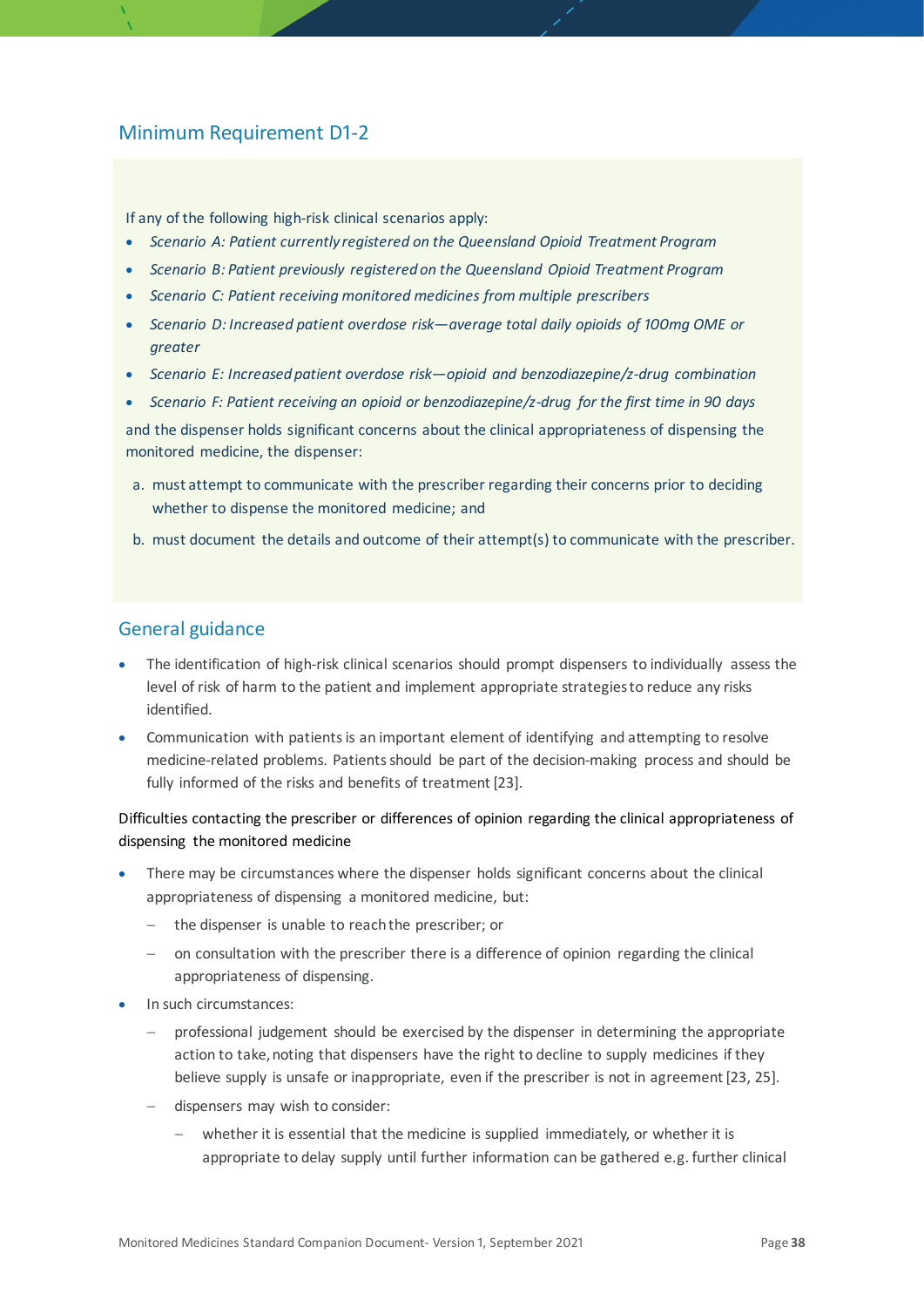guidance from current and credible references, or a more appropriate time to discuss therapy with the prescriber

- − whether it is appropriate to supply a minimal amount of the prescribed medicine to allow the patient to receive the proposed treatment while potentially minimising risks of harm
- − seeking further advice or information from reputable sources (e.g. ADCAS ph: 1800 290 928, QScript, professional indemnity insurer).
- If the dispenser decides not to dispense a monitored medicine for a patient because the dispenser determines it is clinically inappropriate to do so, the dispenser must comply with Minimum Requirement D2-1.

### Compliance guidance

For a dispenser to have met Minimum Requirement D1-2, they must have documented the following information if a high-risk clinical scenario applies and the dispenser holds significant concerns about the clinical appropriateness of dispensing the monitored medicine:

| One of the following should be evident: |                                                                                                                |                                                                                                                                                                                                                                                                                                                                                                      |
|-----------------------------------------|----------------------------------------------------------------------------------------------------------------|----------------------------------------------------------------------------------------------------------------------------------------------------------------------------------------------------------------------------------------------------------------------------------------------------------------------------------------------------------------------|
|                                         | The details and outcome of the<br>dispenser's successful attempt<br>to communicate with the<br>prescriber.     | For example, the dispenser has documented the key points<br>of their conversation with the prescriber and the outcome<br>of the conversation e.g. agreed plan for treatment.                                                                                                                                                                                         |
|                                         | The details and outcome of the<br>dispenser's unsuccessful<br>attempt(s) to communicate<br>with the prescriber | For example, the dispenser has documented the date, time<br>and means of their unsuccessful attempt(s) e.g.<br>'Called [prescriber] at [practice name] at [time] but<br>$\bullet$<br>practice was closed.'<br>'Rang [prescriber] on [phone number] at [time] to<br>$\bullet$<br>discuss concerns about [clinical concerns]. No answer.<br>Left message to call back. |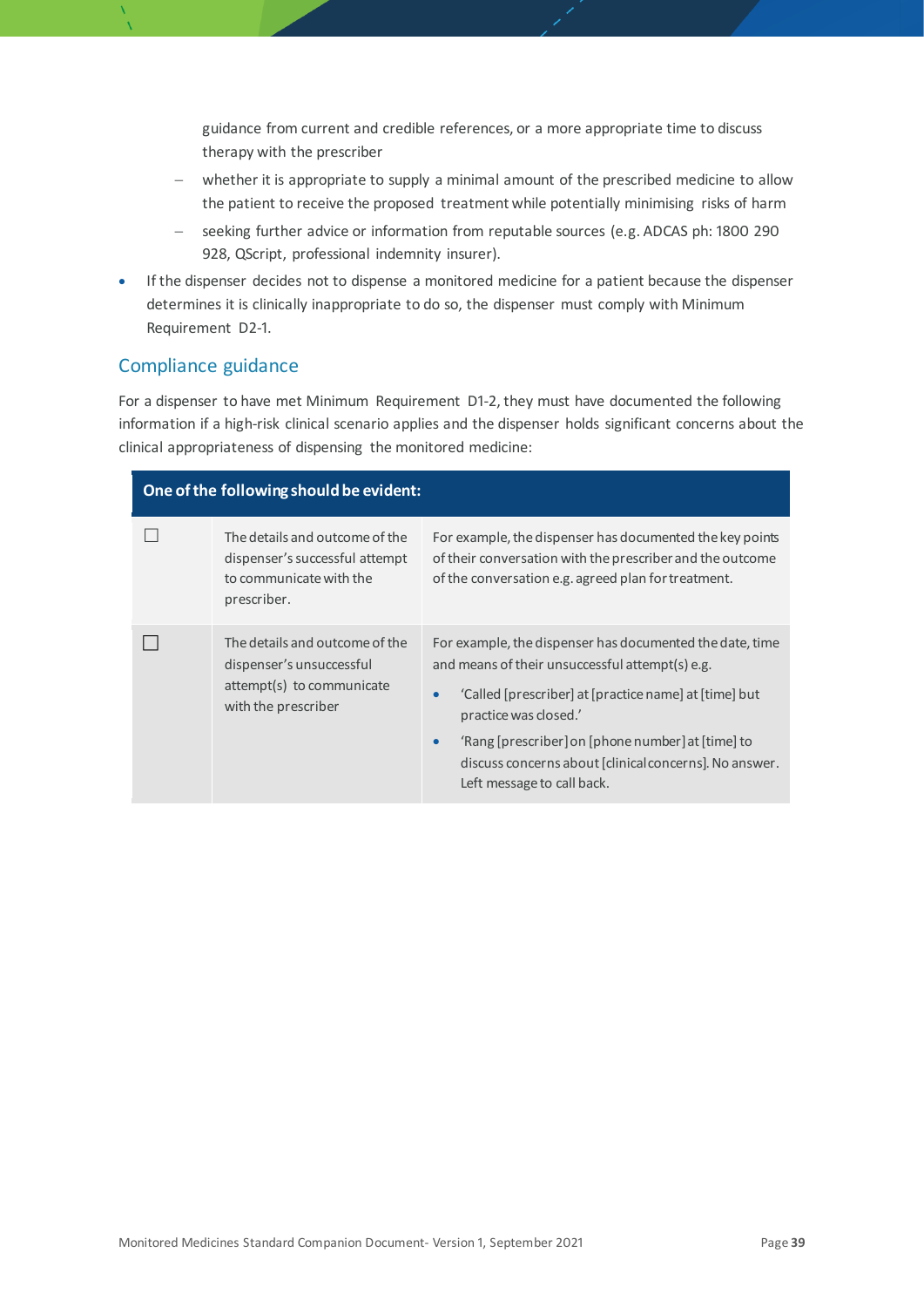## <span id="page-39-0"></span>Outcome Measure D2

Decisions not to dispense a monitored medicine due to safety concerns must be documented.

## Minimum Requirement D2-1

If a dispenser decides not to dispense a monitored medicine for a patient because they determine it is clinically inappropriate to do so, the dispenser must document the following information (if they have not already):

- a. their clinical justification for the decision not to dispense; and
- b. the information they provided to the patient regarding the decision not to dispense; and
- c. the information they provided to the prescriber regarding the decision not to dispense.

### General guidance

If a dispenser decides not to dispense a monitored medicine due to their belief it is clinically inappropriate to do so, the dispenser should support the patient in receiving appropriate management and treatment. This may involve explaining to the patient:

- information about the medicine-related problem(s) that has/have been identified
- the reason(s) for not dispensing the medicine
- any recommended actions to be taken by the patient to maintain their safety [[23](#page-50-2)].

### Compliance guidance

For the dispenser to have met Minimum Requirement D2-1, they must have documented the following information if they decide not to dispense a monitored medicine because they determine it is clinically inappropriate to do so: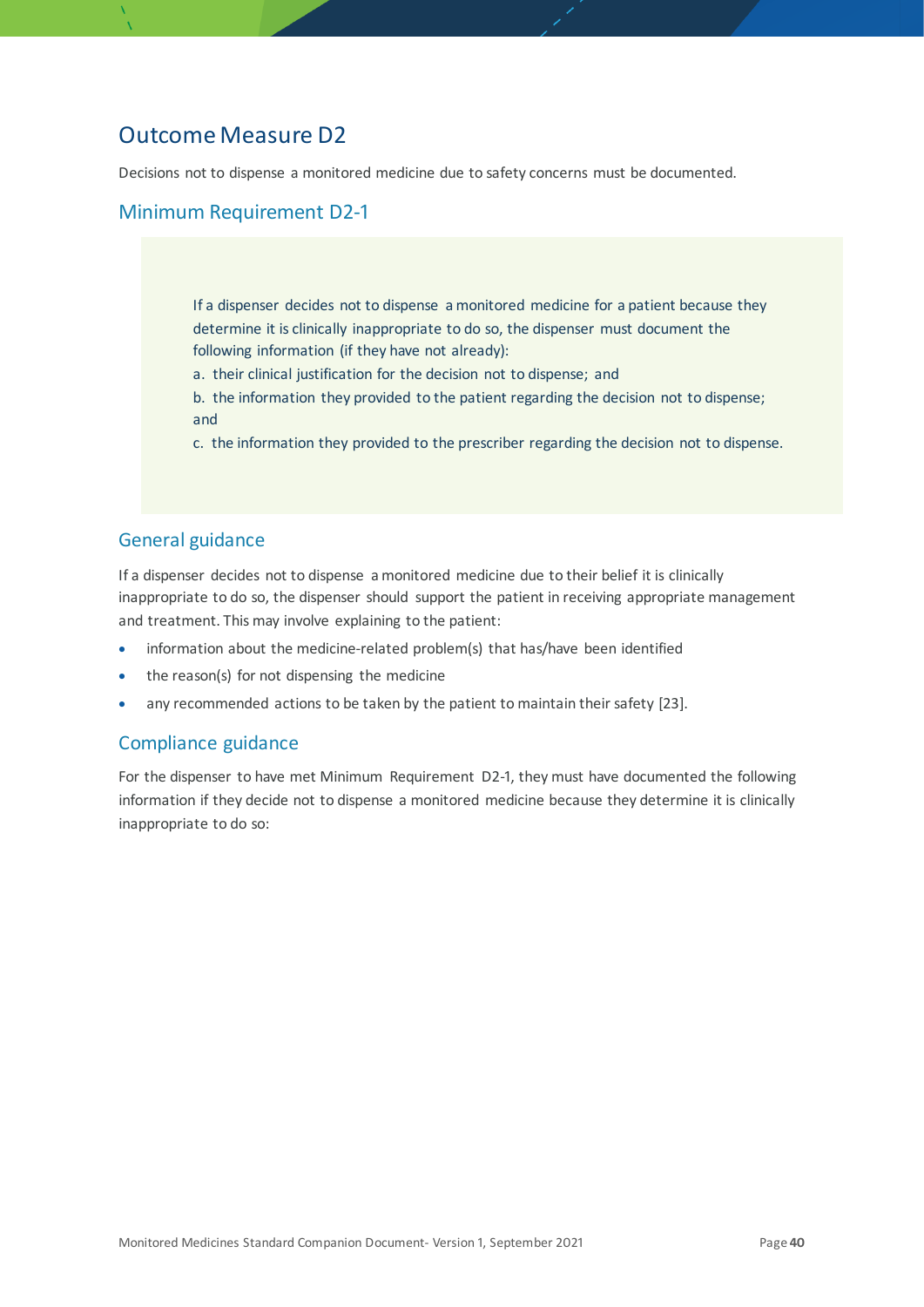| Each of the following should be evident: |                                                                                               |                                                                                                                                                                                                                                                                                                                                                                                                                        |
|------------------------------------------|-----------------------------------------------------------------------------------------------|------------------------------------------------------------------------------------------------------------------------------------------------------------------------------------------------------------------------------------------------------------------------------------------------------------------------------------------------------------------------------------------------------------------------|
|                                          | The dispenser's clinical<br>justification for the decision not<br>to dispense.                | For example, the dispenser has documented the medicine-<br>related problem(s) they identified (see Minimum requirement<br>$D1-1$ ).                                                                                                                                                                                                                                                                                    |
|                                          | The information provided to<br>the patient regarding the<br>decision not to dispense.         | For example, the dispenser has documented:<br>what they discussed with the patient regarding their<br>clinical concerns; and/or<br>any advice or recommendations they provided to the<br>$\bullet$<br>patient e.g. recommendation to present to hospital or to<br>return to their general practitioner for review; and/or<br>information given to the patient regarding alternative<br>$\bullet$<br>treatment options. |
|                                          | The information they provided<br>to the prescriber regarding the<br>decision not to dispense. | For example:<br>the dispenser has documented what information the<br>$\bullet$<br>dispenser communicated to the prescriber about their<br>decision, and when this communication occurred; and/or<br>the dispenser has a copy of a letter or email they sent to<br>$\bullet$<br>the prescriber which discusses their decision not to<br>dispense.                                                                       |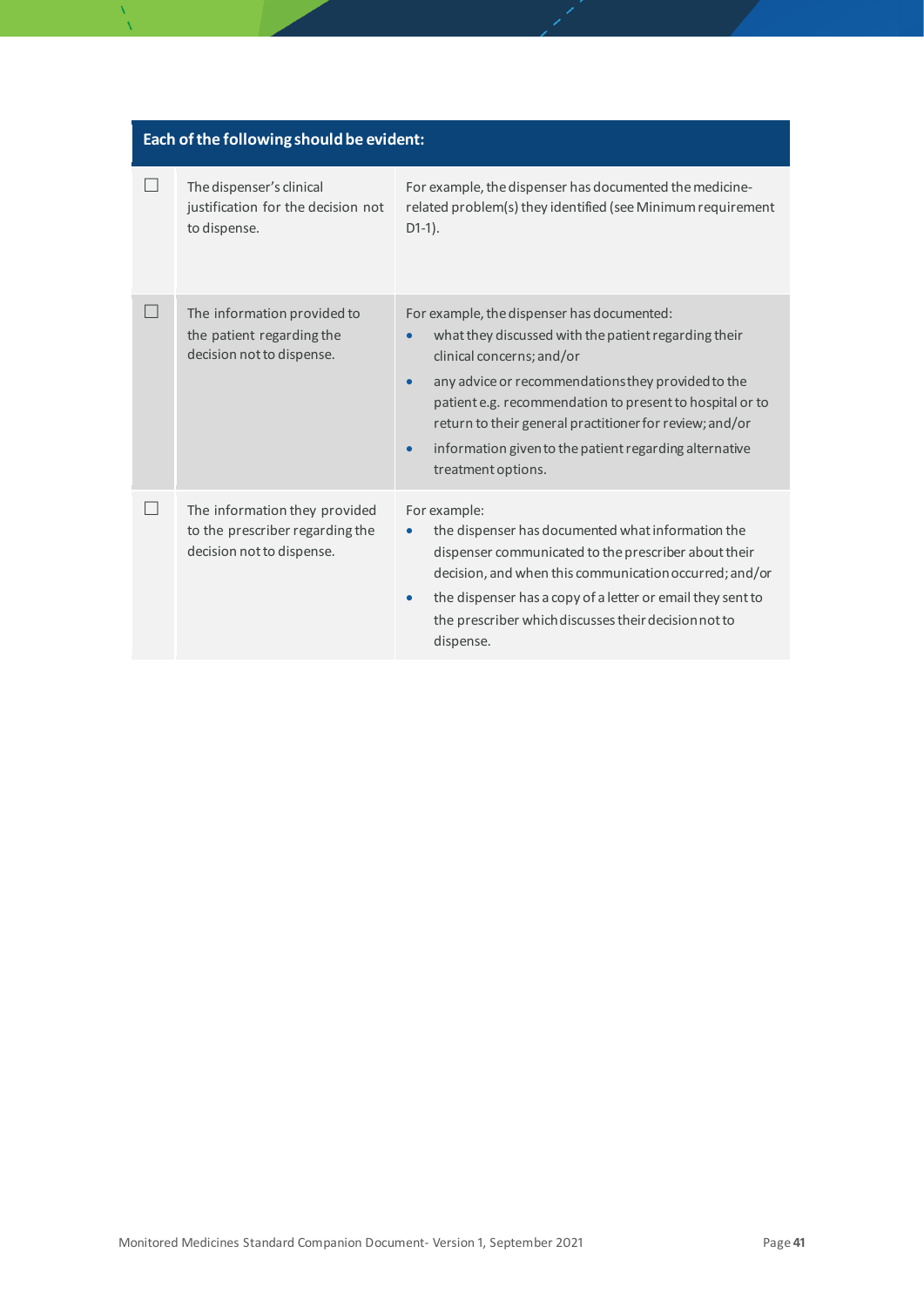## <span id="page-41-0"></span>Outcome Measure D3

Dispensers must document circumstances where they have dispensed a monitored medicine under duress.

## Minimum Requirement D3-1

- If a dispenser dispenses a monitored medicine under duress, the dispenser must:
- a. document details of the duress experienced; and
- b. advise the prescriber of the duress; and
- c. document details of the actions they took in response to the duress.

- If a dispenser feels unsafe when a patient is requesting a monitored medicine:
	- − they should not put themselves, staff members or other patients in danger
	- − the safest response may be to provide the patient with the monitored medicine and request them to leave the premises
	- − depending on the circumstances it may be necessary to call the Queensland Police Service (QPS), security services or another person/entity for assistance (either during or after the event)
	- − the prescriber should be informed of the patient's behaviour in either verbal or written form as soon as possible after the event—in doing so, the dispenser should inform the prescriber of any action they took or intend to take in relation to the patient e.g. reporting the incident to the police, banning the patient from the pharmacy.
- Documentation of duress events (as with all clinical documentation) should be objective and factual; access to clinical records may granted to other persons/entities under privacy laws and other legislation. Dispensers should document details of duress events as soon as possible, so the record is contemporaneous.
- If the dispenser-patient therapeutic relationship is compromised as a result of duress, the dispenser may wish to discontinue the care of the patient. If this is the case, the dispenser should (where possible and depending on safety considerations) ensure the patient is adequately informed of the decision and facilitate arrangements for the patient's continuing care [4].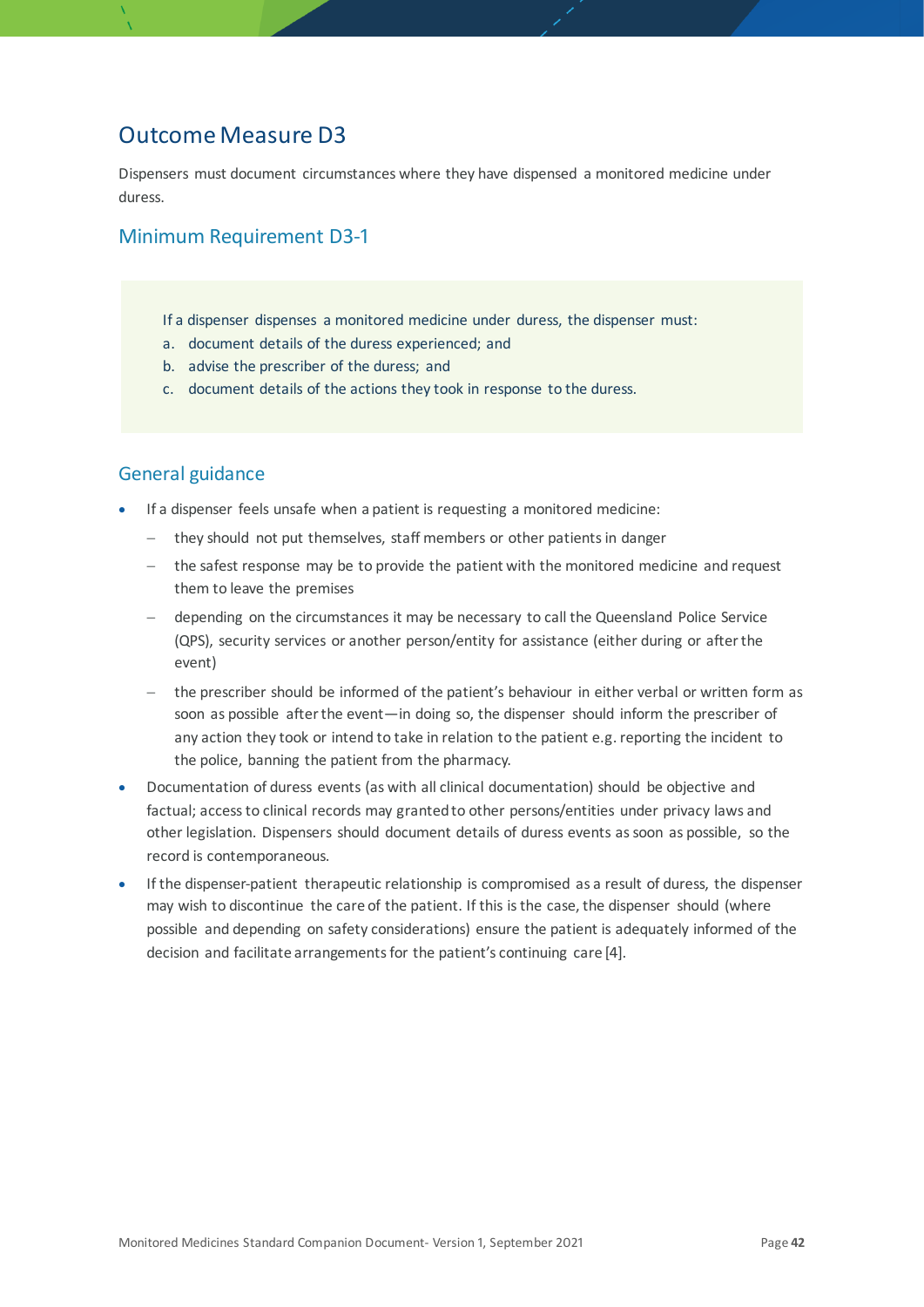## Compliance guidance

For a dispenser to have met Minimum Requirement D3-1, they must have documented the following information if they have dispensed a monitored medicine under duress:

| Each of the following should be evident: |                                                                   |                                                                                                                                                                                                                                                                                                                                                                                                                                                                                                                                                                                                                                                                                                                                                                                                                                                                        |
|------------------------------------------|-------------------------------------------------------------------|------------------------------------------------------------------------------------------------------------------------------------------------------------------------------------------------------------------------------------------------------------------------------------------------------------------------------------------------------------------------------------------------------------------------------------------------------------------------------------------------------------------------------------------------------------------------------------------------------------------------------------------------------------------------------------------------------------------------------------------------------------------------------------------------------------------------------------------------------------------------|
|                                          | Details of the duress<br>experienced.                             | For example:<br>the nature of the duress-e.g. verbal threat, physical intimidation,<br>blackmail/extortion attempt; and/or<br>specific threats made by the patient (verbal, physical or otherwise);<br>$\bullet$<br>and/or<br>what the patient said and did during their presentation (to the<br>$\bullet$<br>dispenser, other staff, other patients etc.); and/or<br>what medicine was requested and dose (if relevant); and/or<br>$\bullet$<br>specific concerns held by the dispenser (or staff)-e.g. fear of being<br>$\bullet$<br>physically harmed or stalked, retaliatory behaviour, harm to family<br>members, damage to physical property etc.; and/or<br>names of any witnesses to the incident; and/or<br>$\bullet$<br>CCTV footage of the incident, witness statements etc.<br>$\bullet$                                                                   |
| H                                        | Details of the actions<br>they took in response<br>to the duress. | For example:<br>called the prescriber to advise of the duress; and/or<br>$\bullet$<br>dispensed only a small amount of the medicine (instead of full<br>$\bullet$<br>prescribed amount); and/or<br>supplied additional (non-prescribed) medication to the patient;<br>$\bullet$<br>and/or<br>reported the incident to QPS (with Queensland Police report number<br>$\bullet$<br>documented); and/or<br>enlisted assistance of other persons e.g. QPS, local security, other<br>$\bullet$<br>staff; and/or<br>banned patient from the pharmacy in the future; and/or<br>$\bullet$<br>'high-risk patient' flag placed in the clinical software system or on<br>$\bullet$<br>patient's clinical record; and/or<br>communicated concerns to other health practitioners known to be<br>$\bullet$<br>involved in the patient's care e.g. the patient's QOTP service provider |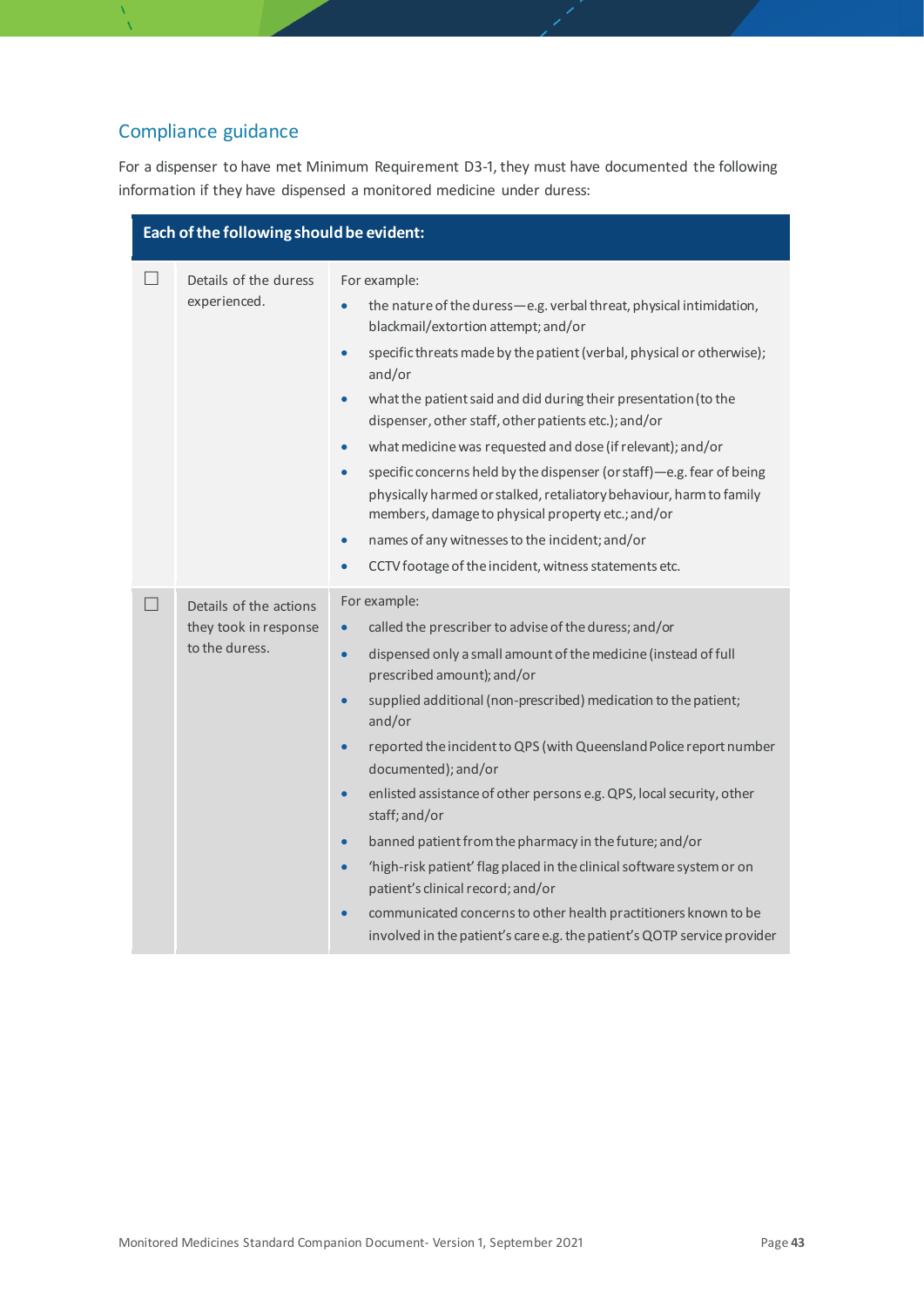# <span id="page-43-0"></span>Glossary

| <b>Term</b>           | <b>Meaning</b>                                                                                                                                                                                                                                                                                                                                                                                                                |
|-----------------------|-------------------------------------------------------------------------------------------------------------------------------------------------------------------------------------------------------------------------------------------------------------------------------------------------------------------------------------------------------------------------------------------------------------------------------|
| abuse                 | Deliberate use of a monitored medicine for non-therapeutic purposes.                                                                                                                                                                                                                                                                                                                                                          |
| <b>ADCAS</b>          | 'Alcohol and Drug Clinical Advisory Service'<br>A specialist telephone support service for health professionals in Queensland (phone:<br>1800 290 928), providing clinical advice regarding the management of patients with<br>alcohol and other drug concerns [28].                                                                                                                                                          |
| administer            | As defined in section 26 of the Medicines and Poisons Act 2019.                                                                                                                                                                                                                                                                                                                                                               |
| <b>AODS</b>           | 'Alcohol and Other Drugs Service'.<br>Services, provided by Queensland Health, which provide people with a range of<br>interventions that influence and support the decision to reduce or cease harmful<br>substance use [29].                                                                                                                                                                                                |
| benzodiazepines       | Includes all benzodiazepines.                                                                                                                                                                                                                                                                                                                                                                                                 |
| <b>CIMHA</b>          | 'Consumer Integrated Mental Health and Addiction' application.<br>CIMHA is a state-wide consumer-centric clinical information system designed to<br>support clinicians in the provision of mental health services within Queensland.<br>CIMHA is used by authorised employees from Hospital and Health Services, the<br>Department of Health and non-government organisations, and authorised private<br>hospital staff [30]. |
| clinical intervention | In relation to Minimum Requirement D1-1-means any professional activity by the<br>dispenser directed towards improving the quality use of medicines and resulting in a<br>recommendation for a change in the patient's medication therapy, means of<br>administration or medication-taking behaviour. <sup>2</sup>                                                                                                            |
| deprescribing         | The systematic process of identifying and discontinuing drugs in instances in which<br>existing or potential harms outweigh existing or potential benefits within the context<br>of an individual patient's care goals, current level of functioning, life expectancy,<br>values, and preferences [31].                                                                                                                       |

<span id="page-43-1"></span><sup>2</sup> Adapted with permission from the Pharmaceutical Society of Australia, from: **Pharmaceutical Society of Australia. Guidelines for pharmacists performing clinical interventions. A.C.T.: PSA; 2018.**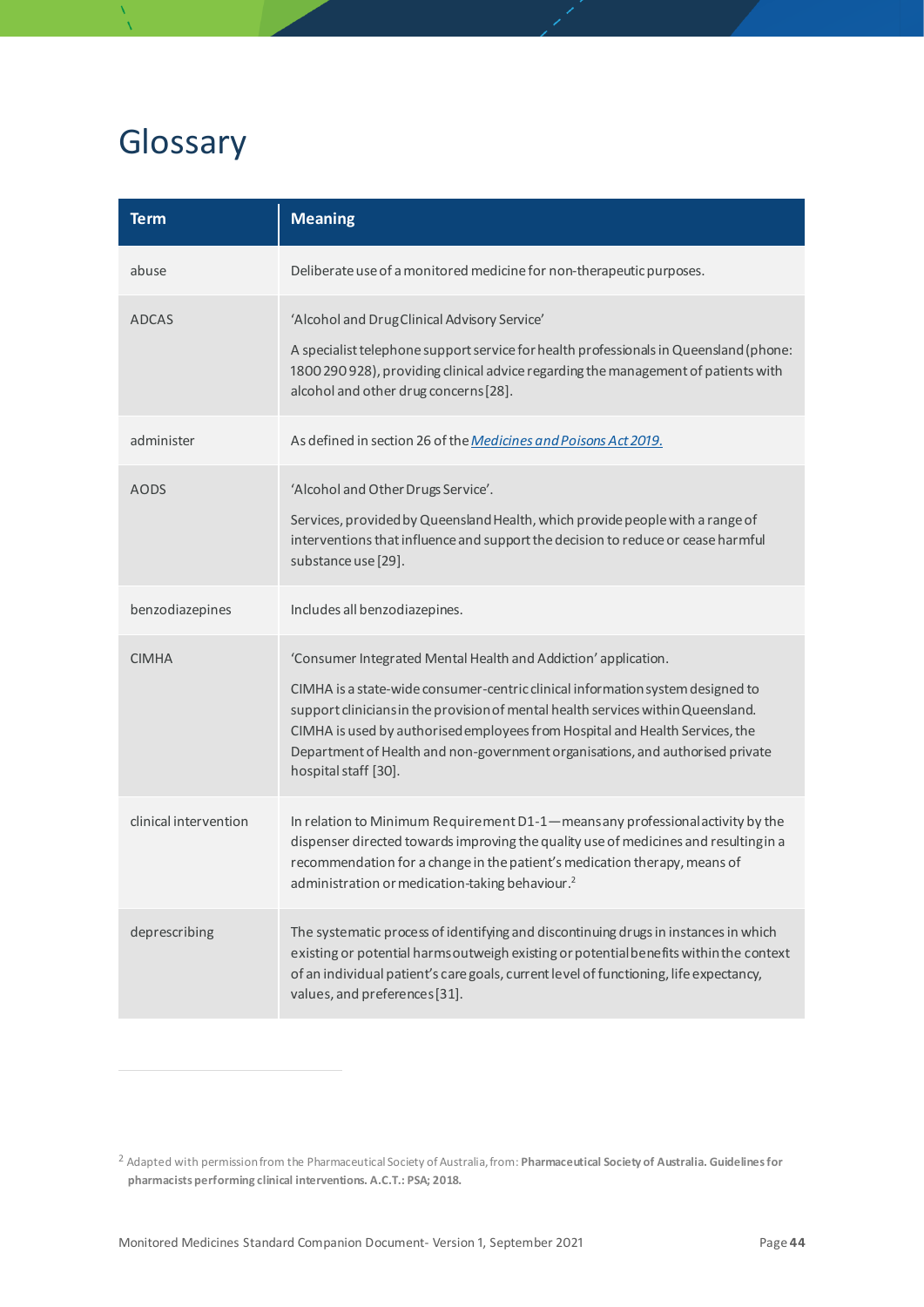| <b>Term</b>                | <b>Meaning</b>                                                                                                                                                                                                                                                                              |
|----------------------------|---------------------------------------------------------------------------------------------------------------------------------------------------------------------------------------------------------------------------------------------------------------------------------------------|
| dispense                   | As defined in section 25(2) of the Medicines and Poisons Act 2019.                                                                                                                                                                                                                          |
| dispenser                  | A person authorised to dispense a monitored medicine.                                                                                                                                                                                                                                       |
| dispensing record          | As defined in section 124(2) of the Medicines and Poisons (Medicines) Regulation<br>2021.                                                                                                                                                                                                   |
| diversion                  | Unlawful transfer of prescribed medication from legal sources to individuals it was not<br>prescribed for.                                                                                                                                                                                  |
| Dose Administration<br>Aid | As defined in Schedule 22, Dictionary of the Medicines and Poisons (Medicines)<br>Regulation 2021.                                                                                                                                                                                          |
| drug-seeking behaviour     | Drug-seeking behaviour is a poorly defined term that describes a range of activities<br>directed towards attainment of sought-after medications [32].<br>See Appendix B for potential indicators of drug-seeking behaviour and/or monitored                                                 |
|                            | medicine misuse.                                                                                                                                                                                                                                                                            |
| duress                     | A circumstance:<br>(a) where an act is reasonably necessary in order to resist actual and unlawful<br>violence threatened to a person, or to another person in the person's<br>presence; or<br>(b) where-                                                                                   |
|                            | (i)<br>a person does or omits to do an act in order to save himself or<br>herself or another person, or his or her property or the property<br>of another person, from serious harm or detriment threatened to<br>be inflicted by some person in a position to carry out the threat;<br>and |
|                            | (ii)<br>the person doing the act or making the omission reasonably<br>believes he or she or the other person is unable otherwise to<br>escape the carrying out of the threat; and                                                                                                           |
|                            | (iii)<br>doing the act or making the omission is reasonably proportionate<br>to the harm or detriment threatened.                                                                                                                                                                           |
| give a treatment dose      | As defined in section 25(3) of the Medicines and Poisons Act 2019.                                                                                                                                                                                                                          |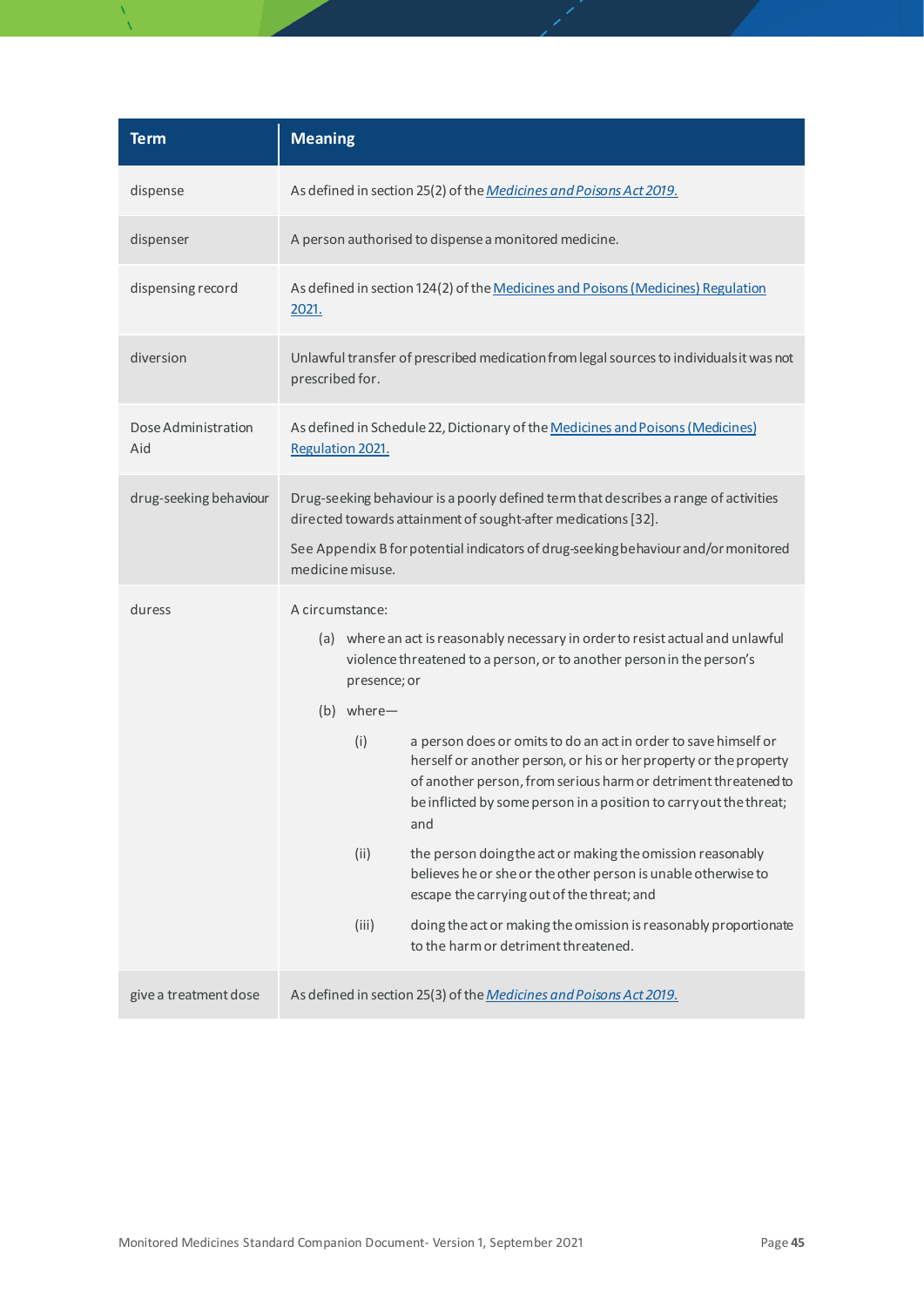| <b>Term</b>                                              | <b>Meaning</b>                                                                                                                                                                                                                                                                                                                                                                                                                                                                                                                                                          |
|----------------------------------------------------------|-------------------------------------------------------------------------------------------------------------------------------------------------------------------------------------------------------------------------------------------------------------------------------------------------------------------------------------------------------------------------------------------------------------------------------------------------------------------------------------------------------------------------------------------------------------------------|
| harm minimisation                                        | A policy approach which aims to reduce the harms of substance use through<br>coordinated, multi-agency responses that address the three pillars of:<br>demand reduction-strategies to delay, prevent or reduce use<br>$\bullet$<br>supply reduction-strategies to restrict availability and access to substances<br>$\bullet$<br>harm reduction-strategies to encourage safer behaviours, reduce preventable<br>$\bullet$<br>risk factors, and reduce health and social inequalities among specific population                                                          |
| health literacy                                          | groups [33].<br>Degree to which individuals have the capacity to obtain, process, and understand<br>basic health information and services needed to make appropriate health decisions<br>$[6]$ .                                                                                                                                                                                                                                                                                                                                                                        |
| health practitioner                                      | As defined in Schedule 1, Dictionary of the Medicines and Poisons Act 2019.                                                                                                                                                                                                                                                                                                                                                                                                                                                                                             |
| high-risk clinical<br>scenario                           | As defined in Appendix A.                                                                                                                                                                                                                                                                                                                                                                                                                                                                                                                                               |
| <b>Home Medicines</b><br>Review                          | A Home Medicines Review (HMR) is a clinical process that considers the patient's<br>medicines and health in order to enhance the Quality Use of Medicines and reduce<br>the number of adverse medicines events.<br>An HMR is a collaborative process between the referring medical practitioner<br>('referrer'), the general practitioner (if this is not the referrer), other members of the<br>patient's healthcare team (including the patient's usual community pharmacy if they<br>have one), accredited pharmacist, patient, and where appropriate, a carer [34]. |
| Individual Healthcare<br>Identifier                      | A unique number used to identify an individual for health care purposes [35].                                                                                                                                                                                                                                                                                                                                                                                                                                                                                           |
| Joint Prescribing Plan                                   | A plan, formulated and agreed upon jointly by a prescriber and a Queensland Opioid<br>Treatment Program (QOTP) service provider, for how the prescriber will manage the<br>prescribing of monitored medicines (other than QOTP medicines) to a specific patient.                                                                                                                                                                                                                                                                                                        |
| <b>JPP</b>                                               | See 'Joint Prescribing Plan'.                                                                                                                                                                                                                                                                                                                                                                                                                                                                                                                                           |
| medication assisted<br>treatment of opioid<br>dependence | The use of medication (opioid agonists and antagonists) and psychosocial support in<br>combination for treatment of people who are opioid dependent [26].                                                                                                                                                                                                                                                                                                                                                                                                               |
| medicine                                                 | As defined in section 11 of the Medicines and Poisons Act 2019.                                                                                                                                                                                                                                                                                                                                                                                                                                                                                                         |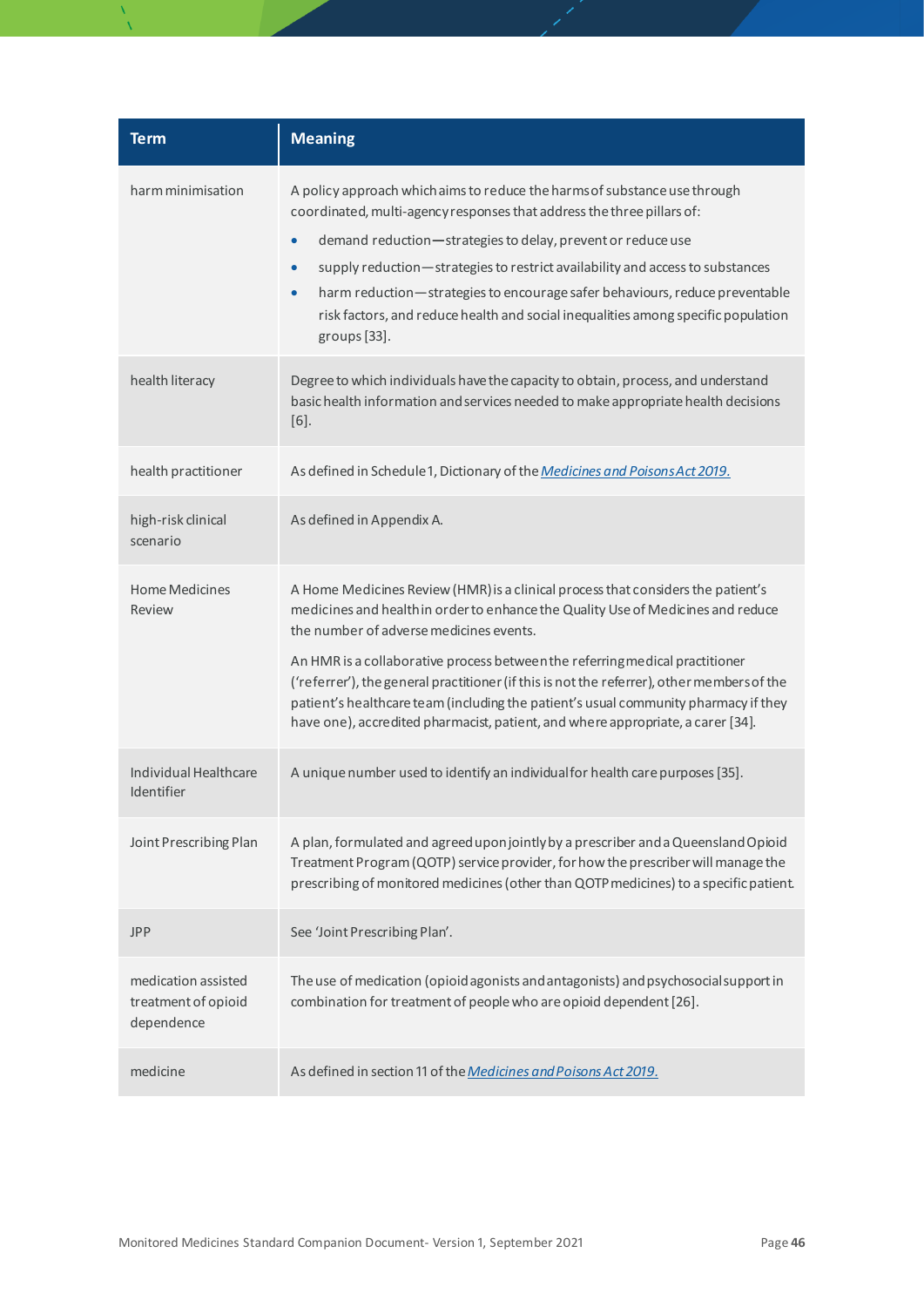| <b>Term</b>                 | <b>Meaning</b>                                                                                                                                                                                                                                                                                                                                                                                                                                                                                     |
|-----------------------------|----------------------------------------------------------------------------------------------------------------------------------------------------------------------------------------------------------------------------------------------------------------------------------------------------------------------------------------------------------------------------------------------------------------------------------------------------------------------------------------------------|
| medicine-related<br>problem | In relation to Minimum Requirement D1-1—means an event or circumstance involving<br>monitored medicine treatment that actually or potentially interferes with the patient<br>experiencing an optimum outcome of medical care. <sup>3</sup>                                                                                                                                                                                                                                                         |
| <b>MedsCheck</b>            | A MedsCheck service is provided within a community pharmacy and consists of a<br>review of a patient's medicines to improve the patient's understanding of their<br>medicines and ultimately, patient outcomes.<br>The service aims to support self-management by evaluating a patient's knowledge<br>about their medicines, addressing any problems the patient has identified with their<br>medicines, and advising the patient about the best way to utilise and store their<br>medicines [36]. |
| misuse                      | Includes the use of monitored medicines:<br>(a) for non-therapeutic purposes; or<br>(b) without a valid prescription; or<br>(c) in a way that is not consistent with the prescriber's instructions (whether<br>inadvertently or deliberately).                                                                                                                                                                                                                                                     |
| monitored medicine          | A medicine prescribed in Schedule 2, Part 4 of the Medicines and Poisons (Medicines)<br>Regulation 2021.                                                                                                                                                                                                                                                                                                                                                                                           |
| My Health Record            | My Health Record is a secure, online summary of an individual's health information,<br>available to all Australians. Healthcare providers authorised by their healthcare<br>organisation can access My Health Record to view and add to their patients' health<br>information [37].                                                                                                                                                                                                                |
| <b>OME</b>                  | Oral morphine equivalent-an approximate equivalent dose of oral morphine.                                                                                                                                                                                                                                                                                                                                                                                                                          |
| opioid rotation             | Opioid rotation is a strategy applied during opioid therapy for pain that refersto a<br>switch from one opioid to another in an effort to improve clinical outcomes (benefits<br>or harms) [38].                                                                                                                                                                                                                                                                                                   |
| opioid use disorder         | As defined in the American Psychiatric Association's Diagnostic and Statistical Manual<br>of Mental Disorders (DSM-5).                                                                                                                                                                                                                                                                                                                                                                             |
| OTP approved opioid         | A medicine approved for treating patients under an opioid treatment program.                                                                                                                                                                                                                                                                                                                                                                                                                       |

<span id="page-46-0"></span><sup>3</sup> Adapted with permission from the Pharmaceutical Society of Australia, from**:** Pharmaceutical Society of Australia. Guidelines for pharmacists performing clinical interventions. A.C.T.: PSA; 2018.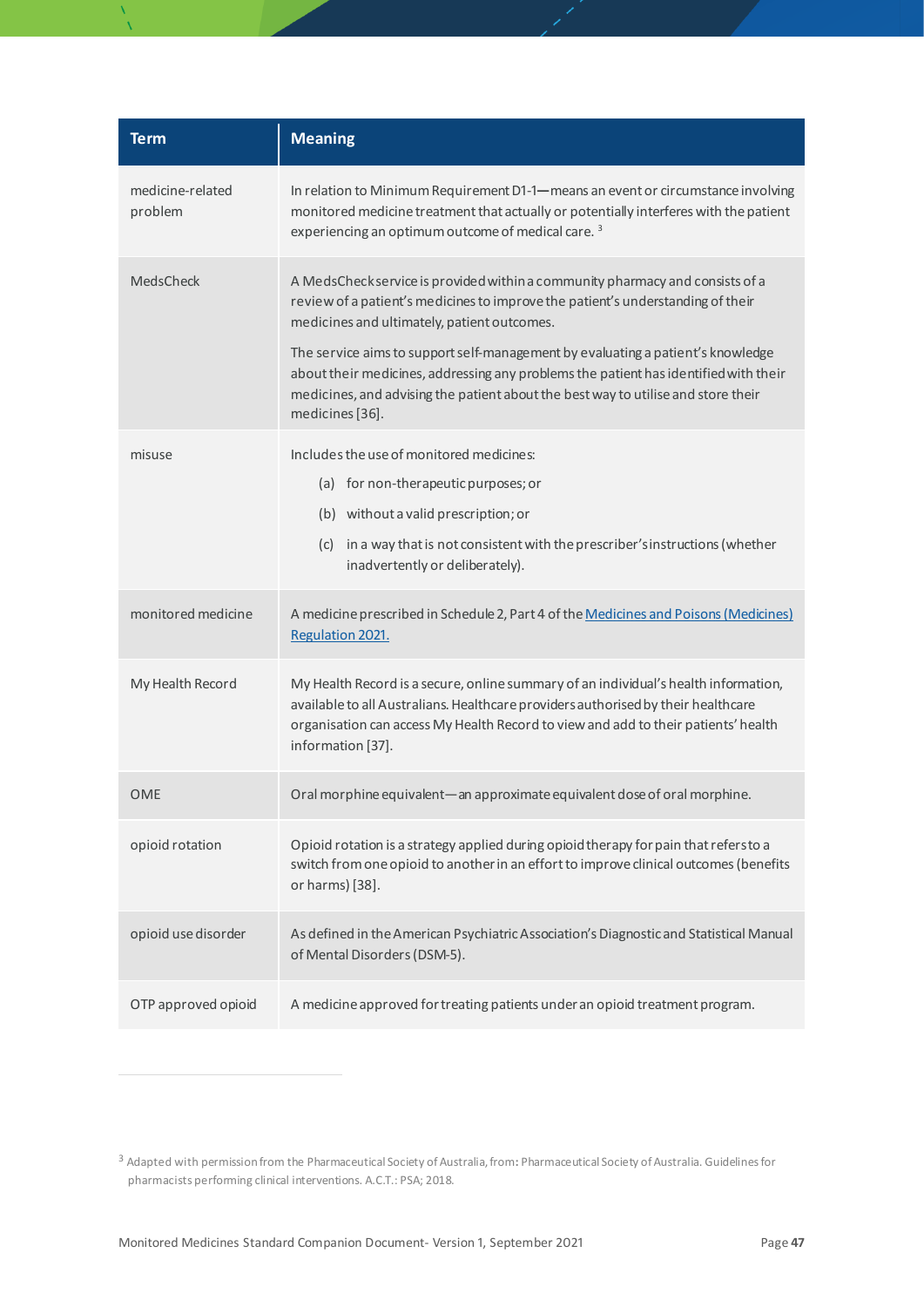| <b>Term</b>                            | <b>Meaning</b>                                                                                                                                                                                                                                                                                                                |
|----------------------------------------|-------------------------------------------------------------------------------------------------------------------------------------------------------------------------------------------------------------------------------------------------------------------------------------------------------------------------------|
| overdose                               | When too much of a monitored medicine is taken, resulting in a toxic effect on the<br>body. Can be fatal, non-fatal, intentional and/or accidental.                                                                                                                                                                           |
| patient                                | A person seeking or receiving therapeutic treatment or the supply or administration<br>of a medicine.                                                                                                                                                                                                                         |
| prescribe                              | As defined in Schedule 1, Dictionary of the Medicines and Poisons Act 2019.                                                                                                                                                                                                                                                   |
| prescriber                             | A person authorised to prescribe a monitored medicine.                                                                                                                                                                                                                                                                        |
| prescribing approval                   | As defined in section 67 of the Medicines and Poisons Act 2019.                                                                                                                                                                                                                                                               |
| prescription                           | As defined in Schedule 1, Dictionary of the Medicines and Poisons Act 2019.                                                                                                                                                                                                                                                   |
| Prescription Exchange<br>Service       | An electronic system for recording or transferring prescriptions, or information in<br>prescriptions, between prescribers and dispensers.                                                                                                                                                                                     |
| QOTP                                   | See 'Queensland Opioid Treatment Program'.                                                                                                                                                                                                                                                                                    |
| QOTP service provider                  | A prescriber or Queensland Health Alcohol and Other Drugs Service with whom a<br>patient is registered on the Queensland Opioid Treatment Program (QOTP).                                                                                                                                                                     |
| QScript                                | Queensland's real-time prescription monitoring solution. QScript is a database<br>containing real-time monitored medicines prescription information which can be<br>viewed by prescribers and dispensers to support them in making better-informed and<br>safer clinical decisions for patients.                              |
| Queensland Opioid<br>Treatment Program | The Queensland Opioid Treatment Program (QOTP) is a program administered in<br>Queensland for the treatment of persons dependent on opioids. It aims to reduce<br>health, social and economic harms to individuals and the community. Queensland's<br>Department of Health has clinical and regulatory oversight of the QOTP. |
| rationalise                            | Rationalising medicines is the complex individualised process of balancing the<br>potential risks and benefits of reducing or withdrawing medicines [39].                                                                                                                                                                     |
| shared care<br>arrangement             | An arrangement, authorised by a prescribing approval issued by the Department of<br>Health, in which a patient's treatment under the Queensland Opioid Treatment<br>Program is co-managed by a Queensland Health Alcohol and Drug Service and<br>another prescriber.                                                          |
| shared care prescriber                 | A prescriber who has been authorised by a prescribing approval issued by the<br>Department of Health to enter into a shared care arrangement for the treatment of a<br>particular patient under the Queensland Opioid Treatment Program.                                                                                      |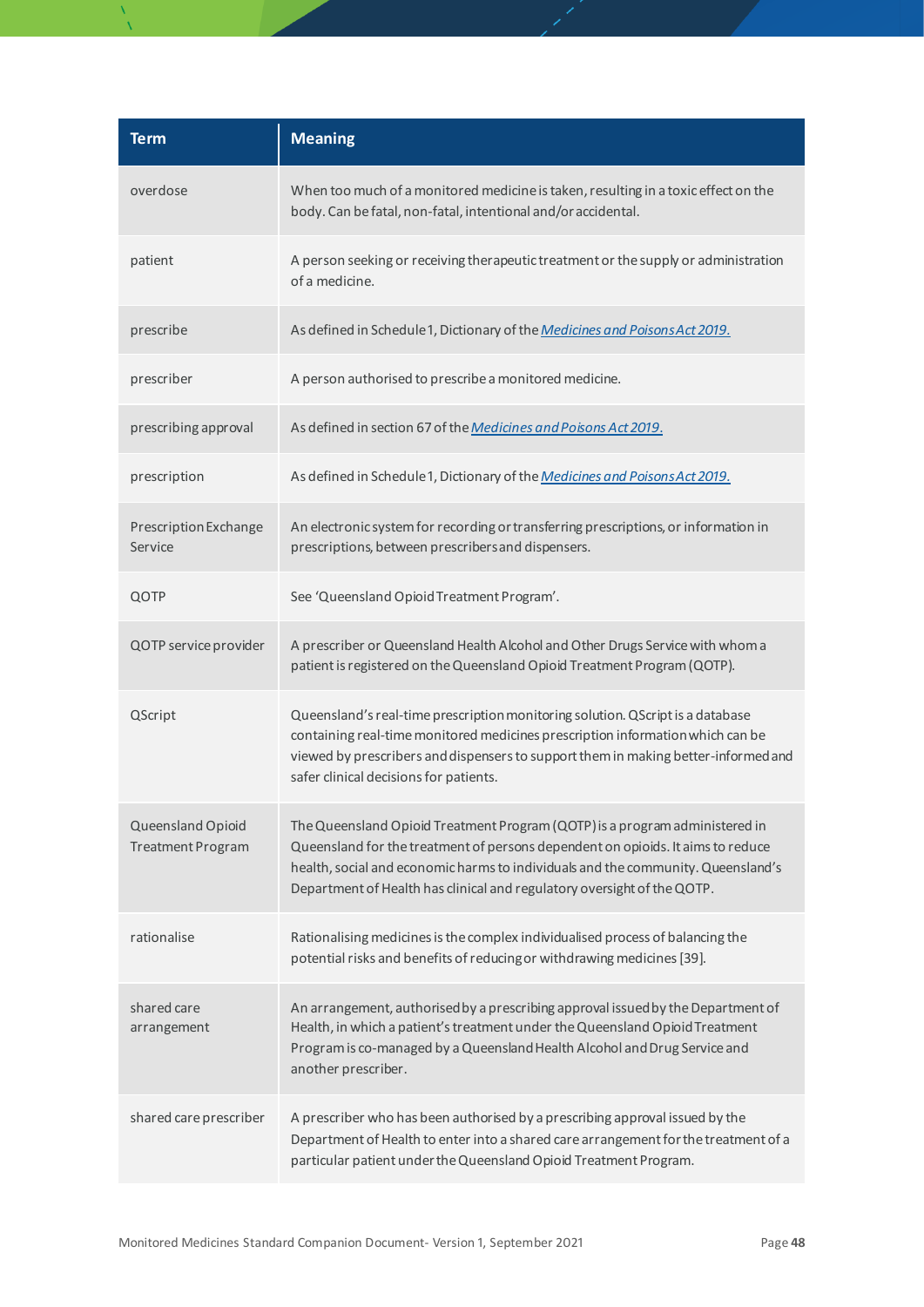| <b>Term</b>                      | <b>Meaning</b>                                                                                                                                                                                                                                                                                                                                                                                                                  |
|----------------------------------|---------------------------------------------------------------------------------------------------------------------------------------------------------------------------------------------------------------------------------------------------------------------------------------------------------------------------------------------------------------------------------------------------------------------------------|
| staged supply                    | Provide dispensed medicines to a patient in instalments as per the prescriber's<br>instructions.                                                                                                                                                                                                                                                                                                                                |
| substance use disorder           | As defined in the American Psychiatric Association's Diagnostic and Statistical Manual<br>of Mental Disorders (DSM-5).                                                                                                                                                                                                                                                                                                          |
| supply                           | As defined in Schedule 1, Dictionary of the Medicines and Poisons Act 2019.                                                                                                                                                                                                                                                                                                                                                     |
| technology-based<br>consultation | Patient consultations that use any form of technology, including but not restricted to<br>videoconferencing, internet and telephone, as an alternative to face-to-face<br>consultations [16].                                                                                                                                                                                                                                   |
| The Viewer                       | The Viewer is a web-based application which collates data from multiple Queensland<br>Health systems, ensuring healthcare professionals can access patients' information<br>quickly, without having to log in to different systems. The Viewer is used by Hospital<br>and Health Service staff, Mater Health clinicians, Queensland general practitioners<br>(via the Health Provider Portal) and other service providers [40]. |
| treatment contract/<br>agreement | A formal contract or plan established by a health practitioner and a patient, specifying<br>the manner in which certain forms of care will be delivered [41].                                                                                                                                                                                                                                                                   |
| treatment plan                   | Documentation that sets out the proposed treatment regimen for an individual<br>patient.                                                                                                                                                                                                                                                                                                                                        |
| $z$ -drug $(s)$                  | Zolpidem and zopiclone.                                                                                                                                                                                                                                                                                                                                                                                                         |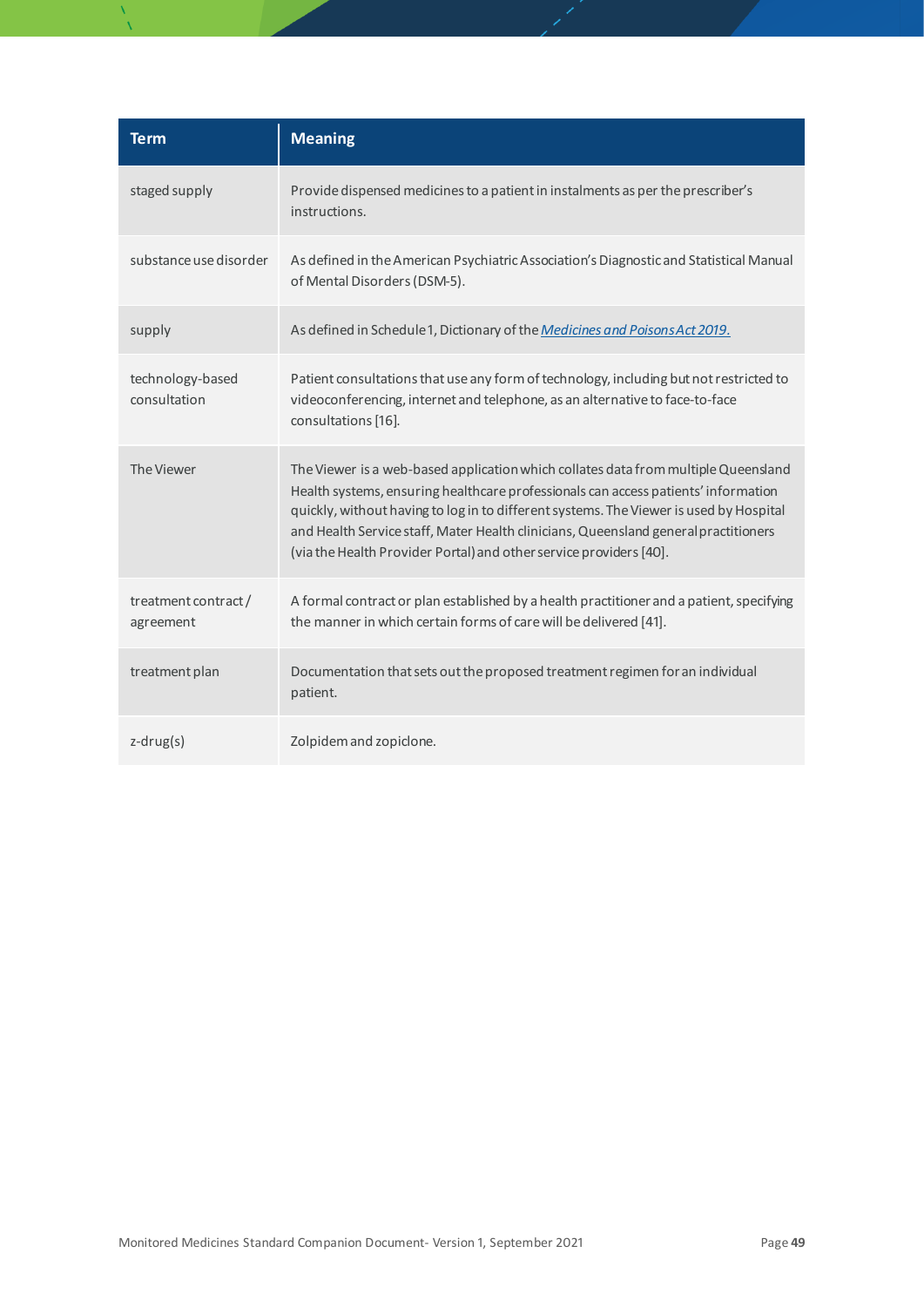# <span id="page-49-0"></span>References

- 1. Liew D, Joules E, Booth J, Garrett K, Frauman A. Evidence to inform the inclusion of Schedule 4 prescription medications on a real-time prescription monitoring system. Austin Health; 2017.
- 2. Islam MM, McRae IS. An inevitable wave of prescription drug monitoring programs in the context of prescription opioids: pros, cons and tensions. BMC Pharmacol Toxicol. 2014;15:46-.
- 3. Medical Board of Australia. Good medical practice: A code of conduct for doctors in Australia. Australia; 2014.
- 4. Pharmacy Board of Australia. Code of conduct for pharmacists. 2014. Contract No.: PharmBA1401 01.
- 5. Australian Commission on Safety and Quality in Health Care. Patient-centred care: Improving quality and safety through partnerships with patients and consumers. Sydney: ACSQHC; 2011.
- 6. Queensland Health. Guide to Informed Decision-making in Health Care. Brisbane; 2017.
- 7. NSW Ministry of Health. Clinical Care Standards: Alcohol and Other Drug Treatment. NSW; 2020.
- 8. Substance Abuse and Mental Health Services Administration (US), Office of the Surgeon General (US). Facing Addiction in America: The Surgeon General's Report on Alcohol, Drugs, and Health. CHAPTER 4, EARLY INTERVENTION, TREATMENT, AND MANAGEMENT OF SUBSTANCE USE DISORDERS. [Internet]. Washington (DC): US Department of Health and Human Services; 2016. Available from: <https://www.ncbi.nlm.nih.gov/books/NBK424859/>.
- 9. Kalisch LM, Caughey GE, Barratt JD, Ramsay EN, Killer G, Gilbert AL, et al. Prevalence of preventable medication-related hospitalizations in Australia: an opportunity to reduce harm. International journal for quality in health care : journal of the International Society for Quality in Health Care. 2012;24(3):239-49.
- 10. The Royal Australian College of General Practitioners. Standards for general practices. East Melbourne, Vic.; 2017.
- 11. Australian Government Department of Health. Healthcare Identifiers Service Frequently Asked Questions: Australian Government Department of Health; 2018 [updated 17 Dec 2018; cited 2020 Sep 13]. Available from: [https://www1.health.gov.au/internet/main/publishing.nsf/Content/pacd](https://www1.health.gov.au/internet/main/publishing.nsf/Content/pacd-ehealth-consultation-faqs)[ehealth-consultation-faqs.](https://www1.health.gov.au/internet/main/publishing.nsf/Content/pacd-ehealth-consultation-faqs)
- 12. Victorian Department of Health and Human Services. Prescription shoppers scams used on doctors Victoria: Victorian Department of Health and Human Services; 2015 [updated 8 Oct 2015; cited 2020 Aug 26]. Available from: [https://www2.health.vic.gov.au/public](https://www2.health.vic.gov.au/public-health/drugs-and-poisons/health-practitioners/medical-practitioners/prescription-shoppers-scams-used-on-doctors)-health/drugs-andpoisons/health-practitioners/medical-practitioners/prescription[-shoppers-scams-used-on-doctors.](https://www2.health.vic.gov.au/public-health/drugs-and-poisons/health-practitioners/medical-practitioners/prescription-shoppers-scams-used-on-doctors)
- 13. The Avant Learning Centre. Identifying drug seekers and doctor-shopping behaviours. Sydney, NSW; 2016.
- 14. The Royal Australian College of General Practitioners. Prescribing drugs of dependence in general practice, Part C1 - Opioids. East Melbourne, Vic.; 2017.
- 15. The Royal Australian College of General Practitioners. Guide to providing telephone and video consultations in general practice. East Melbourne, Vic.; 2020.
- <span id="page-49-1"></span>16. Medical Board of Australia. Guidelines for technology-based patient consultations. 2012.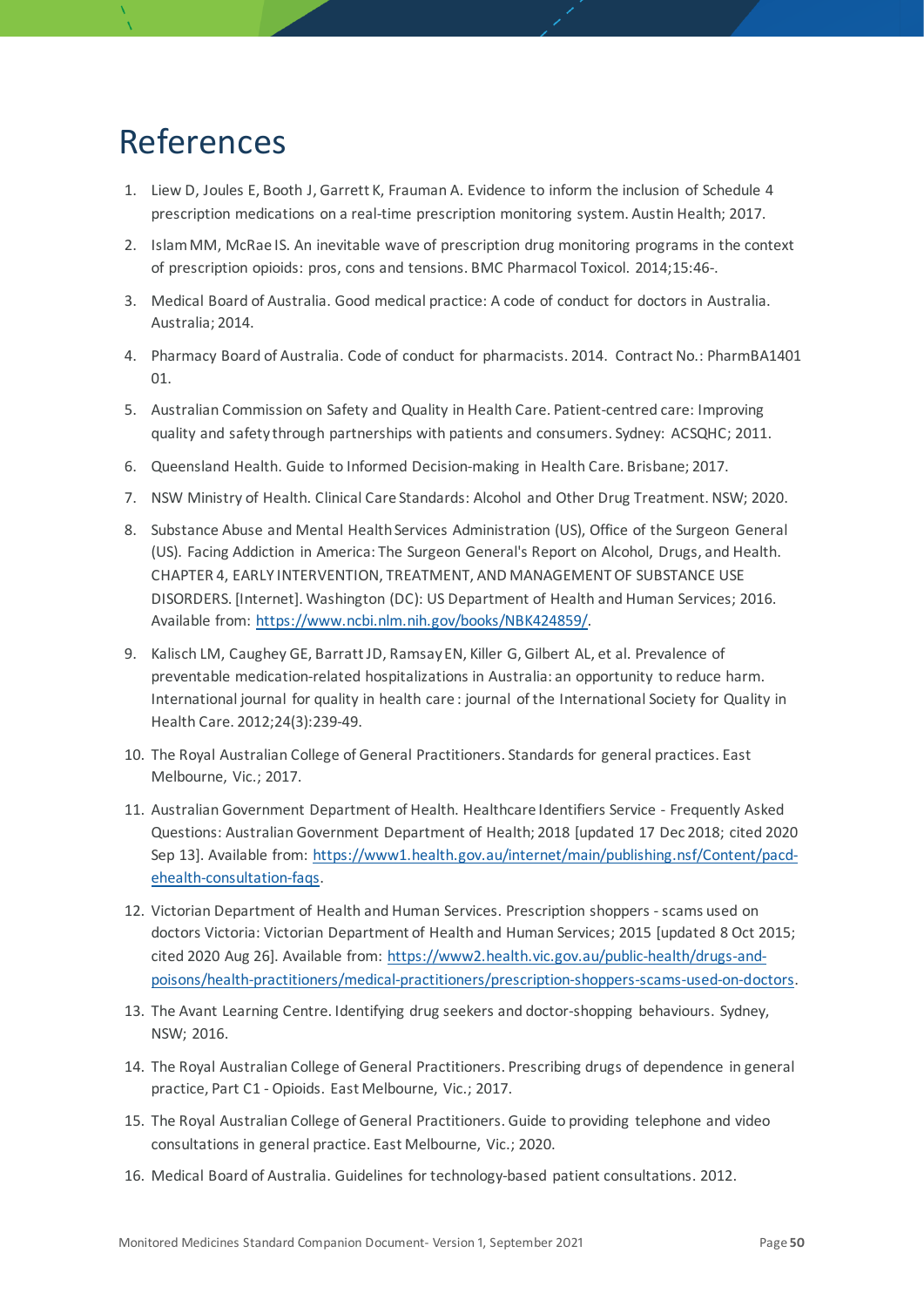- 17. Australian Commission on Safety and Quality in Health Care. Safety and Quality Improvement Guide Standard 5: Patient Identification and Procedure Matching. Sydney, NSW; 2012.
- 18. The Royal Australian College of General Practitioners. Telehealth video consultations guide. East Melbourne, Vic.; 2019.
- <span id="page-50-0"></span>19. Rogers KD, Kemp A, McLachlan AJ, Blyth F. Adverse Selection? A Multi-Dimensional Profile of People Dispensed Opioid Analgesics for Persistent Non-Cancer Pain. PLOS ONE. 2013;8(12):e80095.
- <span id="page-50-14"></span>20. Campbell G, Nielsen S, Bruno R, Lintzeris N, Cohen M, Hall W, et al. The Pain and Opioids IN Treatment study: characteristics of a cohort using opioids to manage chronic non-cancer pain. Pain. 2015;156(2):231-42.
- <span id="page-50-15"></span>21. NPS MedicineWise. Managing benzodiazepine dependence in primary care NSW: NPS MedicineWise; 2015 [updated 1 Mar 2017; cited 2021 Jan 17]. Available from: [https://www.nps.org.au/news/managing](https://www.nps.org.au/news/managing-benzodiazepine-dependence-in-primary-care)-benzodiazepine-dependence-in-primary-care.
- <span id="page-50-1"></span>22. Brett J, Murnion B. Management of benzodiazepine misuse and dependence. Australian prescriber. 2015;38(5):152-5.
- <span id="page-50-2"></span>23. Pharmaceutical Society of Australia. Dispensing Practice Guidelines. A.C.T.; 2019.
- <span id="page-50-3"></span>24. Pharmaceutical Society of Australia. Professional Practice Standards - Version 5 - June 2017. Deakin West, A.C.T.; 2017.
- <span id="page-50-4"></span>25. Pharmacy Board of Australia. Guidelines for dispensing of medicines. 2015.
- <span id="page-50-5"></span>26. Queensland Health. Queensland Medication-Assisted Treatment of Opioid Dependence: Clinical Guidelines 2018. Brisbane, Queensland; 2018.
- <span id="page-50-6"></span>27. Pharmaceutical Society of Australia. Guidelines for pharmacists performing clinical interventions. 2018.
- <span id="page-50-7"></span>28. Queensland Health. Alcohol and Drug Clinical Advisory Service for health professionals: Queensland Government; 2018 [updated 2018; cited 2021 Aug 13]. Available from: [https://adis.health.qld.gov.au/health](https://adis.health.qld.gov.au/health-professionals/adcas)-professionals/adcas
- <span id="page-50-8"></span>29. Queensland Health. Alcohol and other drugs services in Queensland: Queensland Health; 2019 [updated 26 Jul 2019; cited 2020 Sep 16]. Available from: [https://www.health.qld.gov.au/public](https://www.health.qld.gov.au/public-health/topics/atod/services)[health/topics/atod/services](https://www.health.qld.gov.au/public-health/topics/atod/services).
- <span id="page-50-9"></span>30. Clinical Excellence Queensland. What is CIMHA? Queensland: Queensland Health; 2020.
- <span id="page-50-10"></span>31. Scott IA, Hilmer SN, Reeve E, Potter K, Le Couteur D, Rigby D, et al. Reducing inappropriate polypharmacy: the process of deprescribing. JAMA internal medicine. 2015;175(5):827-34.
- <span id="page-50-11"></span>32. The Royal Australian College of General Practitioners. Prescribing drugs of dependence in general practice, Part A - Clinical governance framework. East Melbourne, Vic.; 2015.
- <span id="page-50-12"></span>33. Australian Government Department of Health. National Drug Strategy 2017-2026. Canberra, ACT; 2017.
- <span id="page-50-13"></span>34. Pharmacy Programs Administrator. Home Medicines Review: Pharmacy Programs Administrator; 2018 [updated 2018; cited 2020 Oct 2]. Available from: [https://www.ppaonline.com.au/programs/medication](https://www.ppaonline.com.au/programs/medication-management-programs/home-medicines-review)-management-programs/home-medicines[review.](https://www.ppaonline.com.au/programs/medication-management-programs/home-medicines-review)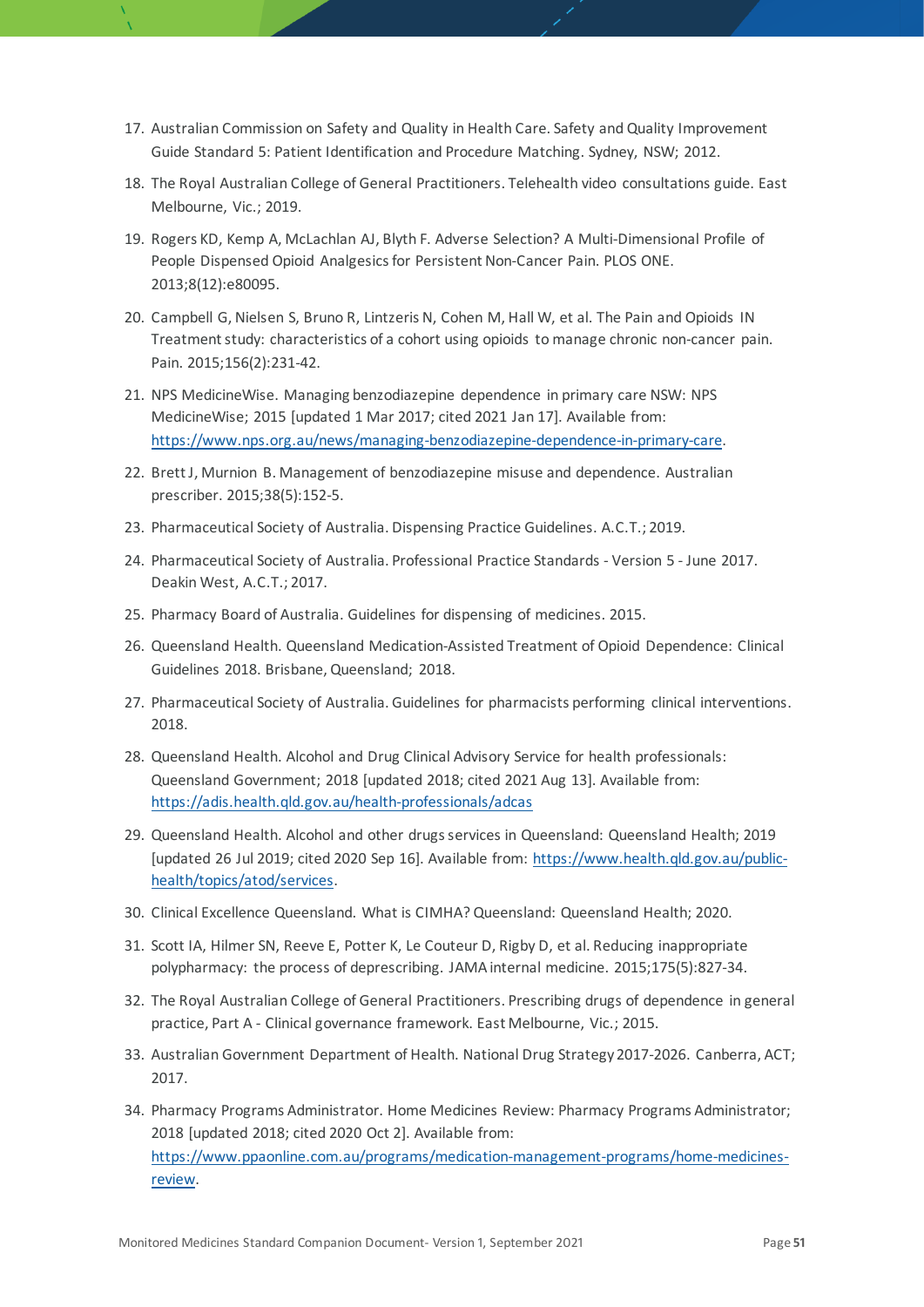- <span id="page-51-0"></span>35. Services Australia. Individual Healthcare Identifiers; 2021 [updated 24 Jun 2021; cited 2021 Aug 08]. Available from: [https://www.servicesaustralia.gov.au/individuals/services/medicare/individual](https://www.servicesaustralia.gov.au/individuals/services/medicare/individual-healthcare-identifiers)-healthcare[identifiers.](https://www.servicesaustralia.gov.au/individuals/services/medicare/individual-healthcare-identifiers)
- <span id="page-51-1"></span>36. Pharmacy Programs Administrator. MedsCheck and Diabetes MedsCheck: Pharmacy Programs Administrator; 2018 [updated 2018; cited 2020 Oct 2]. Available from: [https://www.ppaonline.com.au/programs/medication](https://www.ppaonline.com.au/programs/medication-management-programs/medscheck-and-diabetes-medscheck)-management-programs/medscheck-anddiabetes[-medscheck.](https://www.ppaonline.com.au/programs/medication-management-programs/medscheck-and-diabetes-medscheck)
- <span id="page-51-2"></span>37. Australian Digital Health Agency. What is My Health Record? 2020. Available from: [https://www.myhealthrecord.gov.au/for](https://www.myhealthrecord.gov.au/for-healthcare-professionals/what-is-my-health-record)-healthcare-professionals/what-is-my-health-record.
- <span id="page-51-3"></span>38. Fine PG, Portenoy RK, Ad Hoc Expert Panel on Evidence R, Guidelines for Opioid R. Establishing "best practices" for opioid rotation: conclusions of an expert panel. J Pain Symptom Manage. 2009;38(3):418-25.
- <span id="page-51-4"></span>39. Avery AJ, Bell BG. Rationalising medications through deprescribing. 2019;364:l570.
- <span id="page-51-5"></span>40. eHealth Queensland. The Viewer. Queensland: Queensland Health; 2019.
- <span id="page-51-6"></span>41. Medical Dictionary. "written treatment agreement": Farlex and Partners; 2009 [cited 2021 Jan 15]. Available from: https://medical-[dictionary.thefreedictionary.com/written+treatm](https://medical-dictionary.thefreedictionary.com/written+treatment+agreement)ent+agreement.
- <span id="page-51-7"></span>42. Queensland Health. Long-acting injection buprenorphine in the treatment of opioid dependence – Queensland Clinical Guidelines 2019. 2019.
- <span id="page-51-8"></span>43. Penington Institute. Australia's Annual Overdose Report 2020. Melbourne: Penington Institute; 2020.
- <span id="page-51-9"></span>44. Dowell D, Haegerich TM, Chou R. CDC Guideline for Prescribing Opioids for Chronic Pain—United States, 2016. JAMA. 2016;315(15):1624-45.
- <span id="page-51-10"></span>45. NPS MedicineWise. Risks of prescribing high-dose opioids. Surry Hills: NPS MedicineWise; 2016 [cited 2019 Mar 21].
- <span id="page-51-11"></span>46. Pino CA, Covington M, Wakeman SE. Prescription of opioids for acute pain in opioid naïve patients. UpTo Date [Internet]. 2020 [cited 2020 02/04]. Available from: [https://www.uptodate.com/contents/prescription](https://www.uptodate.com/contents/prescription-of-opioids-for-acute-pain-in-opioid-naive-patients)-of-opioids-for-acute-pain-in-opioid-naive[patients.](https://www.uptodate.com/contents/prescription-of-opioids-for-acute-pain-in-opioid-naive-patients)
- <span id="page-51-12"></span>47. Shah A, Hayes CJ, Martin BC. Characteristics of Initial Prescription Episodes and Likelihood of Long-Term Opioid Use - United States, 2006-2015. MMWR Morbidity and mortality weekly report. 2017;66(10):265.
- <span id="page-51-13"></span>48. Morgan SG, Weymann D. Patterns, predictors and persistence of chronic sedative use: a population-based observational study of older adults in British Columbia, Canada. European journal of clinical pharmacology. 2017;73(8):1001.
- <span id="page-51-14"></span>49. Michigan Medicine - University of Michigan; One in four older adults prescribed a benzodiazepine goes on to risky long-term use. Atlanta: NewsRx; 2018. p. 244.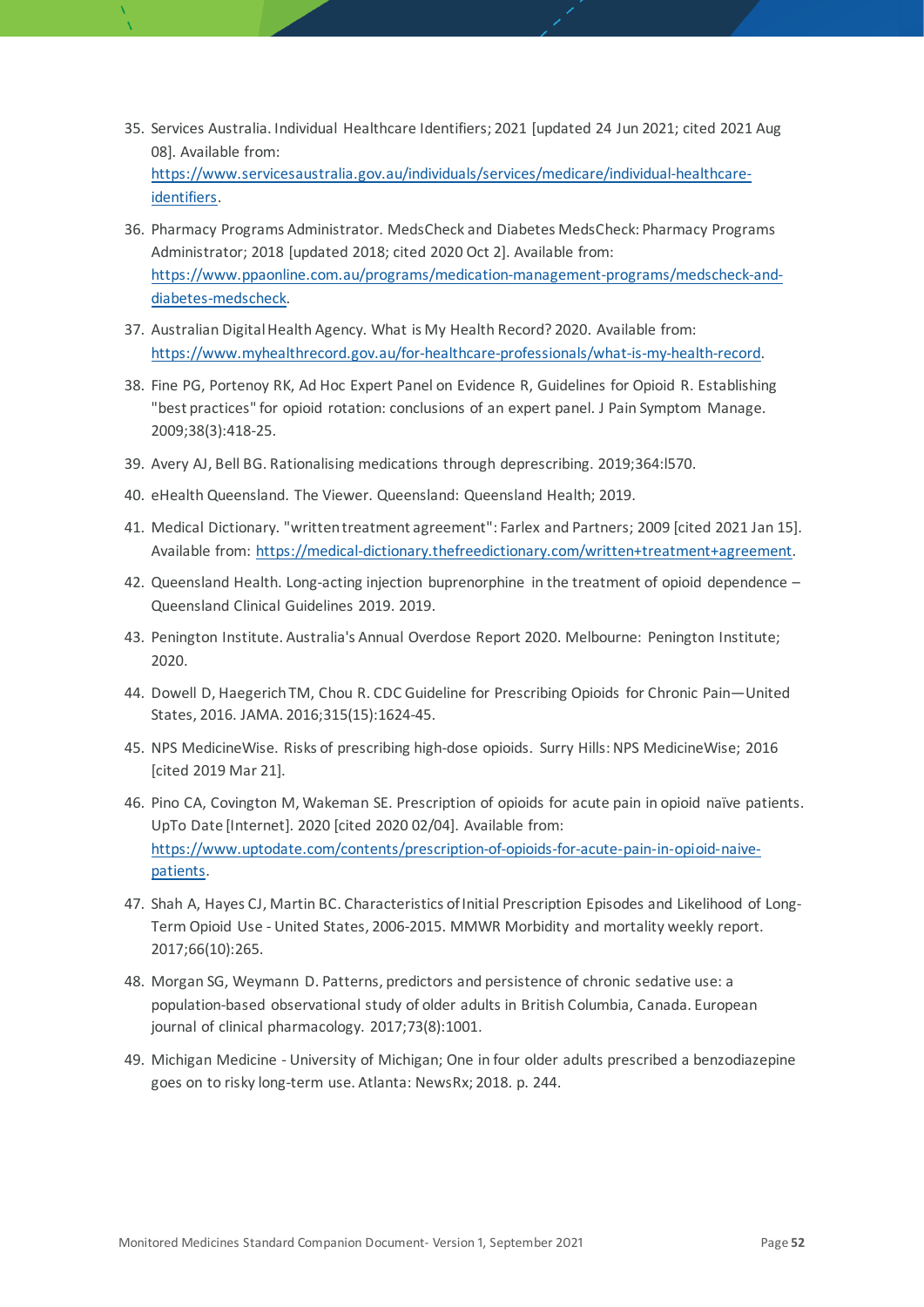# <span id="page-52-0"></span>Appendix A

# <span id="page-52-1"></span>**Scenario A:** Patient currently registered on the Queensland Opioid Treatment Program

## <span id="page-52-2"></span>Definition

<span id="page-52-3"></span>A patient currently registered on the Queensland Opioid Treatment Program (irrespective of whether the patient has been 'picking up' their doses).

- The Queensland Opioid Treatment Program (QOTP) is a program administered in Queensland for the treatment of persons dependent on opioids. The QOTP functions within a harm minimisation framework with the broad goal of reducing health, social and economic harms to individuals and the community arising from unsanctioned opioid use [[26](#page-50-5)], through the delivery of medicationassisted treatment of opioid dependence (sometimes referred to as 'opioid replacement therapy' or 'opioid substitution therapy').
- Patients registered on the QOTP have a diagnosed substance use disorder (opioid use disorder) and may be prescribed the following medicines—referred to as 'OTP approved opioids'—to eliminate withdrawal, control or eliminate cravings and attenuate or block the euphoric effect of further opioid use [[26](#page-50-5)]:
	- − methadone liquid/syrup
	- − sublingual buprenorphine
	- sublingual buprenorphine/naloxone
	- − long-acting injection buprenorphine [[26,](#page-50-5) [42](#page-51-7)].
- As patients registered on the QOTP have a current substance use disorder diagnosis, they may be particularly at risk of harms arising from the use of monitored medicines.
- To support safer, coordinated care and to minimise burdens on patients, it is recommended QOTP patients have one prescriber (and preferably one dispensing point) for all monitored medicines they are being dispensed, including OTP approved opioids.
- If it is not possible/appropriate for a patient's QOTP service provider to be their sole prescriber of monitored medicines, a Joint Prescribing Plan (JPP) must be established between the QOTP service provider and any other health practitioner prescribing monitored medicines for supply to the patient (except in limited circumstances), as per Minimum Requirement P3-1.
- Prescribers and dispensers treating a patient currently registered on the QOTP may wish to consider prescribing/supplying take home naloxone as a harm reduction strategy, supported with education on how to recognise and respond to opioid overdoses and how to administer naloxone as part of an overdose response plan [[26](#page-50-5)].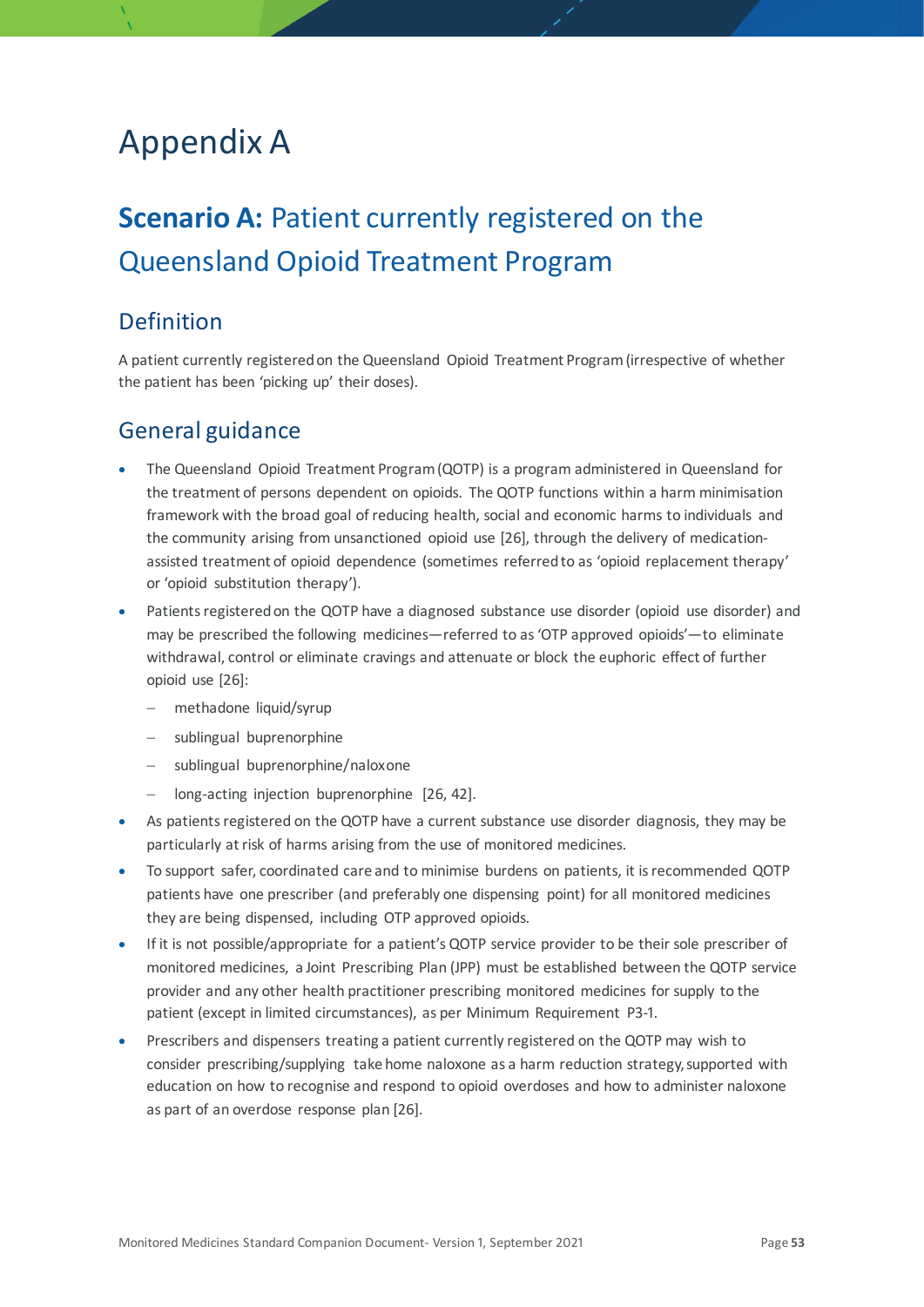# <span id="page-53-0"></span>**Scenario B: Patient previously registered on the** Queensland Opioid Treatment Program

# <span id="page-53-1"></span>Definition

<span id="page-53-2"></span>A patient who has previously been registered on the Queensland Opioid Treatment Program.

- Patients previously registered on the Queensland Opioid Treatment Program (QOTP) have been diagnosed with a substance use disorder (opioid use disorder) in the past and may be at risk of harm as a result of relapse to opioid use disorder or drug-seeking behaviours.
- To help inform clinical decision-making for prescribers and dispensers, key Information about a patient's previous QOTP treatment episodes **(extending back to 1 January 2015 only)** is displayed in QScript, including:
	- − treatment episode start and end date
	- the OTP approved opioid (e.g. methadone, buprenorphine) the patient was prescribed on commencement of the treatment episode—this medicine may have changed during the episode
	- − the reason for discharge
	- − the QOTP service provider's name, telephone number and address.
- Prescribers and dispensers treating a patient previously registered on the QOTP:
	- may wish to consider prescribing/supplying take home naloxone as a harm reduction strategy if the patient is being prescribed an opioid, supported with education on how to recognise and respond to opioid overdoses and how to administer naloxone as part of an overdose response plan [[26](#page-50-5)]
	- may wish to consider discussing with the patient any concerns the patient may have regarding relapse to opioid use disorder
	- − may wish to telephone the Alcohol and Drug Clinical Advisory Service (ADCAS 1800 290 928) or their local AODS if they are seeking clinical advice on the management of patients previously registered on the QOTP.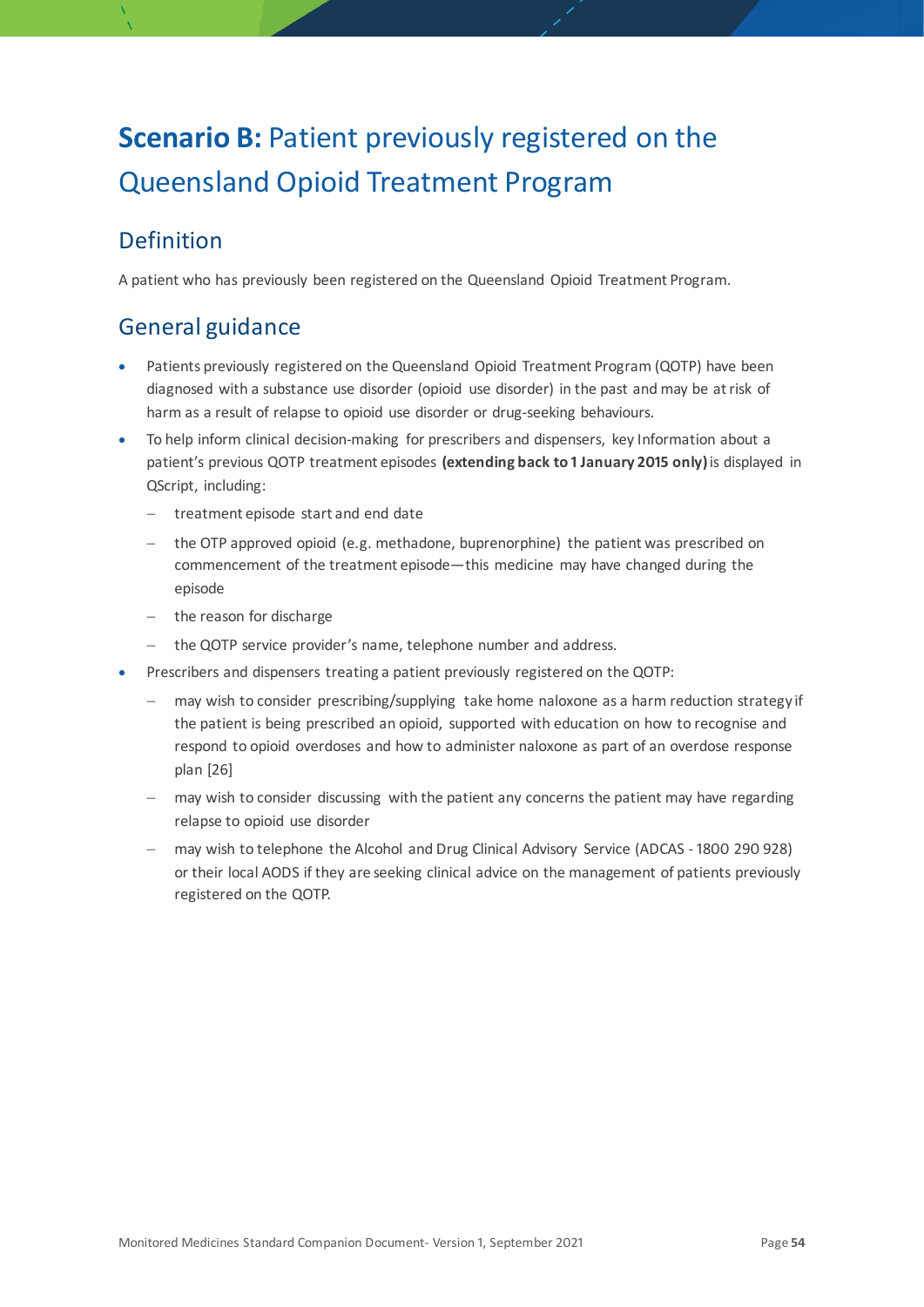# <span id="page-54-0"></span>**Scenario C:** Patient receiving monitored medicines from multiple prescribers

# <span id="page-54-1"></span>Definition

<span id="page-54-2"></span>A patient who in the previous 90 days has been dispensed monitored medicine prescriptions written by four (4) or more prescribers.

- Patients receiving monitored medicines from multiple prescribers may be at risk of being provided fragmented or poorly coordinated healthcare, which in turn may increase their risk of overdose or other harms as they may:
	- − receive sub-optimal treatment for their clinical condition(s); and/or
	- − gain access to excessive quantities and/or high-risk combinations of monitored medicines.
- Where a patient is receiving monitored medicines from multiple prescribers, prescribers and dispensers should carefully consider whether the patient is 'oversupplied' or otherwise at risk of monitored medicine-related harm.
	- − 'Oversupplied' patients can be identified as having received overlapping prescriptions that enable(d) them to obtain more medication than would reasonably be required for a specific time period e.g. the patient has obtained a prescription from a different prescriber every 2–3 days and has been dispensed a months' worth of medicine on each prescription.
	- An oversupplied patient may have undiagnosed substance use disorder, be at risk of overdose, be misusing or diverting their medication or may have a medical condition that is not being appropriately managed.
	- − Information in QScript may assist prescribers/dispensers in identifying oversupplied patients. For example, review of a patient's monitored medicine prescribing and dispensing dates may reflect that the patient has received overlapping prescriptions that would provide them access to excessive quantities of monitored medicines.
- Some patients may be consulting multiple prescribers but are receiving quantities of monitored medicines appropriate for their clinical condition i.e. they are not oversupplied.
	- For example, a patient may consult different prescribers (at different practices or at the one practice) depending on their availability at the time a new prescription is required or may be prescribed monitored medicines from a range of multidisciplinary health practitioners concurrently involved in their care e.g. a dentist, general practitioner, orthopaedic surgeon and psychiatrist.
	- As prescription records in QScript contain information about the prescriber, reviewing a patient's prescription history in QScript may assist in identifying if the monitored medicine prescriptions provided to a patient were generated from prescribers practising from the same or different locations.
- Prescribers and dispensers treating a patient receiving monitored medicines from multiple prescribers: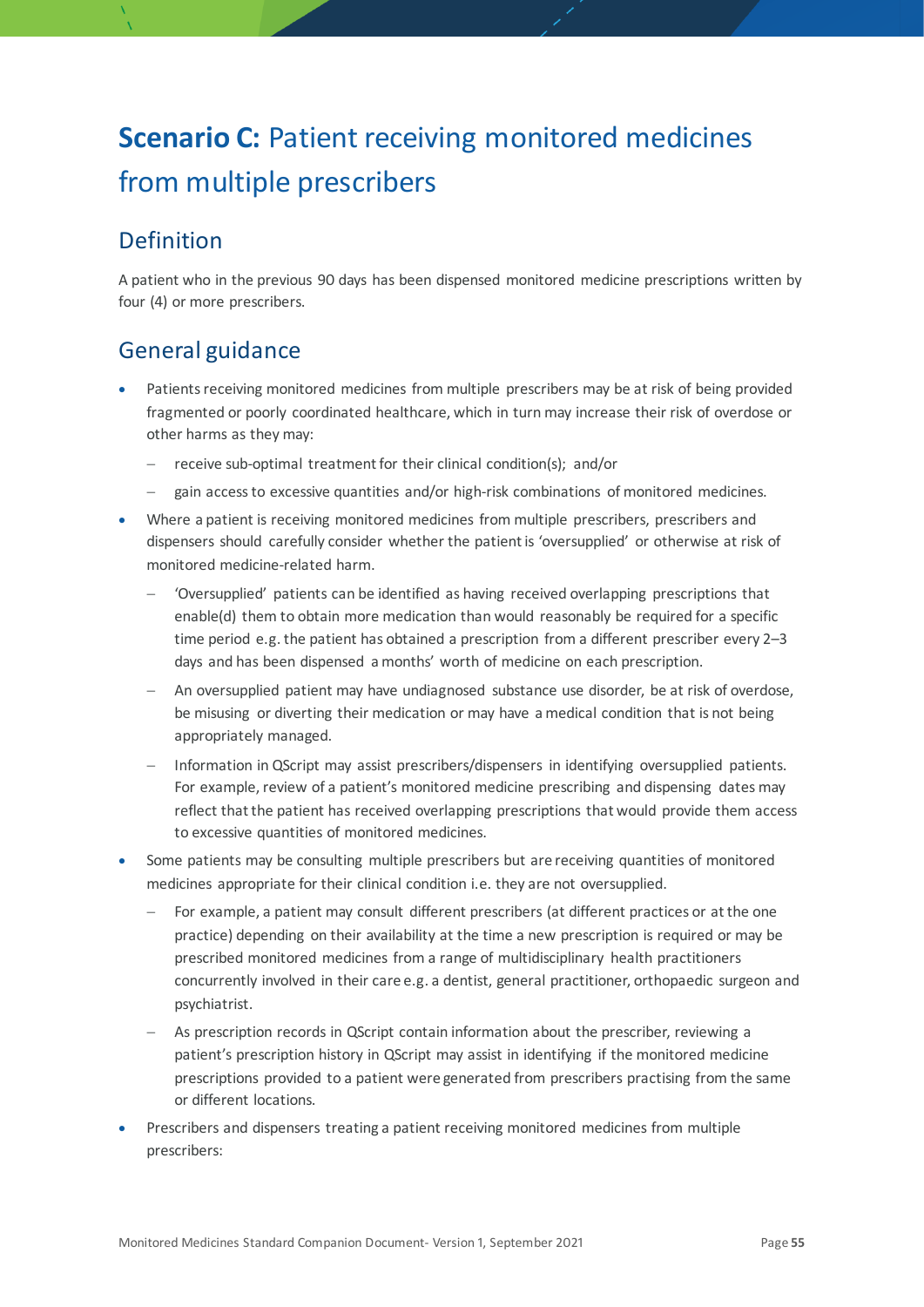- − may wish to consider providing the patient with education about the benefits of having one prescriber and one dispenser (e.g. improved continuity of care) and/or may wish to work with the patient to nominate/establish a primary prescriber
- − may wish to consider prescribing/supplying take home naloxone as a harm reduction strategy if the patient is being prescribed an opioid, supported with education on how to recognise and respond to opioid overdoses and how to administer naloxone as part of an overdose response plan [[26](#page-50-5)].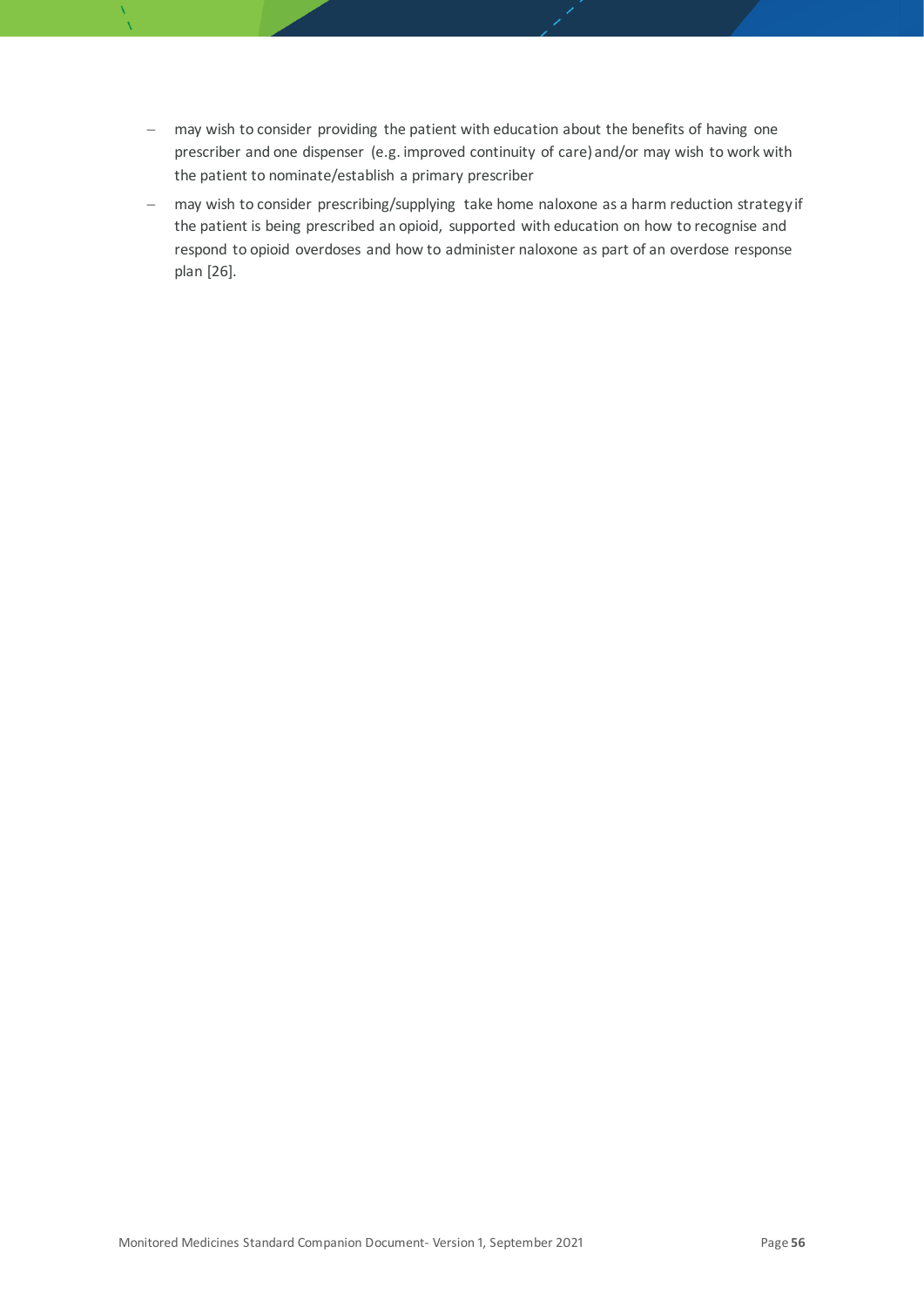# <span id="page-56-0"></span>**Scenario D:** Increased patient overdose risk—average total daily opioids of 100mg oral morphine equivalent (OME) or greater

# <span id="page-56-1"></span>Definition

A patient whose average total daily opioid dose:

- is currently 100mg OME or greater—based on the amount of opioids dispensed over the previous 90 days; or
- <span id="page-56-2"></span>• will be 100mg OME or greater—based on the amount of opioids dispensed over the previous 90 days (if any) and the amount of opioids proposed to be prescribed or dispensed.

- Patients consuming high doses of opioids, whether as a single opioid or combination of different opioids, are at increased risk of accidental overdose [[43,](#page-51-8) [44,](#page-51-9) [45](#page-51-10)].
- Although Queensland Health has identified a daily dose of 100mg OME daily as being a high-risk clinical scenario, prescribing opioids at any dose carries some risks.
	- − Health practitioners should not assume that a patient receiving a daily dose of less than 100mg OME is not at risk of harm.
	- − As a patient's opioid dose increases, so does their risk of harm.
- Abrupt cessation or rapid de-prescribing of opioids without the provision of appropriate ongoing supports may result in serious patient harm [[19,](#page-50-0) [20](#page-50-14)], and is strongly discouraged.
	- While it may be desirable for patients who require opioids to be prescribed lower doses, many patients have been on daily opioid doses of over 100mg OME for a long time. Such patients should be managed carefully and provided appropriate therapeutic support to minimise the risk of patient harm.
	- − De-prescribing of a patient's opioids should only occur if it is clinically appropriate, safe to do so and undertaken with patient consent.
	- − Where de-prescribing is clinically indicated, prescribers and patients should collaboratively develop a gradual de-prescribing plan, incorporating gradual dose reductions, regular reviews and appropriate supports (e.g. non-pharmacological interventions, psychological and social support).
	- Where a patient is being de-prescribed opioids, care should be taken to avoid the 'squeezed balloon effect' and 'chilling effect' (see 'Avoiding patient harm', earlier).
- Note that due to the complexities associated with accurately estimating OME in relation to OTP approved opioids, QScript does not take into account OTP approved opioids when calculating whether a patient's average total daily opioid dose is above or below 100mg OME.
- Prescribers and dispensers treating a patient on a daily opioid dose of 100mg OME or greater:
	- should consider the risk of harm to the patient in the context of the patient's use of other prescribed medicines, alcohol or illicit substances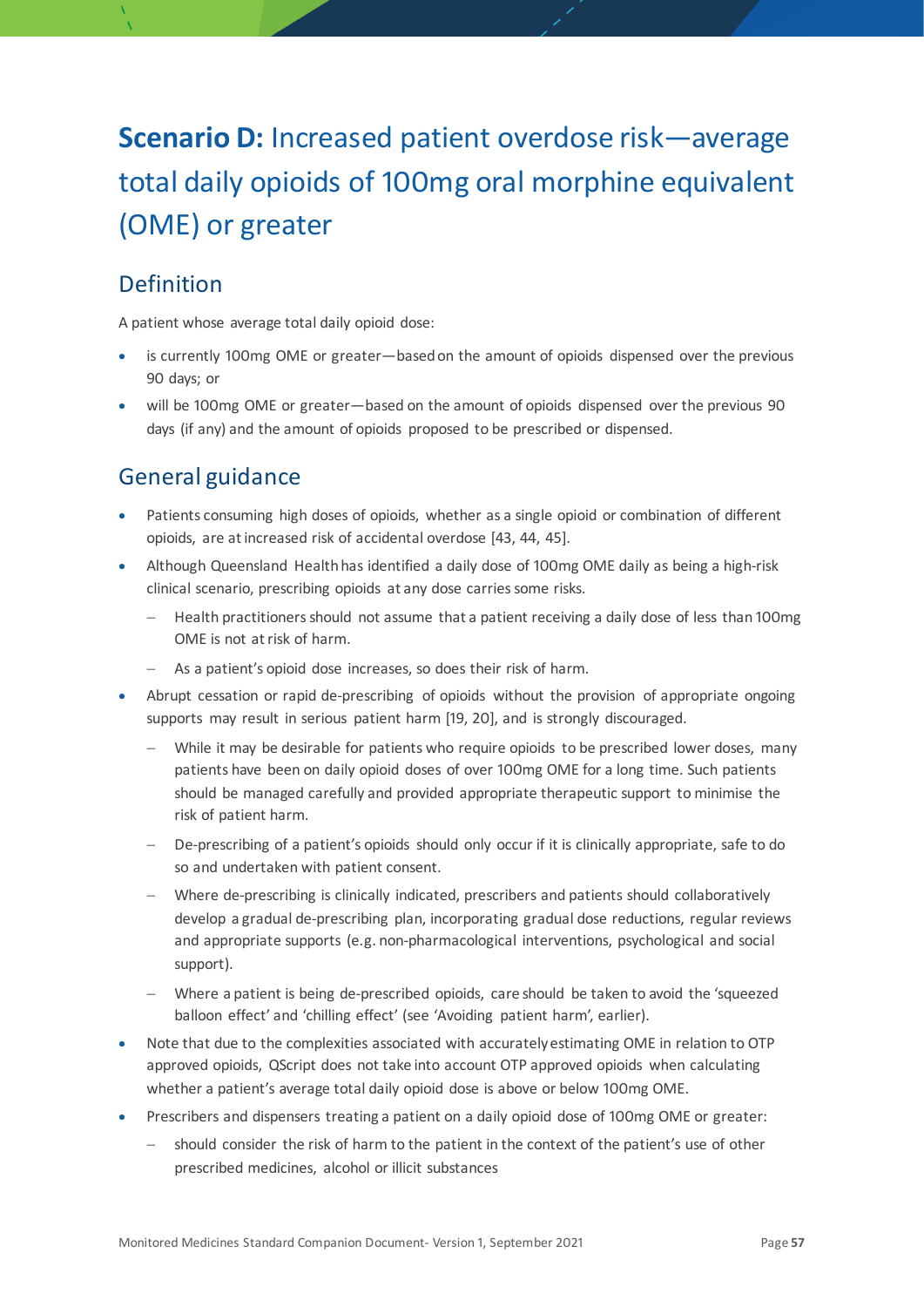− may wish to consider prescribing/supplying take home naloxone as a harm reduction strategy, supported with education on how to recognise and respond to opioid overdoses and how to administer naloxone as part of an overdose response plan [[26](#page-50-5)].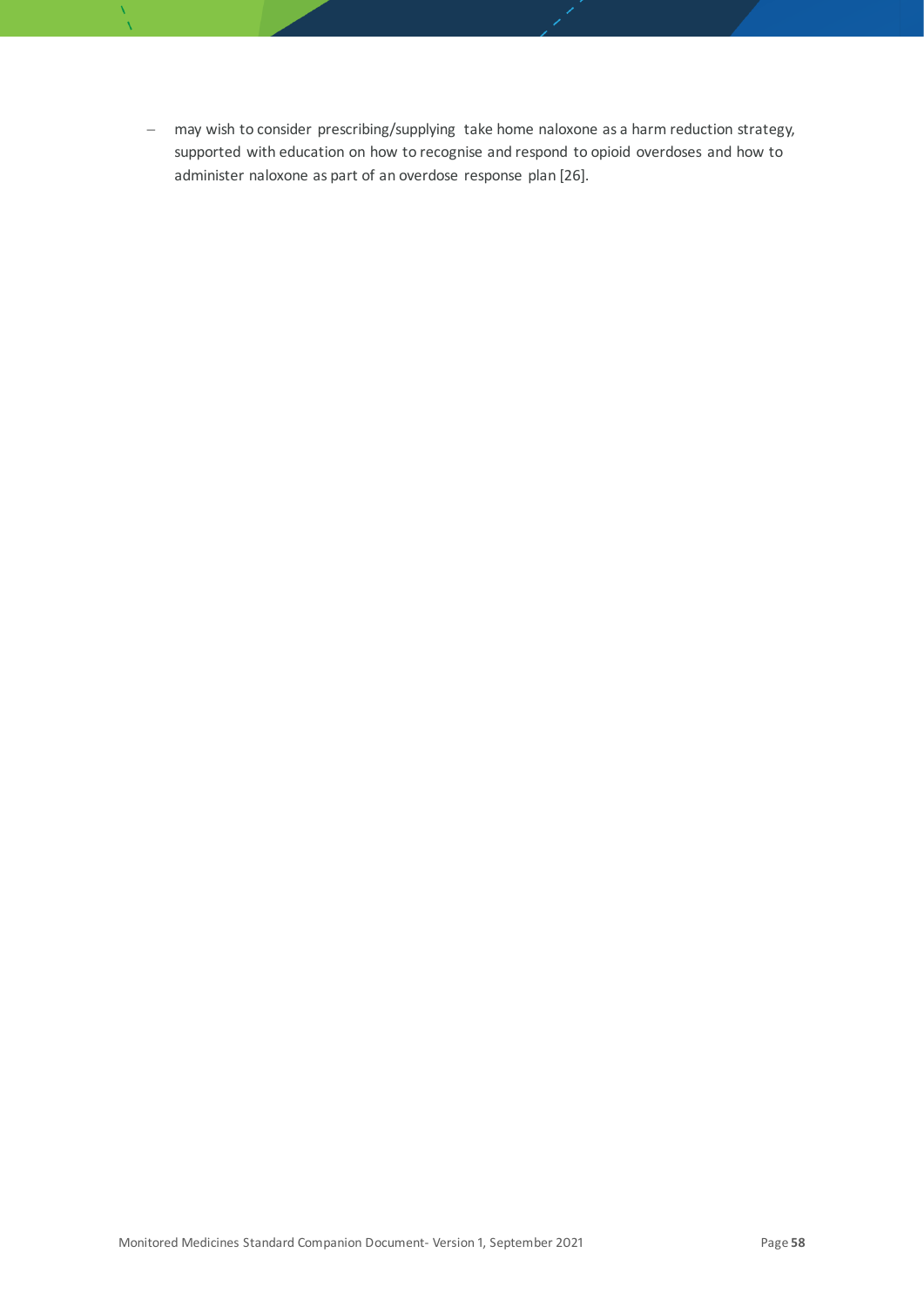# <span id="page-58-0"></span>**Scenario E:** Increased patient overdose risk—opioid and benzodiazepine/z-drug combination

# <span id="page-58-1"></span>Definition

A patient who in the previous 90 days has been dispensed:

- an opioid and a benzodiazepine/z-drug; or
- an opioid—and it is proposed they are prescribed or dispensed a benzodiazepine/z-drug; or
- <span id="page-58-2"></span>• a benzodiazepine/z-drug—and it is proposed they are prescribed or dispensed an opioid.

- Patients concurrently consuming opioids and benzodiazepines/z-drugs are at increased risk of accidental overdose [[43](#page-51-8)].
- Although Queensland Health has identified the combination of opioids and benzodiazepines/zdrugs as being a high-risk clinical scenario, combinations of other prescribed medicines, alcohol and illicit substances can also pose a risk of harm.
- Abrupt cessation or rapid de-prescribing of opioids or benzodiazepines/z-drugs without the provision of appropriate ongoing supports may result in serious patient harm [[19,](#page-50-0) [20,](#page-50-14) [21,](#page-50-15) [22](#page-50-1)], and is strongly discouraged.
	- − While it may be desirable to avoid co-prescribing opioids and benzodiazepines/z-drugs, many patients have complex care needs for which such combinations may be an appropriate medicine intervention. These patients should be managed carefully and provided appropriate therapeutic support to minimise the risk of patient harm.
	- De-prescribing of a patient's opioids or benzodiazepines/z-drugs should only occur if it is clinically appropriate, safe to do so and undertaken with patient consent.
	- − Where de-prescribing is clinically indicated, prescribers and patients should collaboratively develop a gradual de-prescribing plan, incorporating gradual dose reductions, regular reviews and appropriate supports (e.g. non-pharmacological interventions, psychological and social support).
	- Where a patient is being de-prescribed opioids or benzodiazepines/z-drugs, care should be taken to avoid the 'squeezed balloon effect' and 'chilling effect' (see 'Avoiding patient harm', earlier).
- Prescribers and dispensers treating a patient who is concurrently receiving an opioid and benzodiazepine/z-drug:
	- should consider the risk of harm to the patient in the context of the patient's use of other prescribed medicines, alcohol or illicit substances
	- may wish to consider prescribing/supplying take home naloxone as a harm reduction strategy, supported with education on how to recognise and respond to opioid overdoses and how to administer naloxone as part of an overdose response plan [[26](#page-50-5)].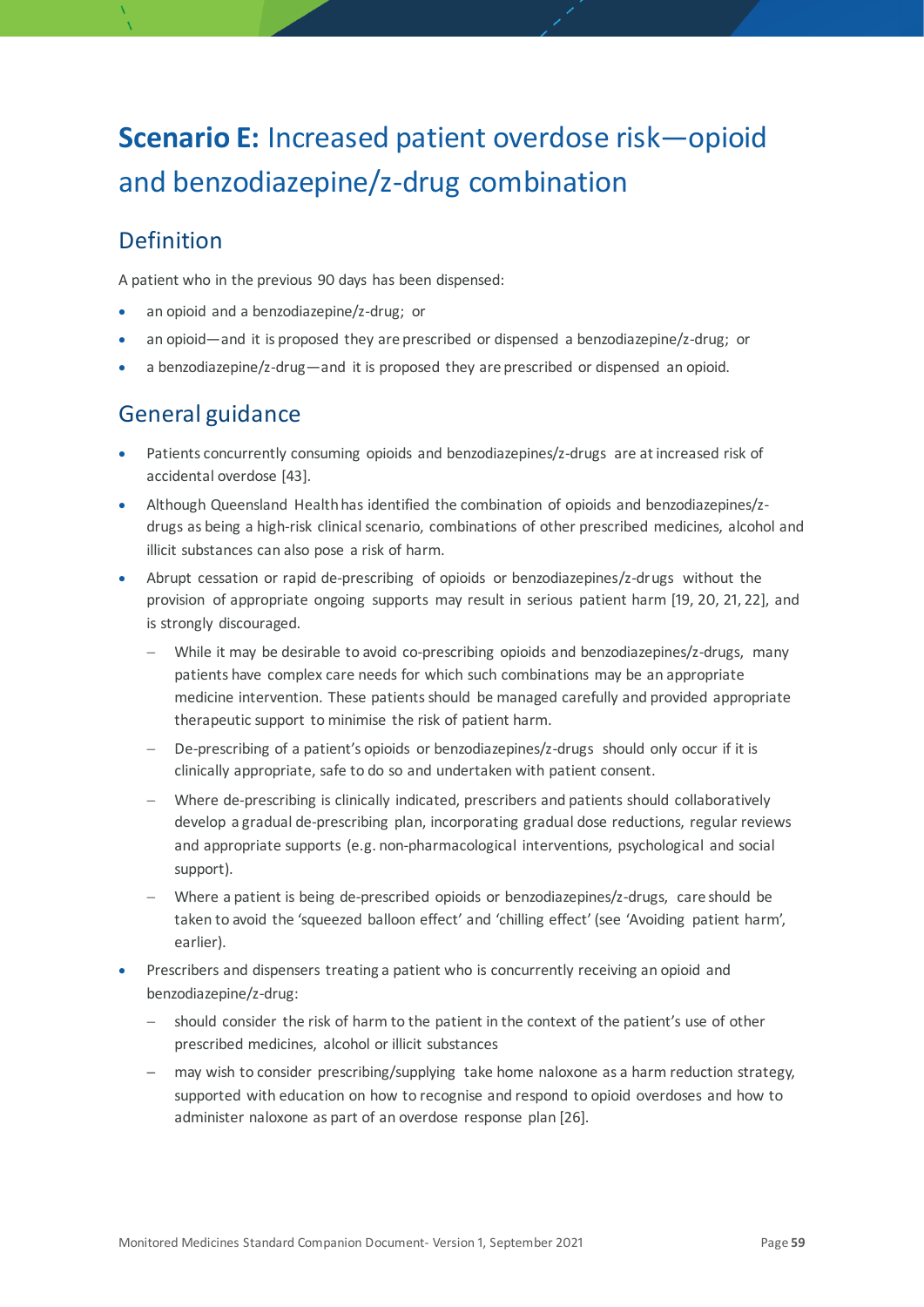# <span id="page-59-0"></span>**Scenario F: Patient receiving an opioid or** benzodiazepine/z-drug for the first time in 90 days

# <span id="page-59-1"></span>Definition

A patient who in the previous 90 days has **not** been dispensed:

- an opioid (including tramadol and codeine-containing medicines)—and it is proposed they are prescribed or dispensed an opioid; or
- <span id="page-59-2"></span>• a benzodiazepine/z-drug—and it is proposed they are prescribed or dispensed a benzodiazepine/zdrug.

- Careful consideration should be given to commencing (or recommencing) a patient on opioids, benzodiazepines or z-drugs.
	- Use of these medicines for acute conditions is associated with increased risk of long-term use, which in turn is associated with increased risk of patient harms, including overdose [[46,](#page-51-11) [47,](#page-51-12) [48,](#page-51-13) [49](#page-51-14)].
	- − Patients who have not recently consumed an opioid or benzodiazepine/z-drug may not be tolerant to these medicines, and therefore may be at risk of overdose if commenced at too high a dose.
	- − Patients prescribed these medicines in the past may have experienced loss of tolerance and may be at risk of overdose if recommenced at the dose they were previously prescribed.
- Prior to commencing/recommencing a patient on opioids, benzodiazepines or z-drugs, the prescriber and patient should agree to a monitored medicine trial which should specify the trial length, goals of treatment and exit strategy.
- Careful consideration should be given to the prescribed dose and quantity and whether repeat prescriptions are required.
	- The higher the initial dosage, the larger the quantity and whether the patient fills a second prescription are key factors which increase the risk of a patient continuing chronic opioid, benzodiazepine or z-drug therapy.
	- When prescribing or dispensing these medicines, health practitioners should start with the end in mind, by beginning with short-duration prescriptions at the lowest effective dose and engaging patients in discussions of when to re-evaluate their symptoms and begin tapering [46, 47, 48, [49](#page-51-14)].
- Prescribers and dispensers treating a patient receiving an opioid or benzodiazepine/z-drug for the first time in 90 days may wish to consider prescribing/supplying take home naloxone as a harm reduction strategy if the patient is being prescribed an opioid, supported with education on how to recognise and respond to opioid overdoses and how to administer naloxone as part of an overdose response plan [[26](#page-50-5)].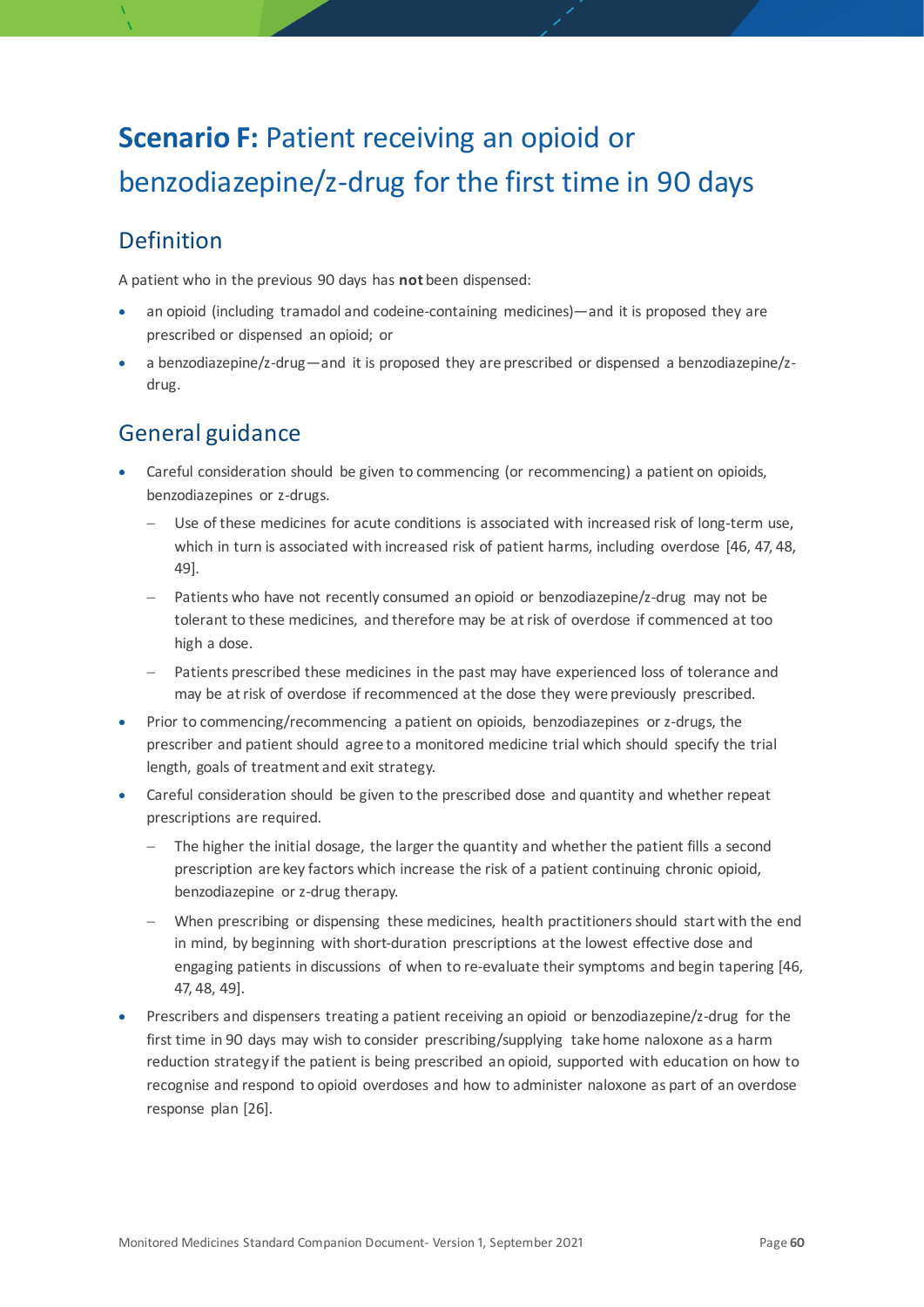# <span id="page-60-0"></span>Appendix B

#### **Potential indicators of drug-seeking behaviour and/or monitored medicine misuse** [12, 13, 14]

Drug-seeking behaviour is not limited to users of illicit drugs or patients seeking to use their medicine for non-therapeutic purposes or divert their medicine to others. Patients displaying drug-seeking behaviour may have legitimate medical conditions but have, or are developing, a substance use disorder. Others may have undiagnosed or under-treated medical conditions.

The table below provides examples of potential indicators of drug-seeking behaviour but it is important to consider these in the context of other circumstances surrounding the patient and the consultation. Where there is a concern that a patient may be displaying drug-seeking behaviour or misusing their monitored medicine(s), it is important for prescribers and dispensers to:

- assess the level of risk of harm to the patient (and others)
- implement risk mitigation strategies proportionate to the risks identified
- avoid making assumptions about or stigmatising the patient.

| <b>Type of</b><br><i>indicator</i> | <b>Examples</b>                                                                                                                                                                                                                                                                                                                                                                                                                                                                                                                                                                                                                                                                                                                                                                                                                                    |
|------------------------------------|----------------------------------------------------------------------------------------------------------------------------------------------------------------------------------------------------------------------------------------------------------------------------------------------------------------------------------------------------------------------------------------------------------------------------------------------------------------------------------------------------------------------------------------------------------------------------------------------------------------------------------------------------------------------------------------------------------------------------------------------------------------------------------------------------------------------------------------------------|
| Requests and<br>claims             | Demanding or aggressively complaining about the need for a medicine.<br>$\bullet$<br>Requesting specific medicines by name.<br>$\bullet$<br>Claiming multiple pain medicine allergies or previous adverse drug reactions.<br>$\bullet$<br>Requesting private (non-PBS/RPBS) prescriptions.<br>$\bullet$<br>Presenting with a vague complaint (e.g. lower back pain).<br>$\bullet$<br>Frequently requesting early refills of prescriptions.<br>$\bullet$<br>Claiming to be on the waiting list for surgery or unable to afford dental work and needing to<br>$\bullet$<br>manage dental pain.<br>Patterns of reporting lost, stolen, misplaced, damaged or destroyed prescriptions or<br>$\bullet$<br>medicines.<br>Claiming they are unable to provide identification (on request) e.g. claiming they lost or forgot<br>$\bullet$<br>their wallet. |
| Inconsistencies                    | Unable to provide a consistent and/or credible history.<br>$\bullet$<br>Examinations and investigation findings are inconsistent with reported symptoms e.g. claims<br>$\bullet$<br>of pain are disproportionate to apparent cause/mechanism of injury.<br>Providing old medical history documentation/reports for current conditions.<br>$\bullet$<br>Providing reports and referrals from overseas practices that cannot be verified.<br>$\bullet$                                                                                                                                                                                                                                                                                                                                                                                               |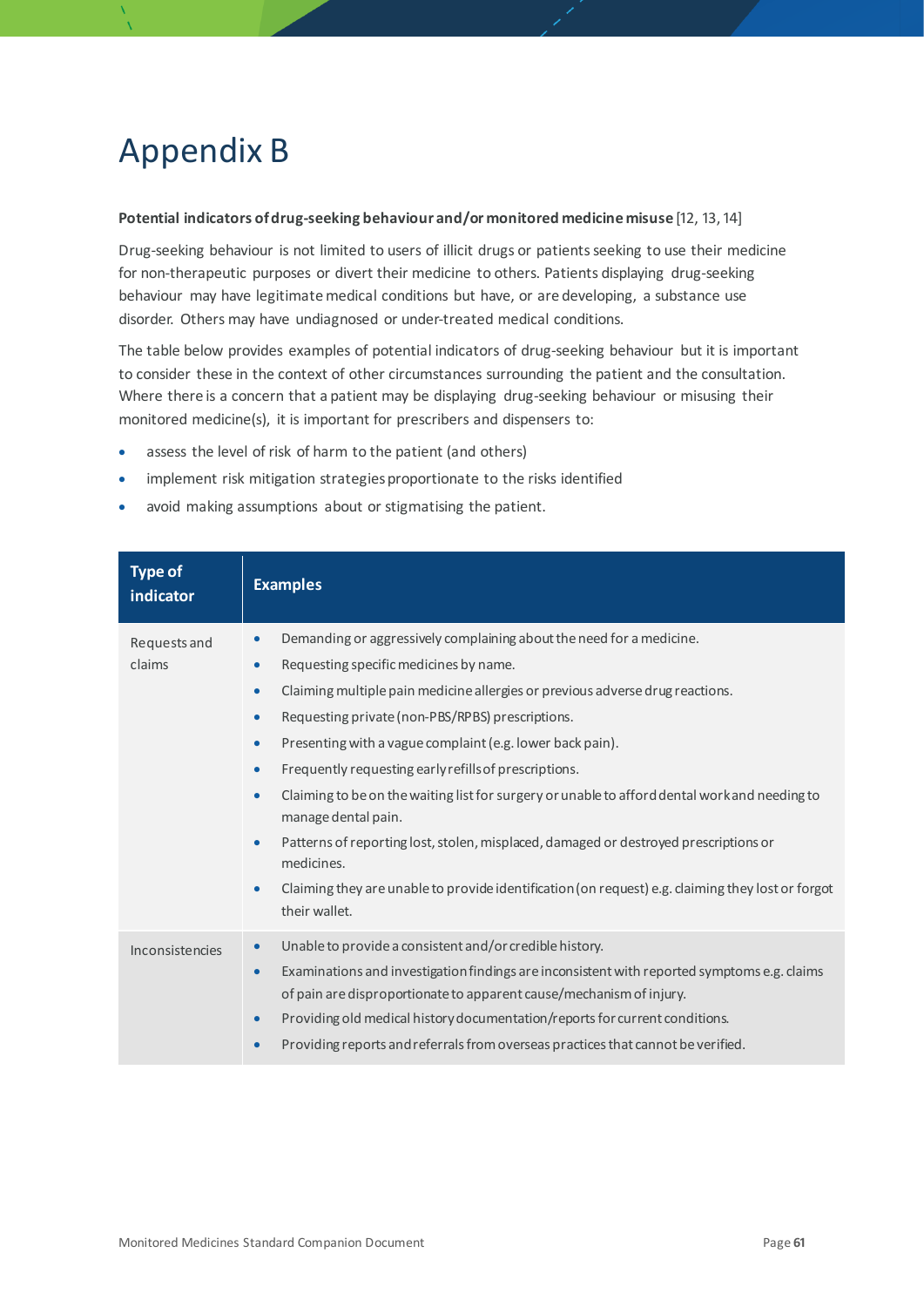| Misuse of<br>medicines    | Taking extra, unauthorised doses of monitored medicines.<br>$\bullet$<br>Hoarding medicines.<br>$\bullet$<br>Using prescribed medicine for non-therapeutic purposes (e.g. for euphoria).<br>$\bullet$<br>Injecting an oral formulation of prescribed medicine.<br>$\bullet$<br>Unsanctioned use of prescribed medicine to treat other conditions/symptoms.<br>$\bullet$<br>Obtaining (or attempting to obtain) monitored medicines from multiple prescribers for<br>$\bullet$<br>quantities beyond therapeutic need.<br>Self-escalating doses of prescribed medicine.<br>$\bullet$<br>Using supplemental monitored medicines obtained from other sources e.g. emergency<br>$\bullet$<br>departments.<br>Using prescribed medicines in any way other than as directed by the prescriber i.e. dose,<br>$\bullet$<br>route, duration.<br>Using medicines obtained from family, friends or illicitly.<br>$\bullet$ |
|---------------------------|----------------------------------------------------------------------------------------------------------------------------------------------------------------------------------------------------------------------------------------------------------------------------------------------------------------------------------------------------------------------------------------------------------------------------------------------------------------------------------------------------------------------------------------------------------------------------------------------------------------------------------------------------------------------------------------------------------------------------------------------------------------------------------------------------------------------------------------------------------------------------------------------------------------|
| Physical signs            | Prescribed medicine is not present in random urine drug screens (may indicate the patient is<br>$\bullet$<br>diverting their medication).<br>Presenting intoxicated or in withdrawal.<br>$\bullet$<br>Physical examination reveals old or recent evidence of injecting drug use.<br>$\bullet$<br>Deterioration at home or work or reduction in social activities because of medicine side<br>$\bullet$<br>effects.                                                                                                                                                                                                                                                                                                                                                                                                                                                                                             |
| Manipulative<br>behaviour | Consistently disruptive when arriving at the practice/clinic.<br>$\bullet$<br>Frequently calling outside of clinic hours or when a particular prescriber (who prescribed<br>$\bullet$<br>monitored medicines) is on call.<br>Displaying threatening or coercive behaviour or applying emotional pressure to obtain<br>$\bullet$<br>prescriptions.<br>Offering bribes.<br>$\bullet$<br>Failing to truthfully disclose relevant information regarding history or prescription medicine or<br>$\bullet$<br>substance use.<br>Fraudulently claiming to be an interstate visitor.<br>Inappropriate use of primary care services.                                                                                                                                                                                                                                                                                    |
| Resistant<br>behaviour    | Anger or irritability when questioned closely about pain or other symptoms.<br>$\bullet$<br>Being more concerned about the medicine than the medical problem.<br>$\bullet$<br>Unwilling to consider other medicines or non-pharmacological treatments.<br>$\bullet$<br>Frequent unauthorised dose escalations after being told that it is inappropriate.<br>$\bullet$<br>Unwilling to sign a treatment plan, contract or agreement.<br>$\bullet$<br>Refusing diagnostic workups, consultations and/or clinical investigations.<br>$\bullet$<br>Refusing to attend specialist appointments when referred.<br>$\bullet$<br>Non-compliant with instructions regarding monitored medicine use.<br>$\bullet$<br>Repeated failure to comply with practice/clinic policies.<br>$\bullet$<br>Refusing to provide identification on request.<br>$\bullet$                                                               |